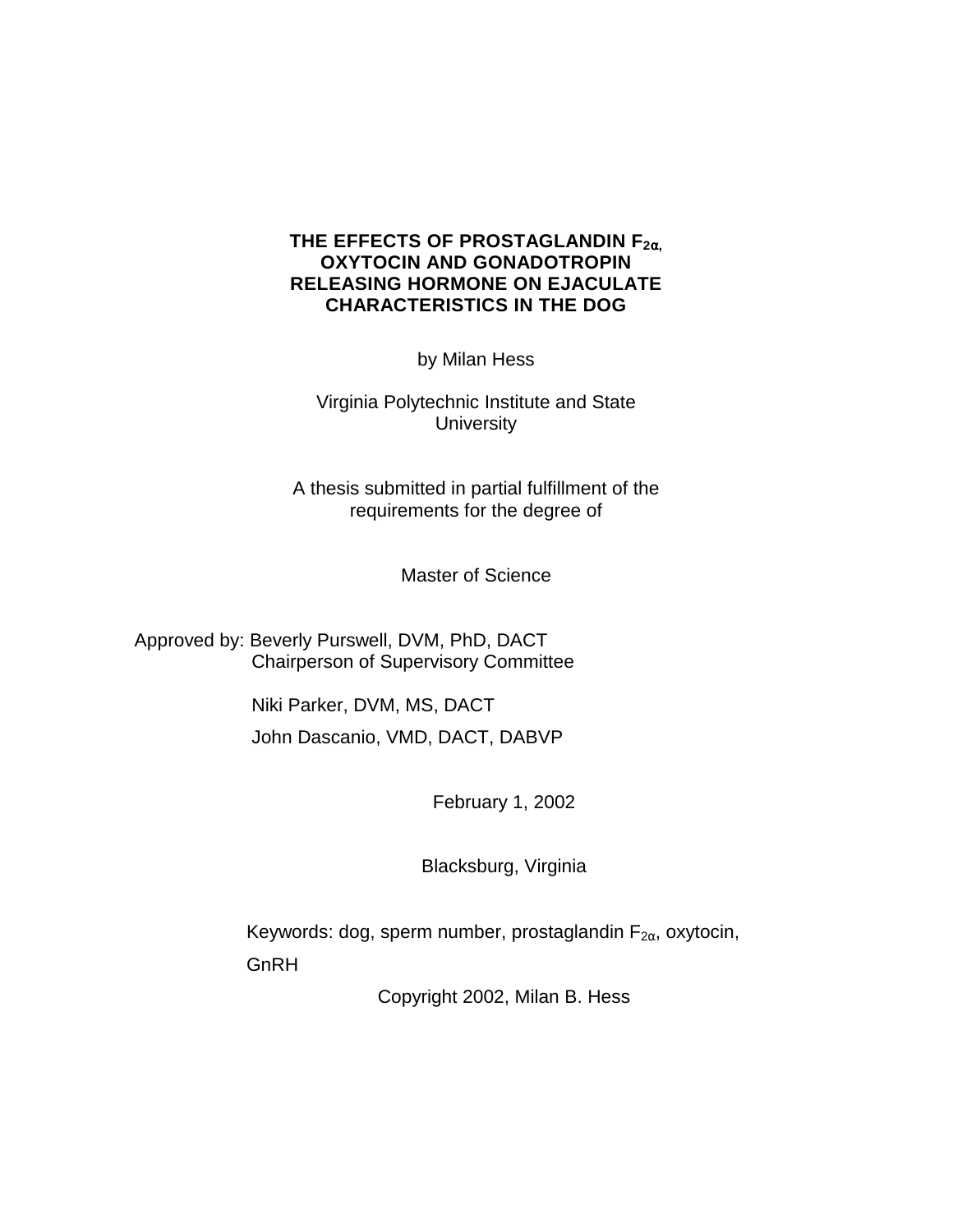## **THE EFFECTS OF PROSTAGLANDIN F2**α**, OXYTOCIN AND GONADOTROPIN RELEASING HORMONE ON EJACULATE CHARACTERISTICS IN THE DOG**

by Milan Hess

Chairperson of the Supervisory Committee: Professor Beverly Purswell Veterinary Medical Science

**Abstract** 

Prostaglandin  $F_{2\alpha}$  (PGF<sub>2 $\alpha$ </sub>), oxytocin and gonadotropin releasing hormone (GnRH) have been used in bulls, rams, boars, stallions or rodents to increase sperm numbers in the ejaculate. Improving sperm quantity in the canine ejaculate would benefit all assisted reproductive techniques used in this species. The purpose of the present study was to evaluate the effects of  $PGF_{2\alpha}$ , oxytocin and GnRH on canine ejaculate characteristics.

Eight, mature, medium size (25-30 kg), mixed breed dogs were randomly assigned to one of four treatment groups (N=2 dogs each); each group received one treatment per week for four weeks. Treatments were assigned based on a Latin Square design. A two-week training period was used to acclimate the dogs to manual semen collection. Treatments were 0.1 mg/kg  $PGF_{2\alpha}$  15 minutes prior to collection, 2.5 units/dog oxytocin 10 minutes prior to collection, 50 µg/dog GnRH 60 minutes prior to collection, or 1.0 ml of saline 30 minutes prior to collection. An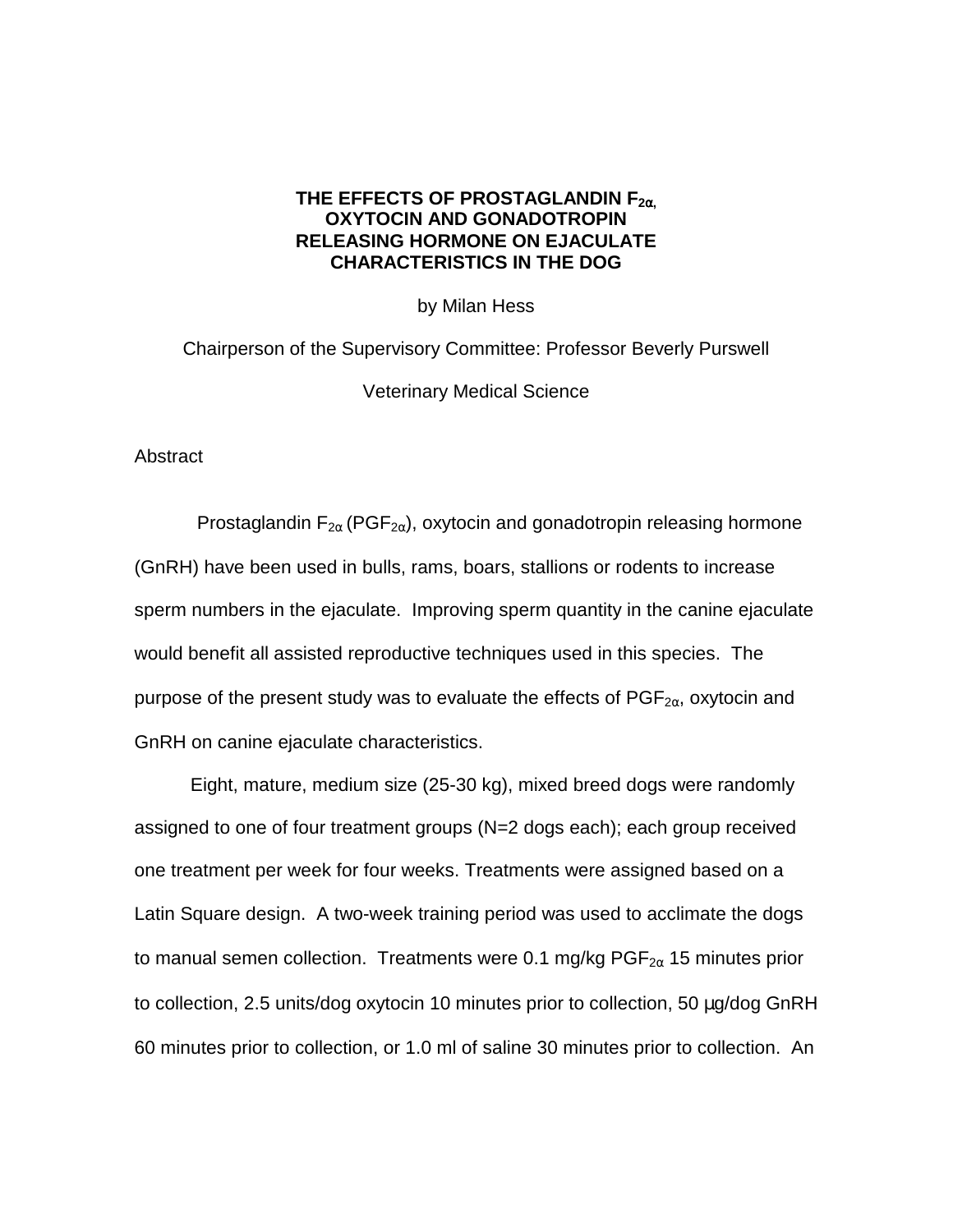evaluator that was blinded to treatment analyzed ejaculate characteristics. Samples were evaluated for semen volume, concentration of spermatozoa per milliliter, motility, morphology, total sperm number and total morphologically normal motile sperm number (TNMS). In addition, a subjective ease of collection score was assigned following each collection (Scale 1-9, 1 being easiest to manually ejaculate).

Semen concentration, motility and morphology were not different between treatments. Semen volume was greater for dogs treated with  $PGF_{2\alpha}$  or oxytocin compared to saline. Total sperm number and TNMS were greater when dogs were treated with  $PGF_{2\alpha}$  compared to oxytocin, GnRH and saline (p<0.05). The subjective ease of collection score was lower for dogs receiving  $PGF_{2\alpha}$  compared to GnRH or saline (p<0.05).

|                          | Volume               | <b>Total Sperm</b> | TNMS $(x 10^6)$     | Ease of                        |
|--------------------------|----------------------|--------------------|---------------------|--------------------------------|
| Treatment                | (ml)                 | Number (x $10^6$ ) |                     | Collection                     |
| $\mathsf{PGF}_{2\alpha}$ | $1.94^{\text{a}}$    | 449.25 $^{a}$      | 321.30 $^{a}$       | $2.37^{b}$                     |
| <b>Oxytocin</b>          | 1.93 $a$             | $236.44^{b}$       | 175.90 <sup>b</sup> | $3.00^{\mathrm{a},\mathrm{b}}$ |
| GnRH                     | 1.77 <sup>a, b</sup> | $229.13^{b}$       | 158.68 <sup>b</sup> | 4.37 $^{a}$                    |
| Saline                   | 1.16 $b$             | 165.63 $^{\circ}$  | 117.04 $^{\circ}$   | 4.75 $^{a}$                    |

a, b Means with the same letter are not statistically different

In summary, administration of  $PGF_{2\alpha}$  or oxytocin prior to semen collection increased semen volume and  $PGF_{2\alpha}$  increased total sperm number in the ejaculate of the dog. It did not appear that treatment with GnRH had an effect on semen parameters evaluated in this study.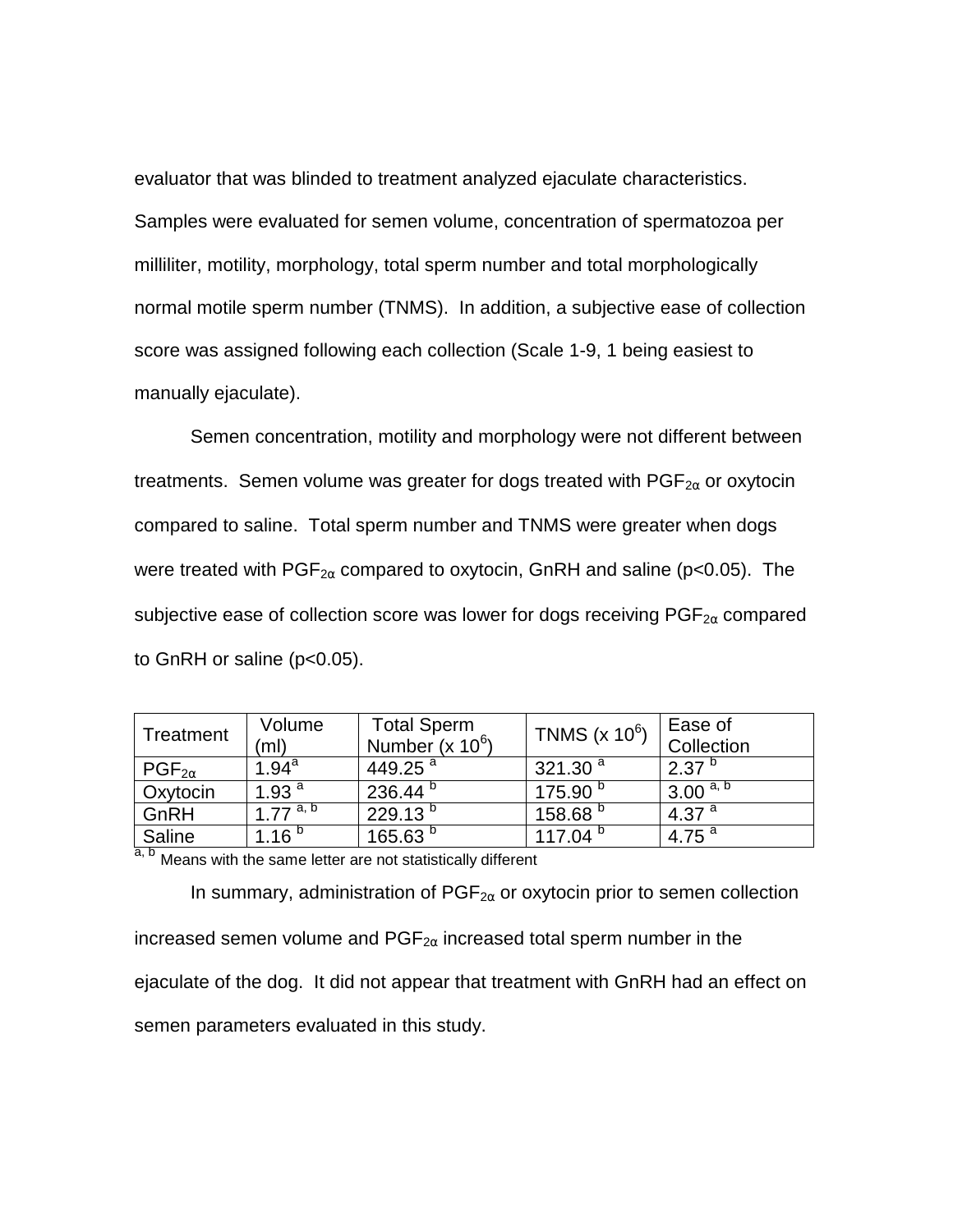| <b>Table of Contents</b>                                |  |
|---------------------------------------------------------|--|
|                                                         |  |
|                                                         |  |
| Chapter 1                                               |  |
|                                                         |  |
| Chapter 2                                               |  |
|                                                         |  |
|                                                         |  |
| Sperm transport in the epididymis and ductus deferens 9 |  |
|                                                         |  |
|                                                         |  |
| Chapter 3                                               |  |
|                                                         |  |
|                                                         |  |
|                                                         |  |
|                                                         |  |
|                                                         |  |
| Chapter 4                                               |  |
|                                                         |  |
| Chapter 5                                               |  |
|                                                         |  |
|                                                         |  |
|                                                         |  |
|                                                         |  |
|                                                         |  |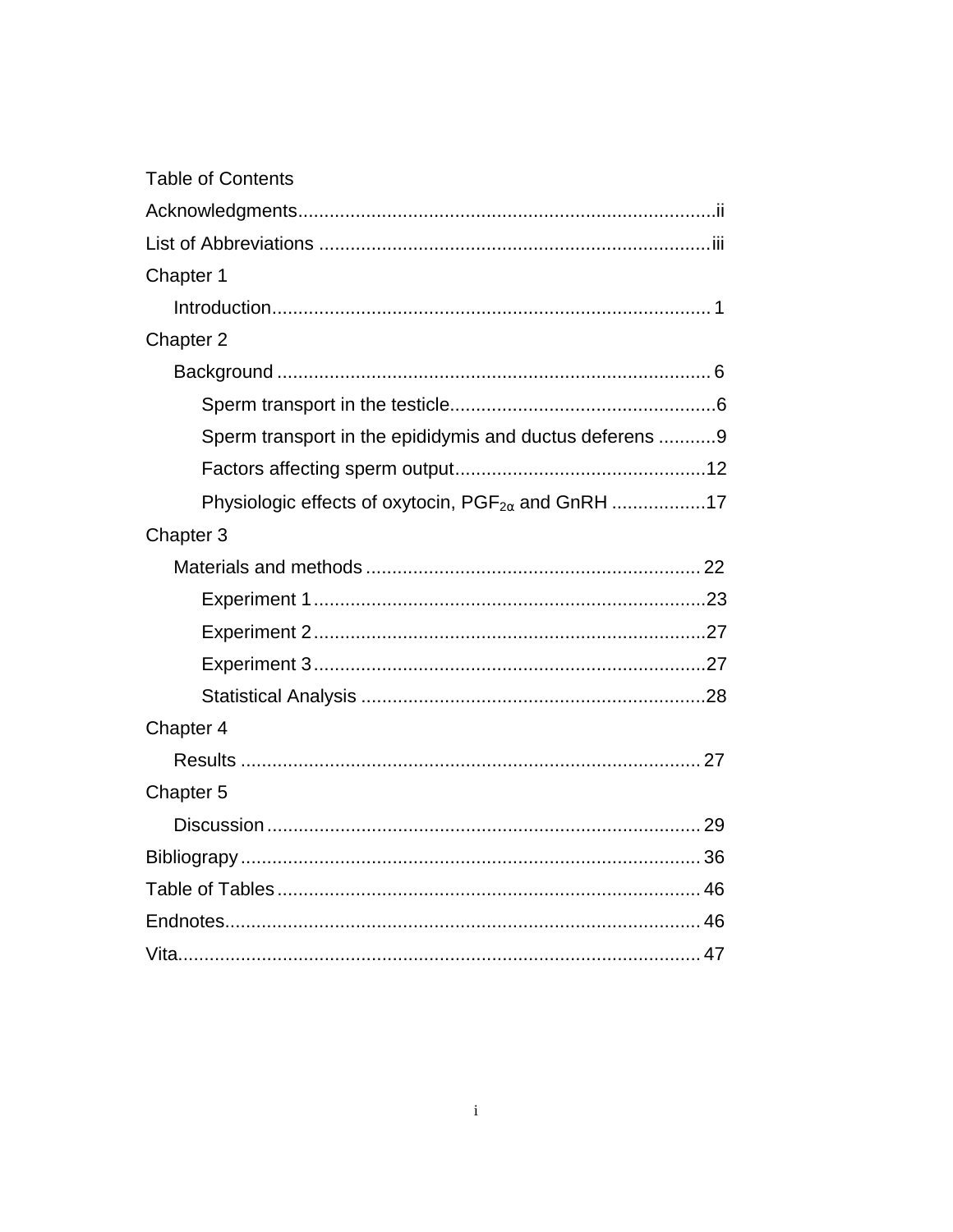#### ACKNOWLEDGMENTS

<span id="page-4-0"></span>The author wishes to recognize the Virginia Veterinary Medical Association for providing the funding for this research.

This study could not have taken place with out the substantial technical assistance of Mrs. Stephanie Milburn and Mrs. Rachel Johnson. The bulk of this project took place in a relatively short period and their concentrated support during that time is gratefully acknowledged.

The author wishes to extend thanks to Mrs. Michele Marini who performed the statistical analyses. Mrs. Marini's work was invaluable.

The participants in this study also deserve recognition. Twelve dogs "applied" to take part in this research but only eight lucky ones were selected. Most of the dogs were eager contributors, some more willing than others. By the end of the study, the entire group was decidedly less shy and friendlier than they had been at the start.

Finally, a sincere thank you to Drs. Purswell, Parker and Dascanio for their support throughout the project.

ii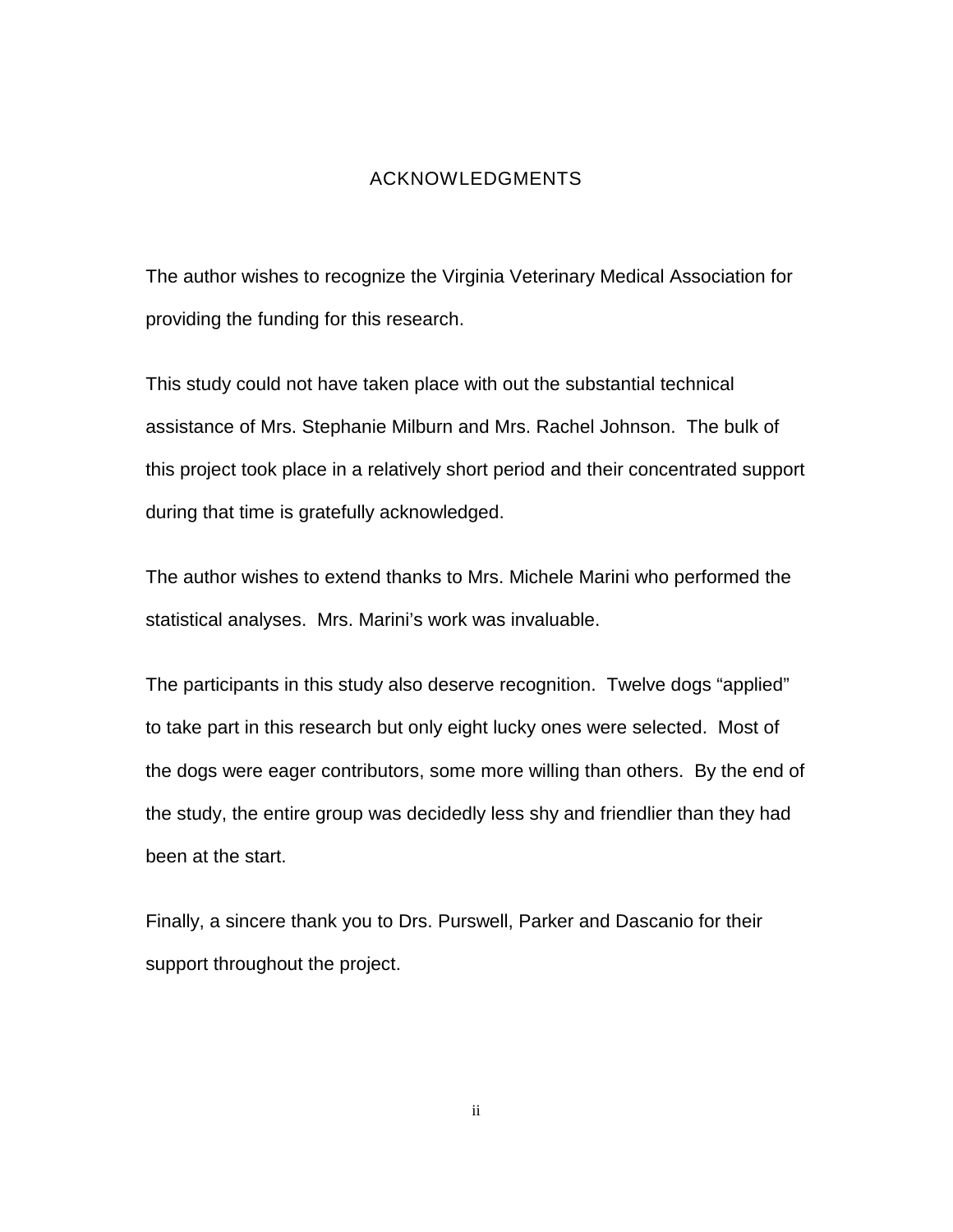# LIST OF ABBREVIATIONS

| <b>Artificial Vagina</b>                      | AV          |
|-----------------------------------------------|-------------|
| <b>Computer-Aided Semen Analysis</b>          | <b>CASA</b> |
| <b>Daily Sperm Output</b>                     | <b>DSO</b>  |
| <b>Daily Sperm Production</b>                 | <b>DSP</b>  |
| <b>Follicle Stimulation Hormone</b>           | <b>FSH</b>  |
| <b>Gonadotropin Releasing Hormone</b>         | GnRH        |
| <b>Gonadotropin Releasing Hormone Agonist</b> | GnRH-A      |
| Human Chorionic Gonadotropin                  | hCG         |
| Idiopathic Hypogonadotrophic Hypogonadism     | <b>IHH</b>  |
| <b>International Unit</b>                     | IU          |
| Intramuscular                                 | IM          |
| Intravenous                                   | IV          |
| Kilogram                                      | kg          |
| <b>Luteinizing Hormone</b>                    | LH          |
| Luteinizing Hormone Releasing Hormone         | <b>LHRH</b> |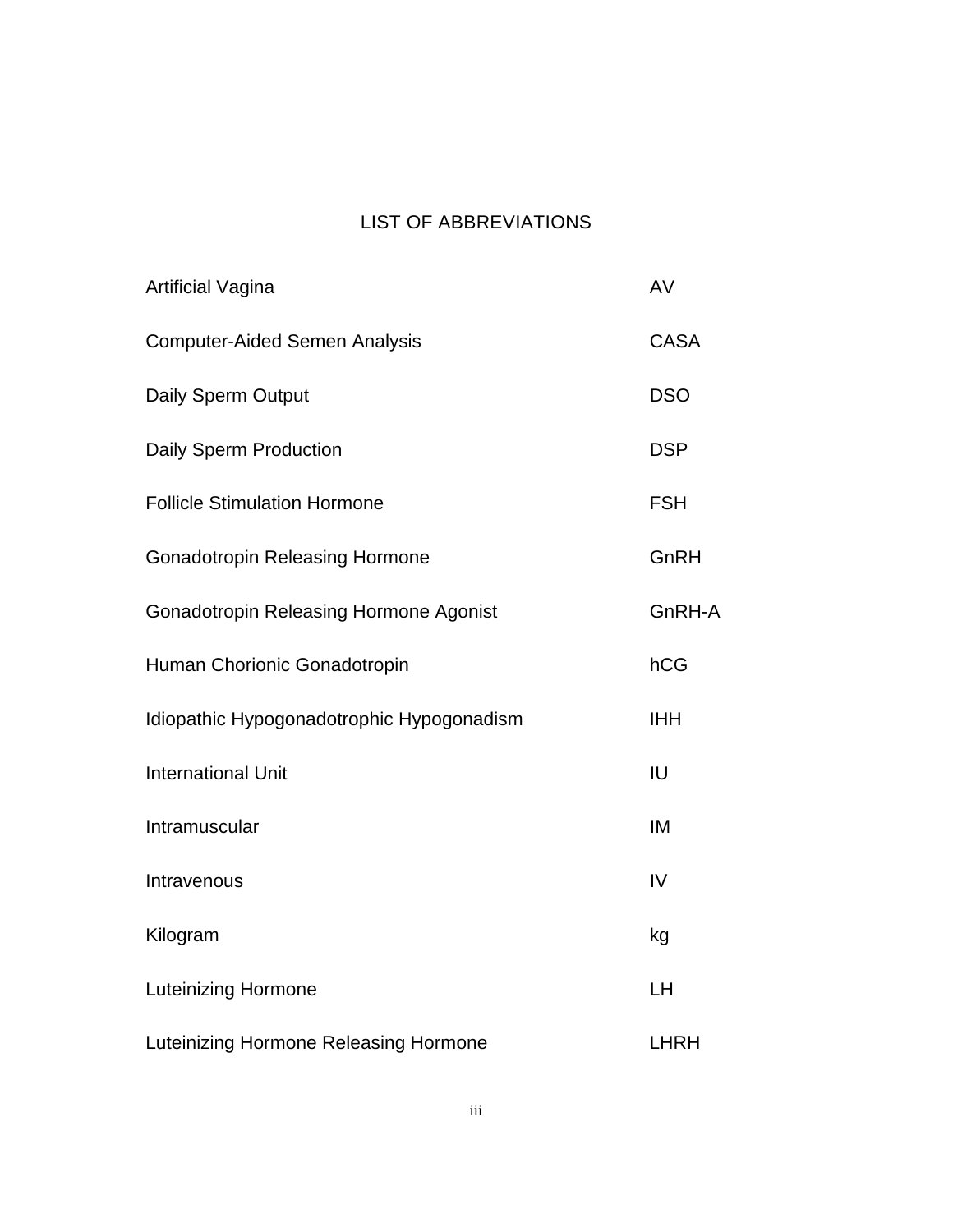| Micrograms                       | $\mu$ g          |
|----------------------------------|------------------|
| Milligrams                       | mg               |
| <b>Milliliter</b>                | ml               |
| <b>Milliunit</b>                 | mU               |
| Milli International Unit         | mIU              |
| Minute                           | min              |
| Prostaglandin $E_2$              | PGE <sub>2</sub> |
| Prostaglandin $F_{2\alpha}$      | $PGF_{2\alpha}$  |
| Subcutaneous                     | <b>SC</b>        |
| <b>Total Normal Motile Sperm</b> | <b>TNMS</b>      |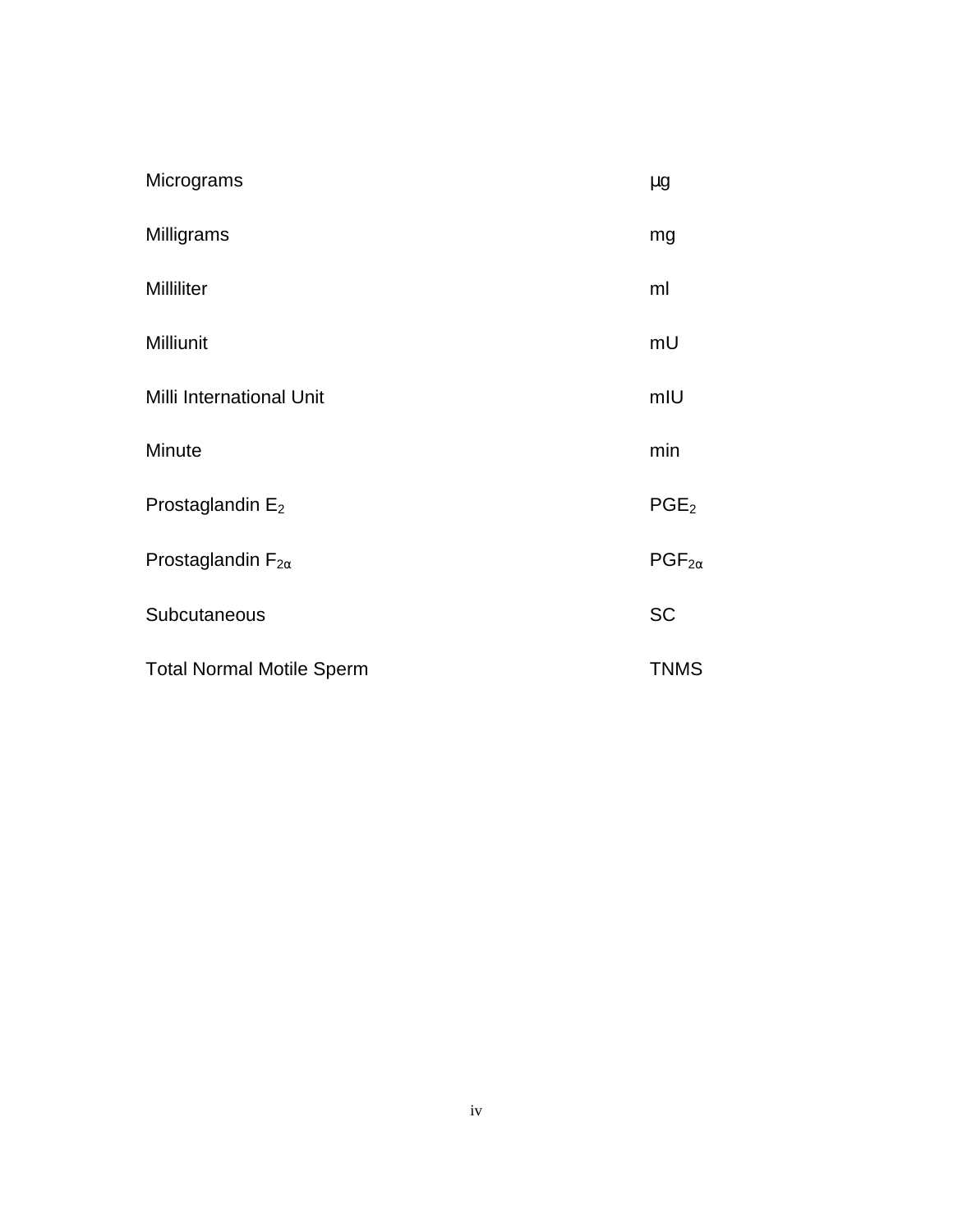# *Chapter 1*

#### **INTRODUCTION**

<span id="page-7-0"></span>Increasing use of assisted reproductive techniques in the dog has uncovered a need for additional aids to help veterinarians optimize the ejaculates obtained from their canine patients. Specifically, improving upon the number of spermatozoa obtained during semen collection would benefit most areas of assisted reproduction, including semen cryopreservation and artificial insemination. Although some dogs consistently give high quality semen samples when collected for semen evaluation, shipment, freezing or insemination, other dogs are more difficult to collect and give ejaculates with low numbers of sperm and other suboptimal semen characteristics.

The use of sexual preparation in conjunction with semen collection has been shown to optimize the number of spermatozoa in the ejaculate of the rabbit and bull<sup>1-3</sup>. Typically, sexual preparation in the dog includes the use of a bitch in estrus or the use of pheromones in the form of vaginal discharge from a bitch in estrus preserved on bedding or other absorbent materials. Unfortunately, the availability of teaser bitches and pheromones is frequently limited and clinicians are therefore forced to collect semen from dogs without sexual preparation.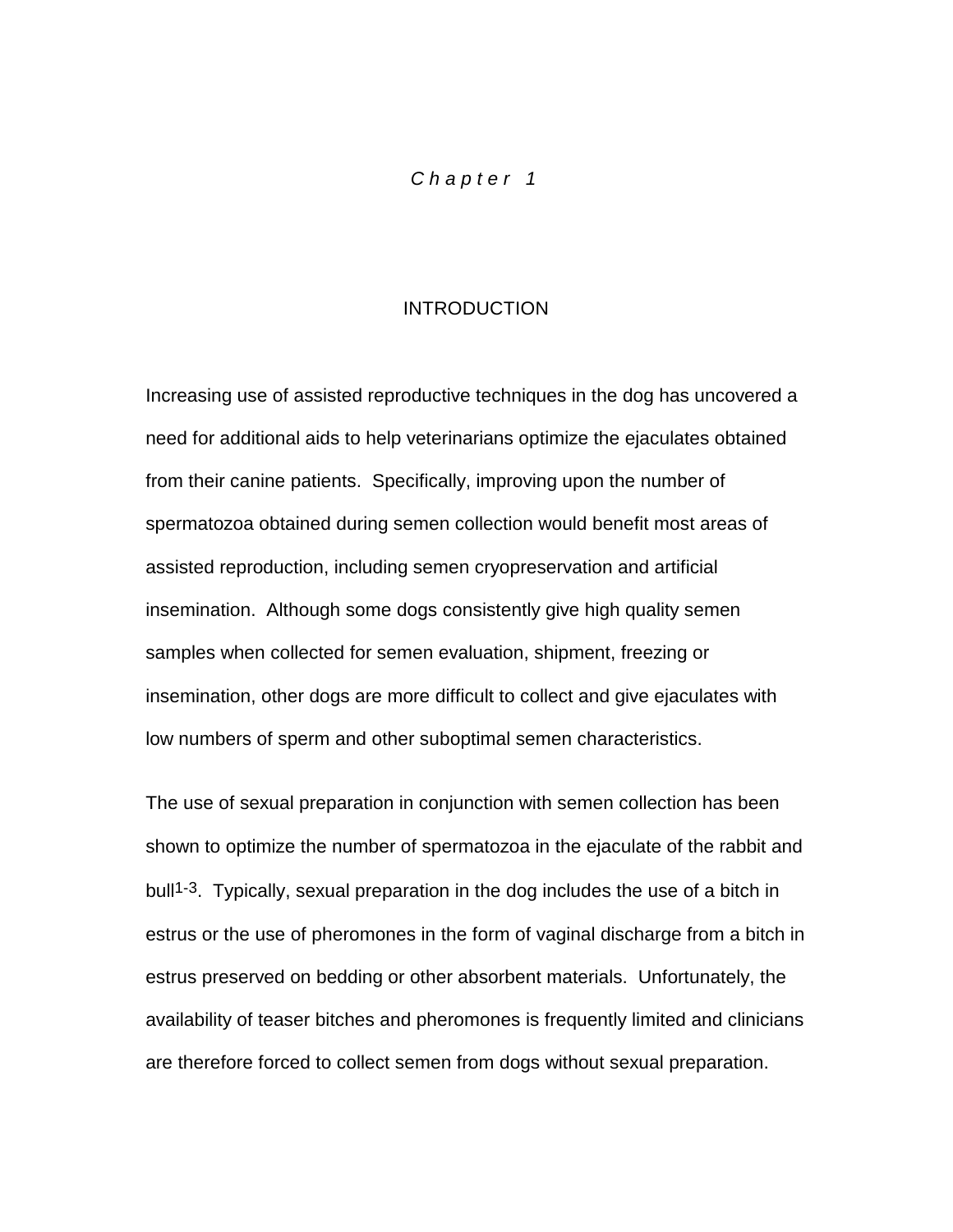Collections obtained in this manner often have a decreased volume and total sperm number compared to collections obtained with sexual preparation. This decrease in sperm cell quantity without sexual preparation is seen in multiple species including the rabbit and bull<sup>2,3</sup>. For this reason a study was undertaken to determine the effect of a variety of drugs on semen parameters in the hope of finding a drug which will increase sperm output in the ejaculate when sexual preparation is not possible.

Research conducted in bulls, buffalo, rams, rabbits and stallions has identified two hormones that when administered prior to semen collection will improve ejaculate quality by increasing total sperm number in the ejaculate. The first hormone, prostaglandin  $F_{2\alpha}$  (PGF<sub>2 $\alpha$ </sub>), increases the total number of spermatozoa in the ejaculate of bulls, rabbits, rams and stallions<sup>1,4-11</sup>. Total sperm numbers are increased as a function of greater spermatozoa concentration, ejaculate volume or both. In the boar, total sperm cell numbers per ejaculate are not affected by  $PGF_{2\alpha}$  administration, but there is an increase in the concentration and volume of the sperm rich portion of the ejaculate<sup>12</sup>. The proportion of sperm in each ejaculate fraction is redistributed such that there is more sperm in the sperm rich fraction and less sperm in the remaining fractions. This is of use to producers in porcine artificial insemination programs as the sperm rich portion of the boar ejaculate is typically the only portion collected.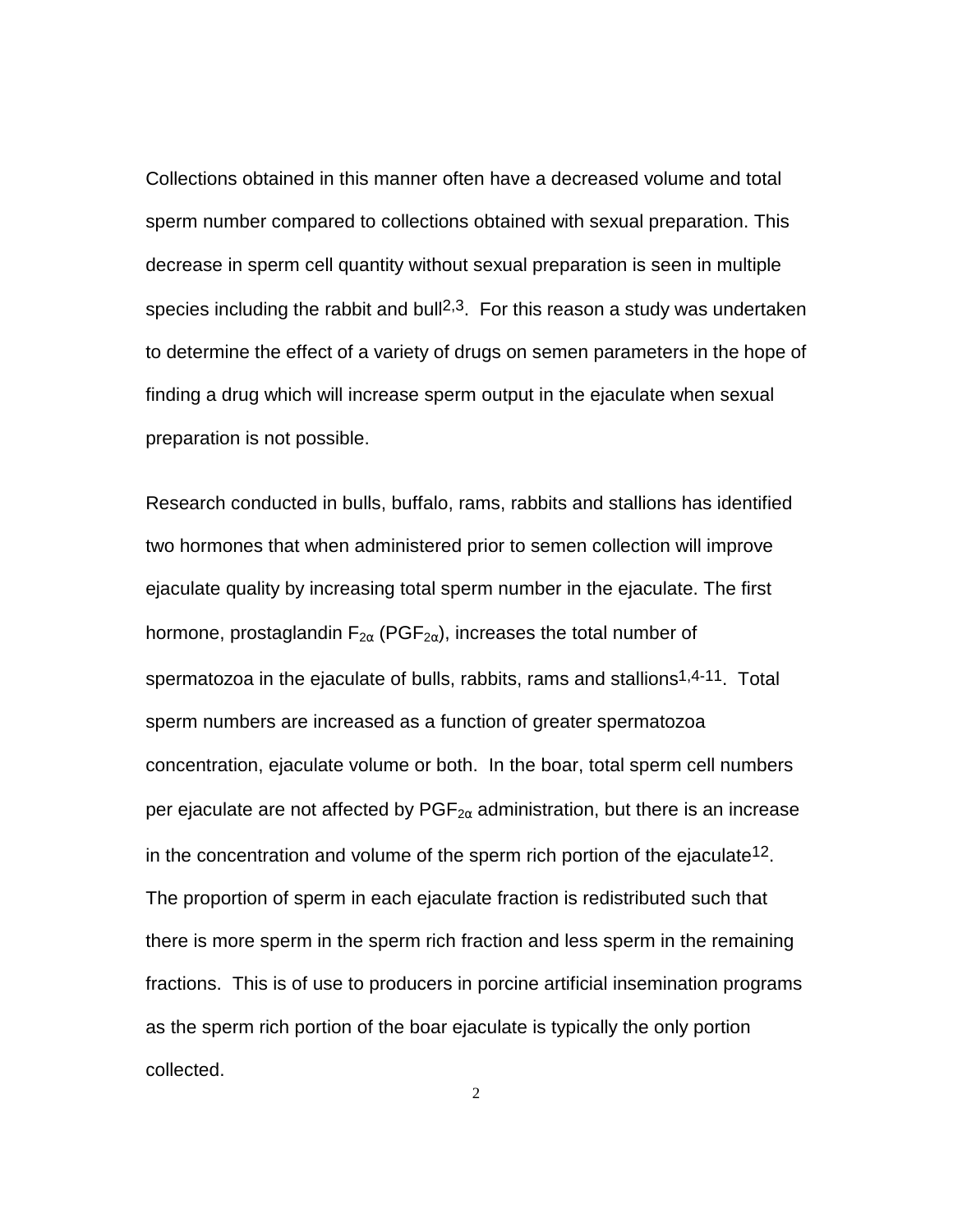It has been demonstrated in rabbits, bulls, buffalo and stallions that while  $PGF_{2\alpha}$ will increase total sperm numbers in the first ejaculate following administration, semen parameters are typically unchanged from that of controls in the second ejaculate following  $PGF_{2\alpha}$  administration<sup>5,8-10</sup>.

The mechanism behind the increase in ejaculate volume and/or concentration in response to PGF<sub>2 $\alpha$ </sub> is not fully understood. It is thought that PGF<sub>2 $\alpha$ </sub> acts directly on the contractile tissues of the testicular capsule and epididymis causing an increased rate of sperm passage from the epididymis to the deferent ducts. The use of  $PGF_{2\alpha}$  prior to collection may optimize the number of sperm in a collection by enhancing sperm movement from the epididymis to the deferent duct where they are available for ejaculation. The dosages and intervals from  $PGF_{2\alpha}$  administration to collection have varied widely between reports. Response to treatment has also varied between reports and with method of collection. In addition, one report in the bull cites the additive benefit of  $PGF_{2\alpha}$  and sexual preparation on increasing total sperm numbers in the ejaculate<sup>6</sup>. Other research has not shown an additive benefit to drug administration and sexual preparation<sup>5</sup>.

The second hormone, oxytocin, has also been shown to increase sperm output in buffalo and rams4,13-15. The increase in sperm number following oxytocin administration has been attributed to an increase in smooth muscle contraction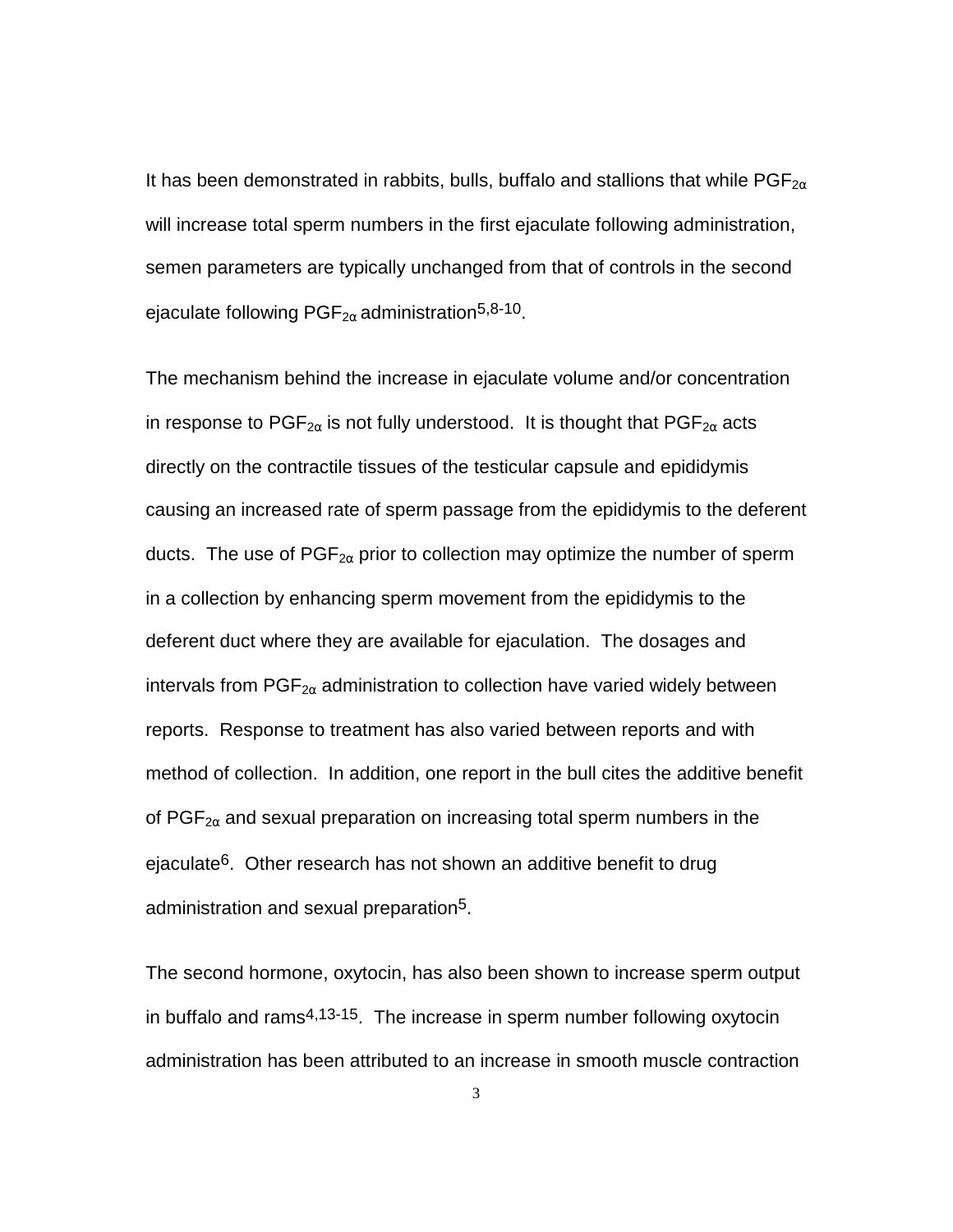surrounding the epididymis, which enhances spermatozoa movement into the deferent duct<sup>13</sup>. Oxytocin is also thought to influence the secretion rate of the male accessory glands, which, may account for the increased volume seen in the ejaculate of rams and buffalo following administration<sup>4,15</sup>.

Semen collected from bulls, buffalo, rams, stallions and boars is frequently cryopreserved for future use. Techniques that increase the number of spermatozoa in the ejaculate can be beneficial in that they increase the number of straws frozen. However, such techniques are only useful as long as they are not detrimental to the ability of the semen to undergo cryopreservation. Because of this, researchers evaluated the post-thaw motility of cryopreserved ejaculates collected after  $PGF_{2\alpha}$  or oxytocin administration. Ibrahim, Marshall and Hafs found that the post-thaw motility of cryopreserved buffalo and bull ejaculates collected after  $PGF_{2\alpha}$  or oxytocin administration was not different from that of untreated controls $4,6$ .

Gonadotropin releasing hormone (GnRH) is also utilized to improve ejaculate quality in the dog. Gonadotropin releasing hormone causes a surge in luteinizing hormone (LH) and testosterone, 30 and 60 minutes, respectively, after administration in the dog<sup>16-18</sup>. Gonadotropin releasing hormone has been used clinically prior to collection to improve the performance of dogs with poor libido18. The testosterone surge following GnRH administration is the proposed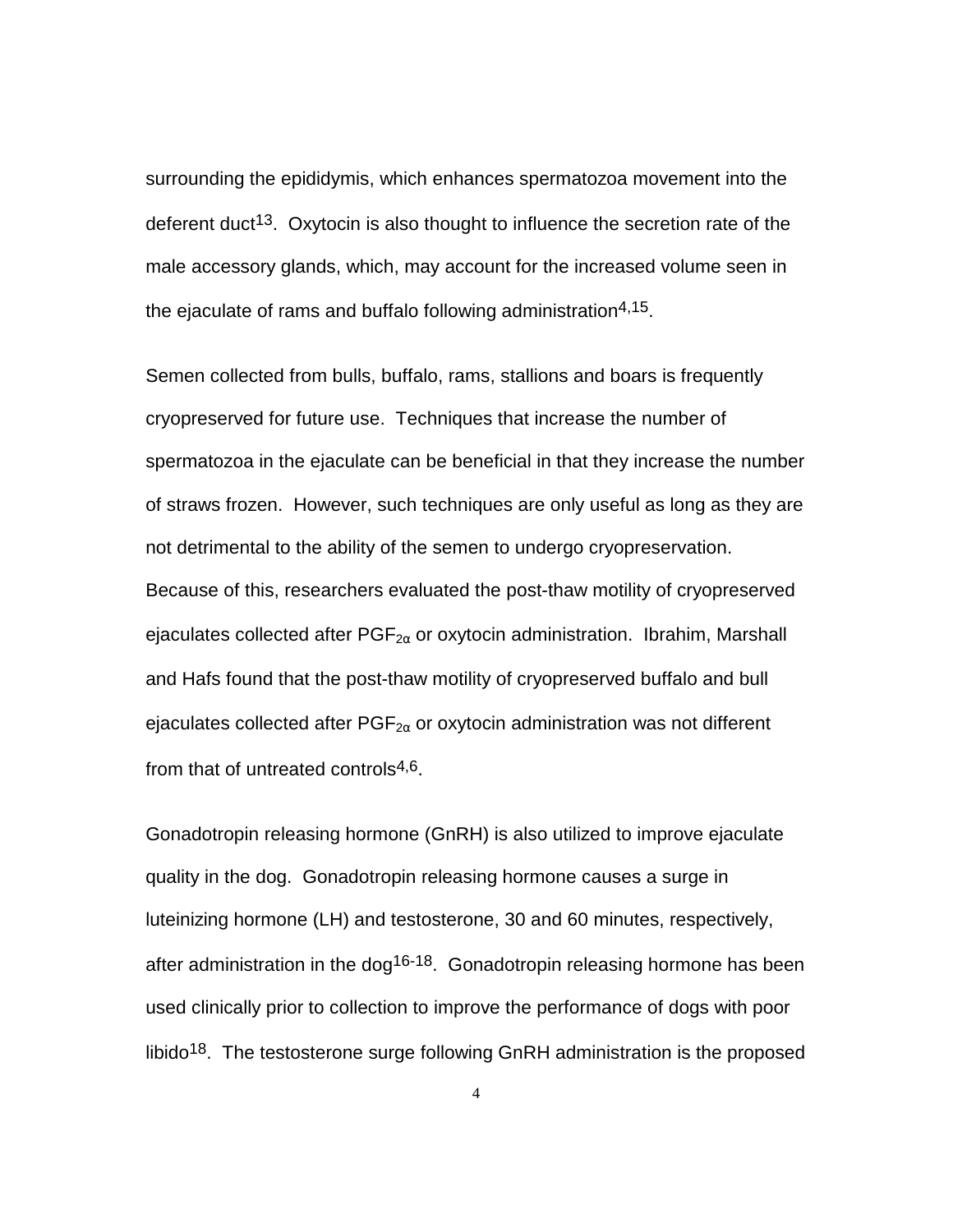cause for the improvement in libido. Increases in total sperm number appear to be independent of increases in plasma testosterone concentration seen following prostaglandin administration in some species. In rabbits,  $PGF_{2\alpha}$ administration caused a testosterone surge and 50% increase in ejaculate concentration while prostaglandin  $E_2$  (PGE<sub>2</sub>) administration resulted in a decreased plasma testosterone concentration and an 84% increase in ejaculate concentration9. It remains to be seen how GnRH administration prior to semen collection will affect ejaculate characteristics in normal dogs.

The purpose of the following study was to evaluate the effect of  $PGF_{2\alpha}$ , oxytocin and GnRH on ejaculate characteristics in the dog collected without sexual preparation. If a drug were found to enhance ejaculate quality, it would be of great benefit to practitioners in the field of canine reproductive. For the drug to be of maximal benefit, it must not affect the ability of semen to be frozen or cooled. Therefore, the second goal of this study is to evaluate the effect of  $PGF_{2\alpha}$ , oxytocin and GnRH on the motility of cooled semen as well as thawed frozen semen.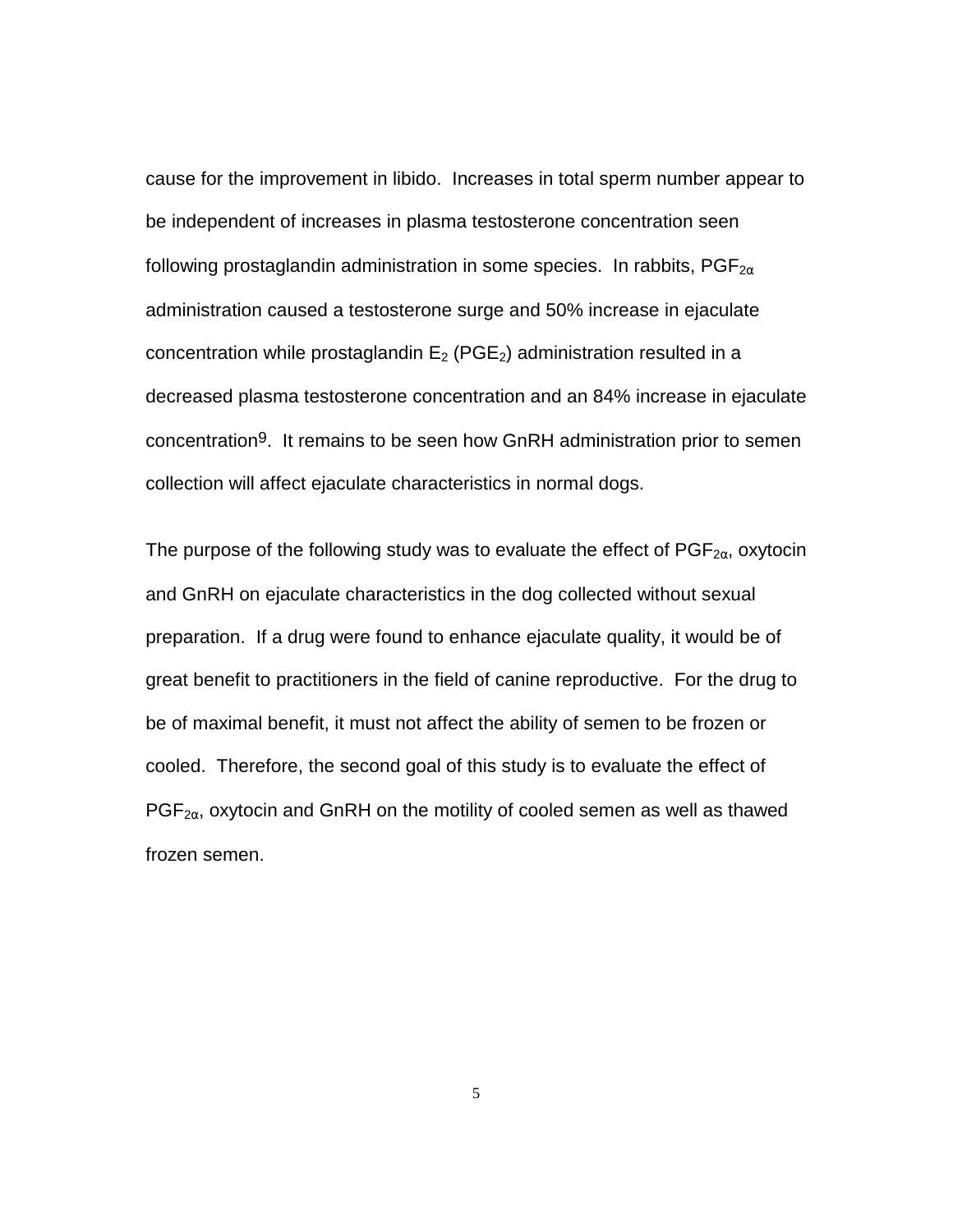## *Chapter 2*

#### BACKGROUND

#### <span id="page-12-0"></span>Sperm transport in the testicle

Sperm transport through the testicle from the site of spermiation in the seminiferous tubules through the rete testis and into the epididymis is mediated by actions not inherent to the spermatozoa. Sperm cells do not gain the ability to propel themselves forward until they have traveled through the epididymis19. Transport of non-motile spermatozoa is governed primarily by contraction of smooth muscle surrounding the seminiferous tubules<sup>20,21</sup> and contraction of smooth muscle within the testicular capsule<sup>22-24</sup>. Sperm transport is also assisted by secretion of fluid by the seminiferous tubules, which supplies a medium, and pressure gradient that promotes movement. Obstruction of fluid flow at the level of the efferent duct will reduce sperm flow distal to the point of obstruction. A significant increase in testicular fluid accumulation following obstruction indicates that fluid flow in the testicle is an important mediator of sperm transport25,26.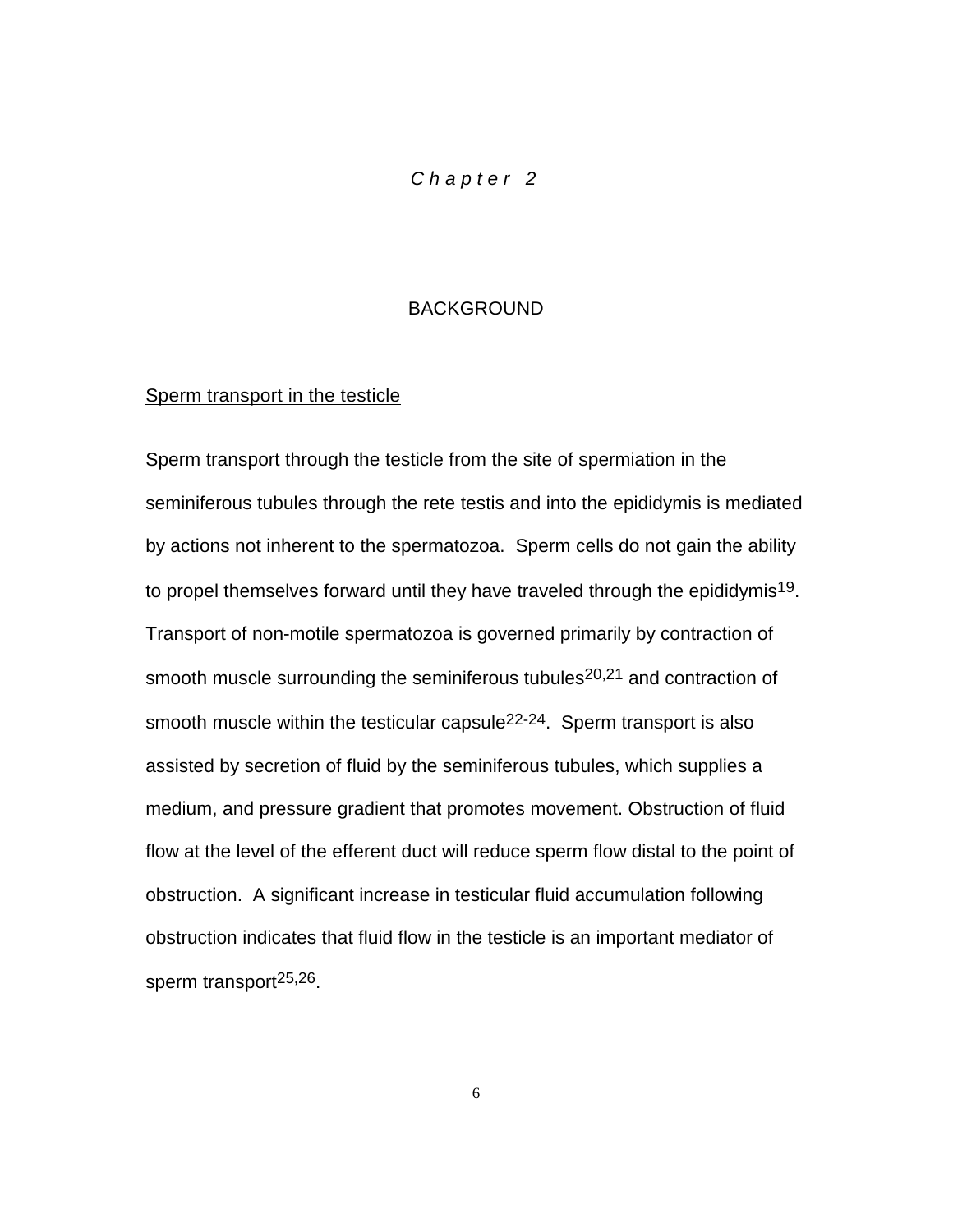Contractile cells are found in the testicular capsule of all mammals that have been investigated<sup>23</sup>. Among the species studies, contractile cells are most prominent in the testicular capsule of the dog, rabbit and boar  $23,27$ . Contraction of the testicular capsule occurs at a frequency and amplitude that varies between species. Contractions are rhythmic in the dog and the rabbit, and spontaneous and phasic in the boar<sup>21</sup>. Control of testicular capsule contractility appears to be mediated by both neuronal and non-neuronal factors. Testicular capsule preparations contract in response to sympathomimetic agents *in vitro*22. Stimulation of the perivascular nerve increases intratesticular pressure in the dog due to contraction of the testicular capsule indicating innervation of the smooth muscle<sup>28</sup>.

Smooth muscle cells of the seminiferous tubules are not innervated by any known nerve supply. Other factors including tubular pressure gradients and hormones are involved in regulating contractility of seminiferous tubules<sup>29</sup>. Supporting evidence for this is found in mice where it was discovered that differentiation of contractile cells and initiation of seminiferous tubule contractile activity was dependent on maturation of the pituitary<sup>30</sup>. Additionally, seminiferous tubule preparations from newborn rats require an androgen source for normal development<sup>31</sup>. These findings, along with the lack of known nervous innervation suggest that hormonal mediators are responsible for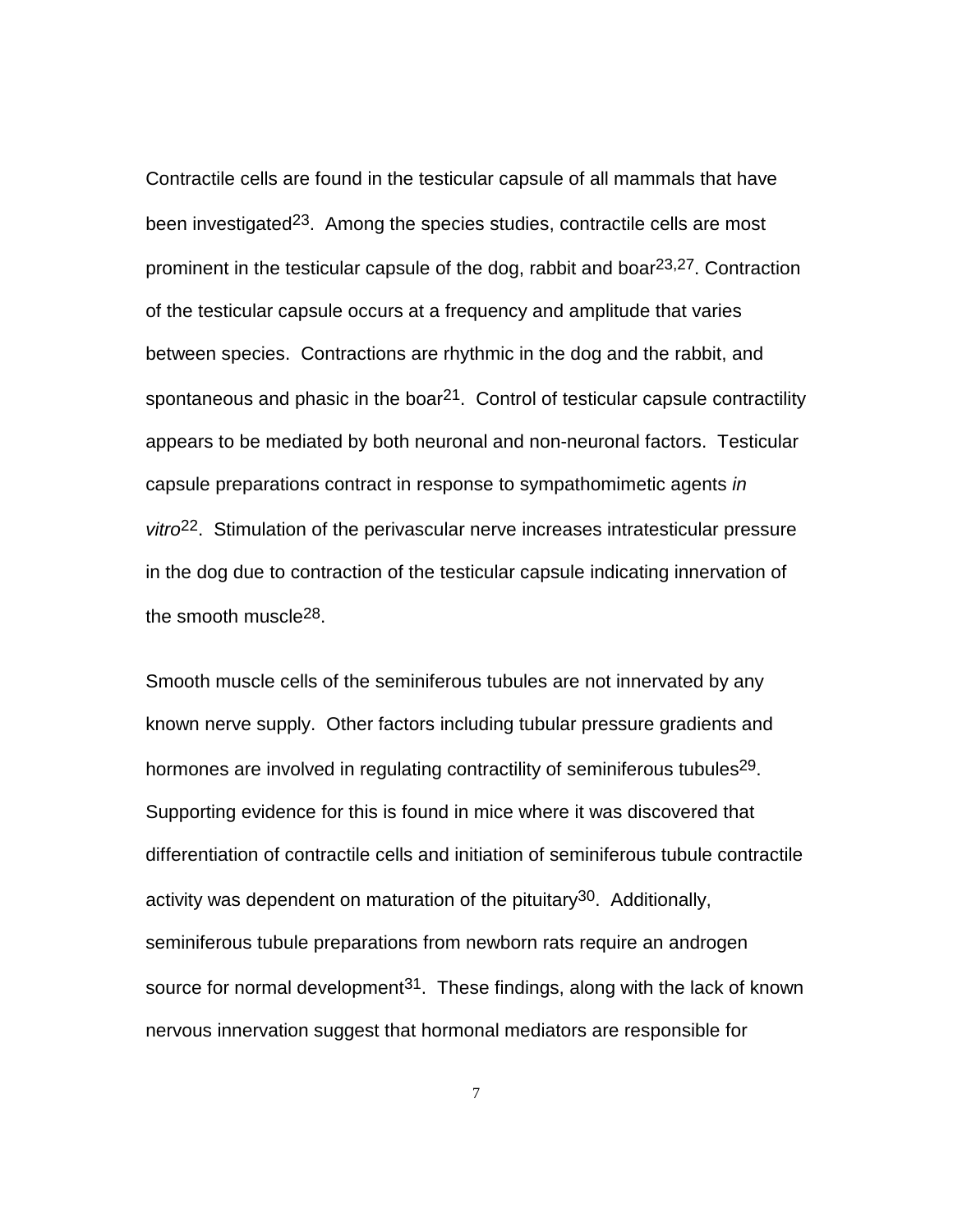seminiferous tubule contractility. The testicular capsule and seminiferous tubule respond similarly to stimulation with exogenous hormone preparations although the response is not necessarily similar between species<sup>20,21</sup>. Voglmayr catheterized the rete testis and deferent duct of rams to determine the effect of oxytocin on seminal fluid flow<sup>13</sup>. Following an intravenous priming injection of 12 mU/kg of oxytocin, rams were given oxytocin by constant rate infusion of 1.5 mU/kg/min for one hour. At this dosage, semen was discharged in distinct waves lasting 30-40 seconds and recurring every 1-3 minutes. The volume collected was approximately twice what was collected during control studies without oxytocin. The volume of fluid collected from the catheterized rete testis was also increased slightly during the oxytocin infusion compared to pretreatment values. The Leydig cells produce endogenous oxytocin<sup>32</sup>. Depletion of testicular oxytocin by destruction of the Leydig cells can be induced by ethane dimethane sulfate. The destruction of Leydig cells is associated with a decrease in spontaneous seminiferous tubule contractility. Contractility can be restored by the administration of exogenous oxytocin<sup>33</sup>.

In a similar experiment, Free and colleagues determined that intravenous administration of  $PGF_{2\alpha}$  to rats would increase the flow of fluid from the rete testis 2-3 fold over a period of 20-40 minutes compared to untreated controls<sup>34</sup>. Free noted that an intact testicular capsule was not necessary for basal sperm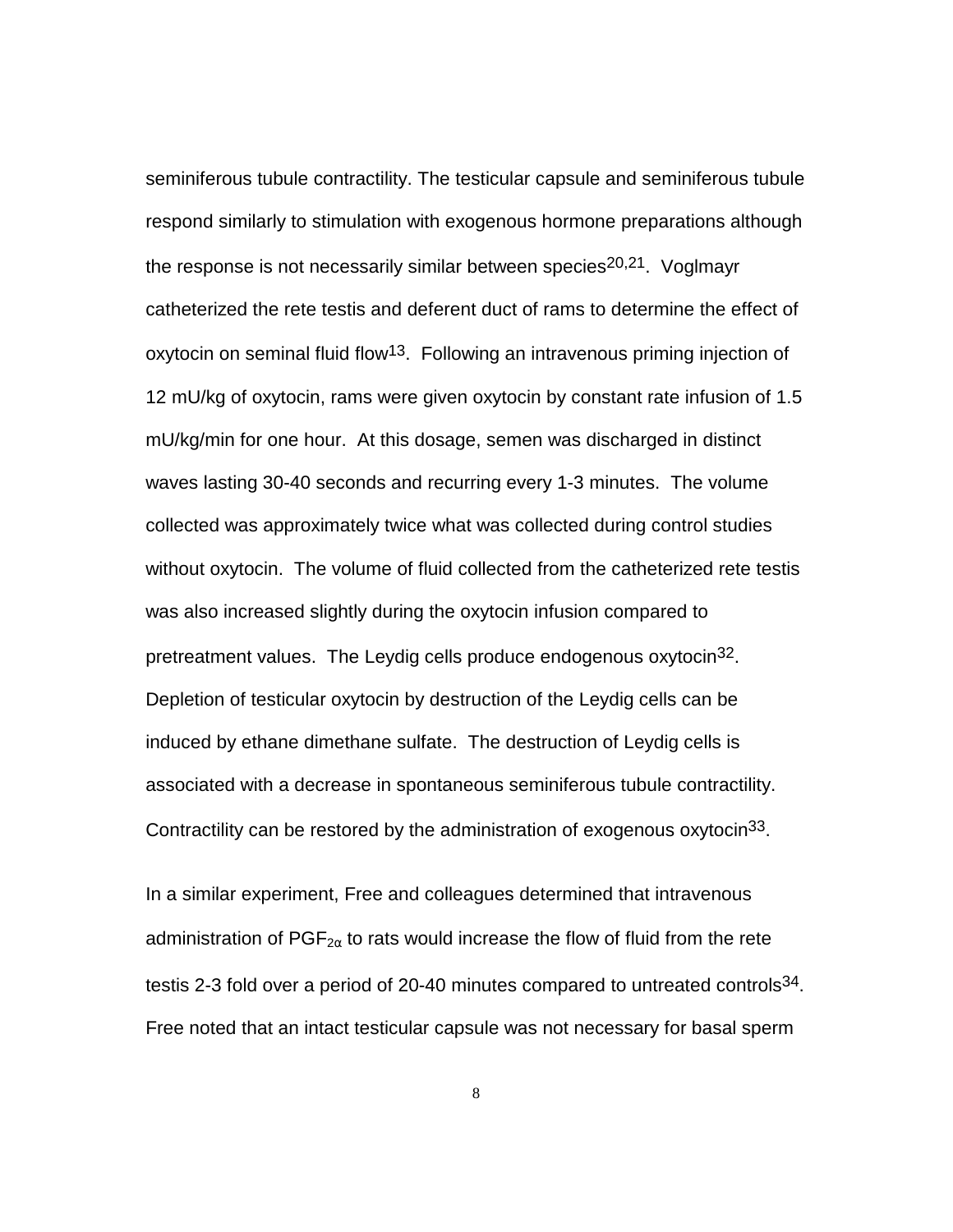<span id="page-15-0"></span>transport through the seminiferous tubules in rats<sup>34</sup>. However, if the testicular capsule were removed, the response to  $PGF_{2\alpha}$  was eliminated or diminished. Farr and Ellis determined that  $PGF_{2\alpha}$  stimulated seminiferous tubule contraction frequency *in vitro* while PGE<sub>2</sub> inhibited the size and frequency of the contractions35. Furthermore, spontaneous contraction of the testicular capsule and seminiferous tubules is significantly inhibited by indomethacin, a potent prostaglandin synthesis inhibitor36,37.

#### Sperm transport in the epididymis and ductus deferens

Once the non-motile spermatozoa have passed from the seminiferous tubules, through the efferent duct and rete testis, they enter the proximal epididymis. Transport of sperm cells through the epididymis is dependent on peristaltic contractions of the smooth muscle layers surrounding the epididymal wall. Smooth muscle composition of the epididymis increases from proximal to distal regions<sup>38</sup>. Correspondingly, sympathetic innervation of the epididymal duct walls increases from proximal to distal with the cauda epididymis and ductus deferens richly innervated<sup>38</sup>. Not surprisingly then, the tissue composition of the epididymis changes from proximal to distal. Bartke and Koerner demonstrated that the prostaglandin composition of the distal epididymis in rats and mice was significantly greater than the proximal portions<sup>39</sup>. Similarly, the concentration of prostaglandins in the lumen of the ram epididymis is 15-20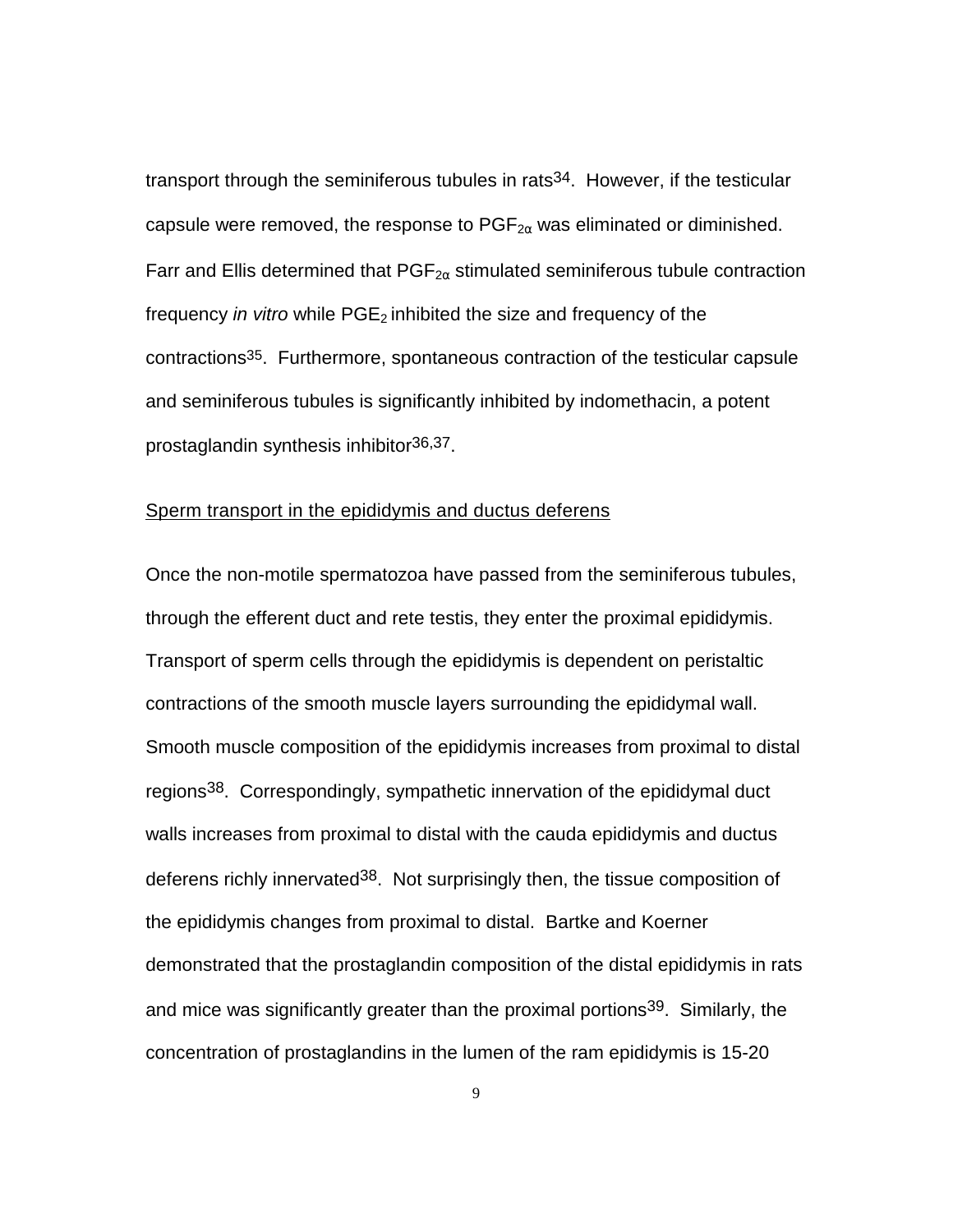times greater in the distal regions compared to the proximal regions<sup>40</sup>. The concentration of  $PGF_{2\alpha}$  in the cauda epididymis fluid is eight times that of the rete testis fluid in bulls<sup>41</sup>. Oxytocin receptors have also been identified in the ovine epididymis and ductus deferens<sup>42</sup>. Unlike prostaglandin, endogenous oxytocin exists in the epididymis in similar concentrations in all regions43.

There is abundant evidence for the inherent contractile ability of the epididymis *in vitro*. Spontaneous contraction of the epididymis *in vitro* can be inhibited or accelerated in the same manner in which contraction of the testicular capsule and seminiferous tubules is altered. Norepinipherine, acetylcholine and testosterone have a stimulating effect on caput epididymis contractions, and this effect appears to be modulated by prostaglandins<sup>44,45</sup>. Indomethacin reduced spontaneous contractions of the epididymis *in vitro.* Oxytocin has also been shown to increase contractions of the epididymis *in vitro*46.

There is convincing *in vivo* support for the effect of  $PGF_{2\alpha}$  and oxytocin on epididymal contractility. In a series of experiments, Hafs *et al* used anesthetized rabbits to demonstrate that exogenous  $PGF_{2\alpha}$  significantly increased the movement of sperm from the epididymis to the deferent duct<sup>47</sup>. In the first experiment, one testicle and associated epididymis and deferent duct were removed. The second testicle, epididymis and deferent duct were removed 10, 30 or 60 minutes following injection of 5 mg  $\mathsf{PGF}_{2\alpha}$  into the tunica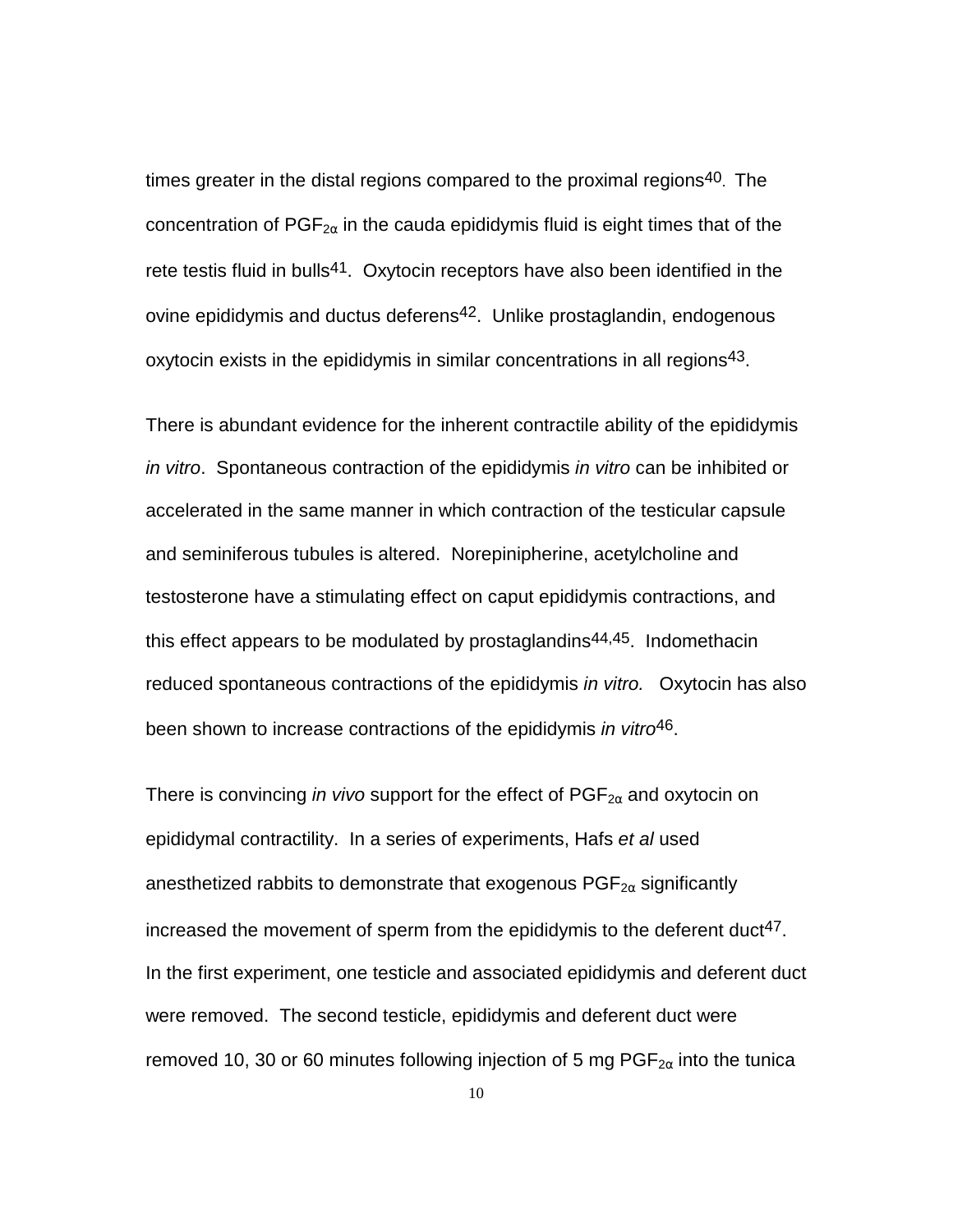vaginalis surrounding the remaining testicle. The second experiment was similar to the first except that  $PGF_{2\alpha}$  was administered subcutaneously (SC) 10 or 30 minutes prior to removal of the testicle, epididymis and deferent duct. The number of spermatozoa in the deferent duct, cauda epididymis and corpuscaput epididymis were determined. Following peritesticular  $PGF_{2\alpha}$  injection, the number of spermatozoa in the deferent duct was more than twice that of the controls. Thirty minutes after SC injection of  $PGF_{2\alpha}$  the number of spermatozoa in the deferent duct was 2.5 times greater than that of controls. In a nonanesthetized study, rabbits were given 10 mg  $PGF_{2\alpha}$  SC three times at 20minute intervals. The rabbits were then killed and the distribution of spermatozoa in the epididymis and deferent was determined. As with the anesthetized rabbits, the number of spermatozoa in the deferent duct of treated rabbits was almost 3 times greater than saline treated controls.

Using anesthetized rams, Nicholson *et al* demonstrated that 10 and 100 µg of oxytocin significantly increased the output of fluid and number of spermatozoa from the cauda epididymis<sup>48</sup>. By cannulating the cauda epididymis and collecting luminal fluid every 10 minutes, Nicholson and colleagues were able to show that treatment with oxytocin caused an increase in sperm number and fluid volume starting 10 minutes after treatment. Values did not return to that of controls until 40 minutes after treatment. Administration of an oxytocin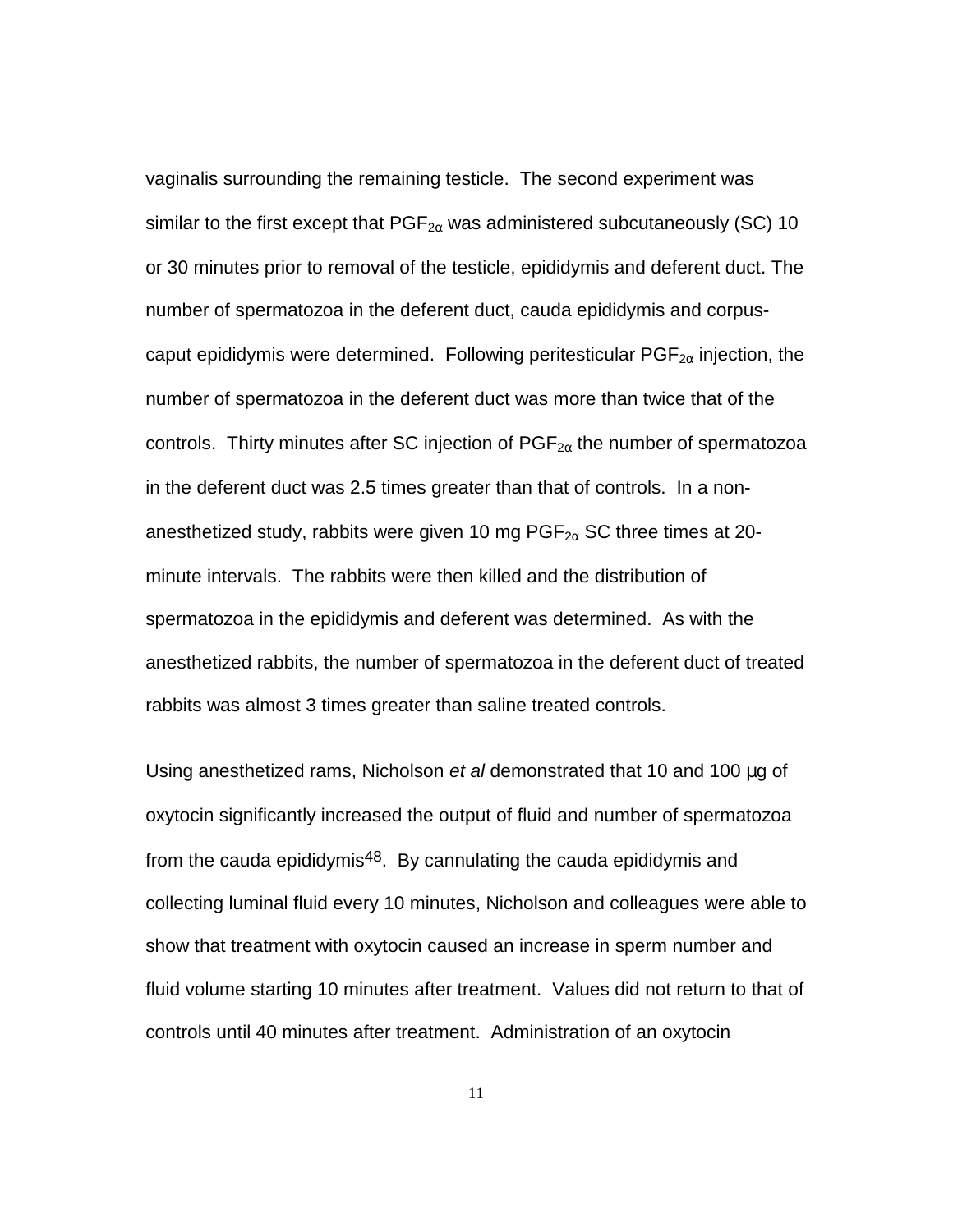<span id="page-18-0"></span>antagonist (des Gly-NH<sub>2</sub>d(CH<sub>2</sub>)<sub>5</sub>-[-Tyr<sup>2</sup>,Thr<sup>4</sup>]OVT) had no immediate effects on sperm numbers or fluid flow but there was a significant reduction in both values 40-50 minutes after treatment. Melin also demonstrated the *in vivo* effects of oxytocin49. Using anesthetized rabbits, Melin showed that administration of 20 mIU of oxytocin caused a significant increase in the amplitude of contractions in the distal epididymis and proximal ductus deferens.

#### Factors affecting sperm output

Johnson defines daily sperm output (DSO) as the total number of spermatozoa released in the ejaculate daily by a pair of testes<sup>50</sup>. Daily sperm output is closely related to daily sperm production (DSP) and it has been determined that DSP can be estimated by quantifying sperm numbers in the ejaculate once epididymal reserves have been stabilized through frequent collection<sup>51</sup>. In the dog, stabilization of spermatozoa output can be accomplished by collecting semen for 5-6 consecutive days<sup>52</sup>. Once gonadal reserves have been stabilized, DSO is an accurate measure of DSP with 79% of DSP accounted for by DSO in the dog<sup>52</sup>. Factors affecting sperm output include testicular size, season, age, testicular disease, genetics, and environment<sup>53</sup>. Factors affecting total sperm number in the ejaculate include those that affect sperm output, as well as frequency of collection or ejaculation; conditions imposed at the time of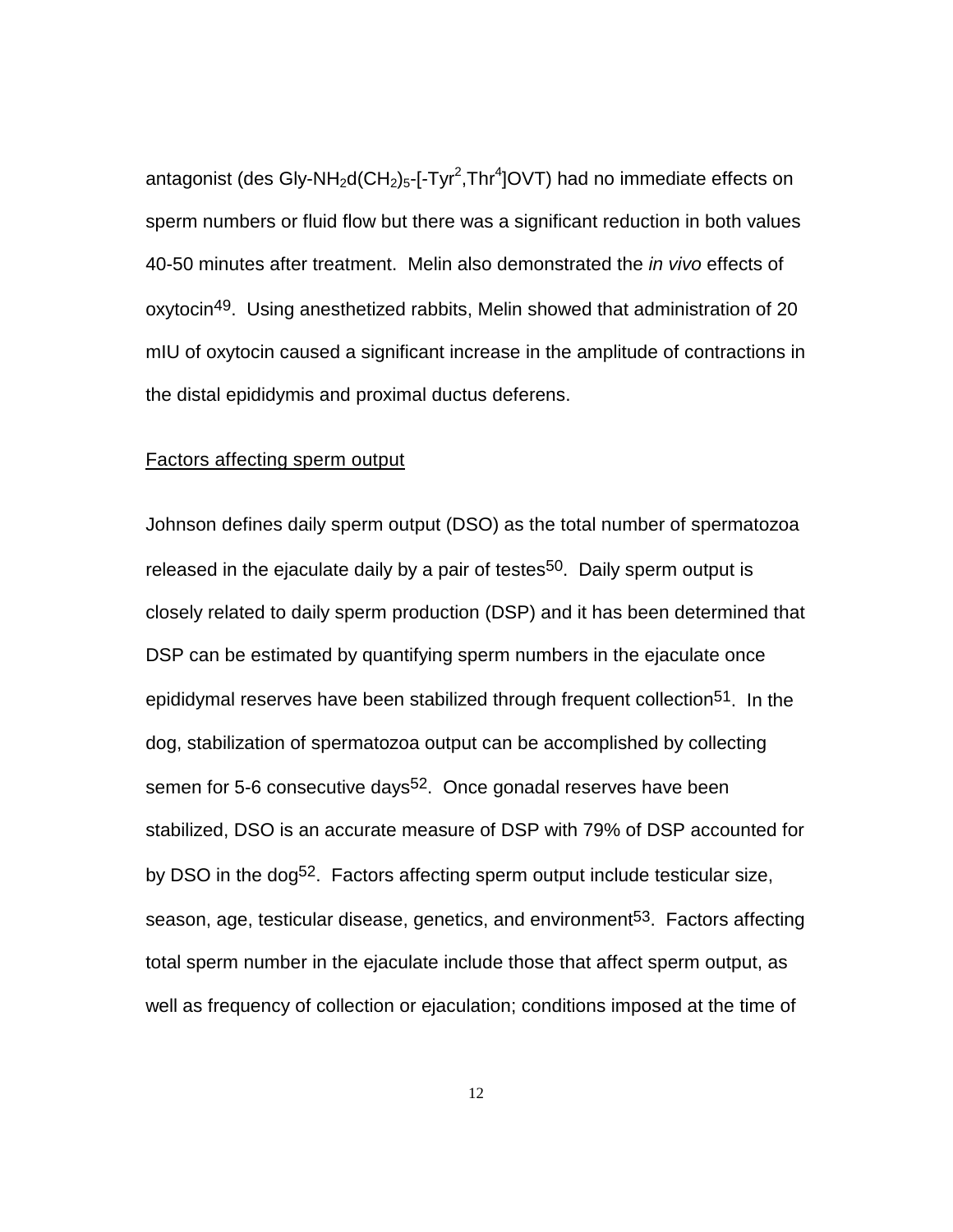collection such as sexual preparation, method of semen collection and exogenous drug administration5,53.

Frequency of collection does not alter the rate of sperm production<sup>51</sup>. However, frequency of collection does effect the composition of the reservoir of sperm stored in the cauda epididymis. The first ejaculate obtained after a period of rest will have more sperm than subsequent ejaculates<sup>54</sup>. Eventually, with frequent collection, the number of spermatozoa obtained in the ejaculate reflects the daily sperm output. At this point, the epididymal reserves have been stabilized. In the dog, 4-5 days between ejaculates is required to build up epididymal reserves and maximize the number of spermatozoa in each ejaculate52.

Sexual preparation prior to semen collection in bulls by active restraint and a series of false mounts has been shown to significantly increase the number of spermatozoa in the ejaculate<sup>1,2,51</sup>. Likewise, in rabbits, sexual preparation in the form of one false mount and a three-minute delay before semen collection yielded 278% of the sperm collected without sexual preparation<sup>3</sup>. Three false mounts resulted in an additional 40% increase in sperm numbers compared to one false mount. Hafs *et al* determined that the magnitude of sexual preparation is directly correlated with the increase in sperm in the ejaculate<sup>1</sup>.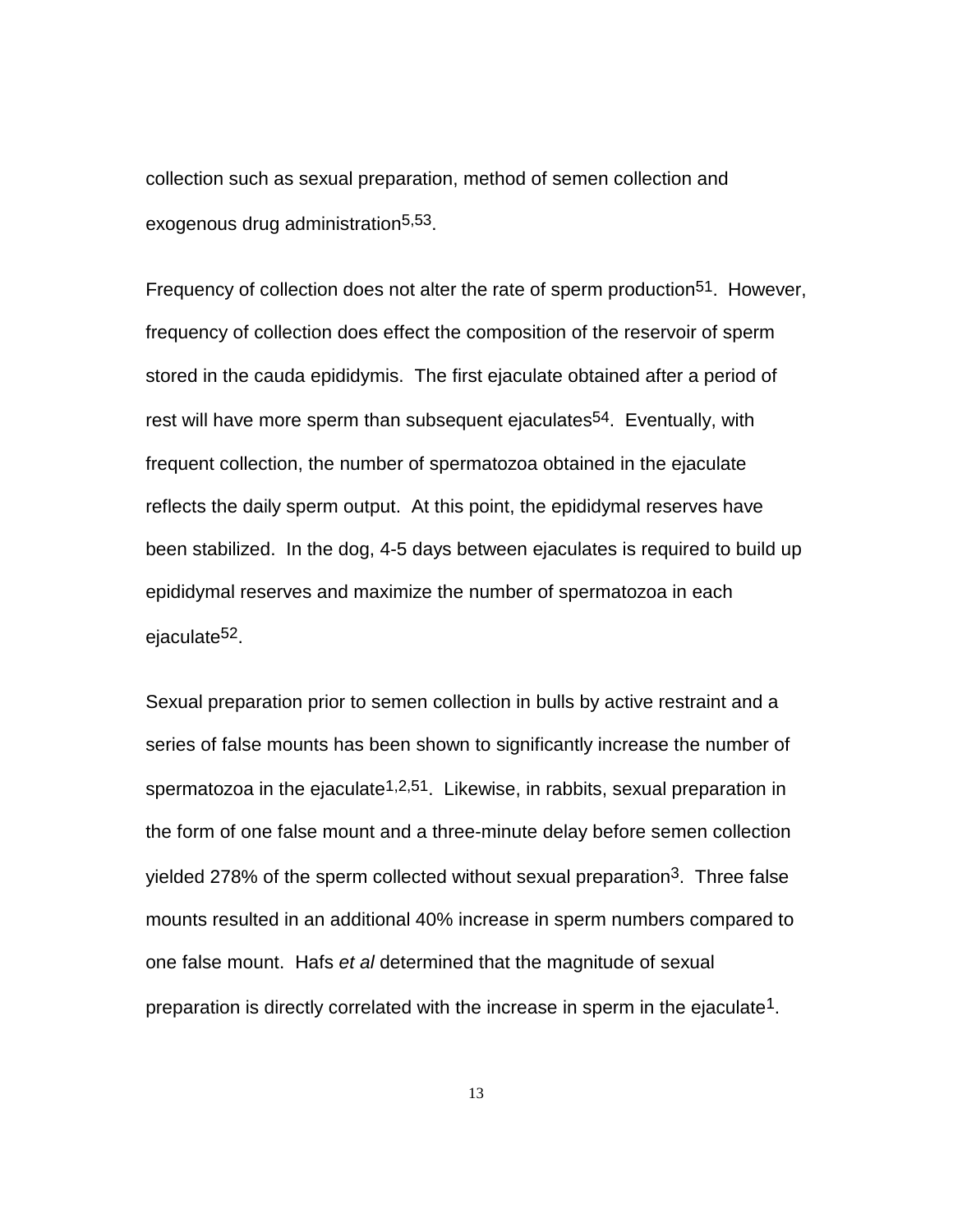Voglmayr noted that the sperm output from a catheterized testis increased 62% during exposure to estrus ewes for 24 hours<sup>13</sup>.

The method of collection and equipment used to obtain ejaculates also has a significant effect on the number of spermatozoa recovered. Ejaculates obtained by artificial vagina (A.V.) had significantly more sperm than those collected using electroejaculation in the bull<sup>55</sup>. In addition, the temperature of the A.V. has an effect on the bull and stallion's stimulus to ejaculate<sup>56,57</sup>.

Administration of oxytocin prior to semen collection increased the total sperm number obtained in the ejaculate in the ram, and bull<sup>14,15,58</sup>. The sperm cell number was increased as a function of increased concentration, semen volume or both. The findings and oxytocin treatment regimes from the referenced studies are summarized in Table 1.

Administration of  $PGF_{2\alpha}$  increases sperm numbers in the ejaculate of the rabbit, bull, stallion, buffalo, and  $ram<sup>4-7,9,10</sup>$ . Like oxytocin, the increase in sperm number in the ejaculate is a function of greater sperm cell concentration, volume or both. Table 2 summarizes the findings of researchers investigating the effects of  $PGF_{2\alpha}$  on ejaculate parameters in various species.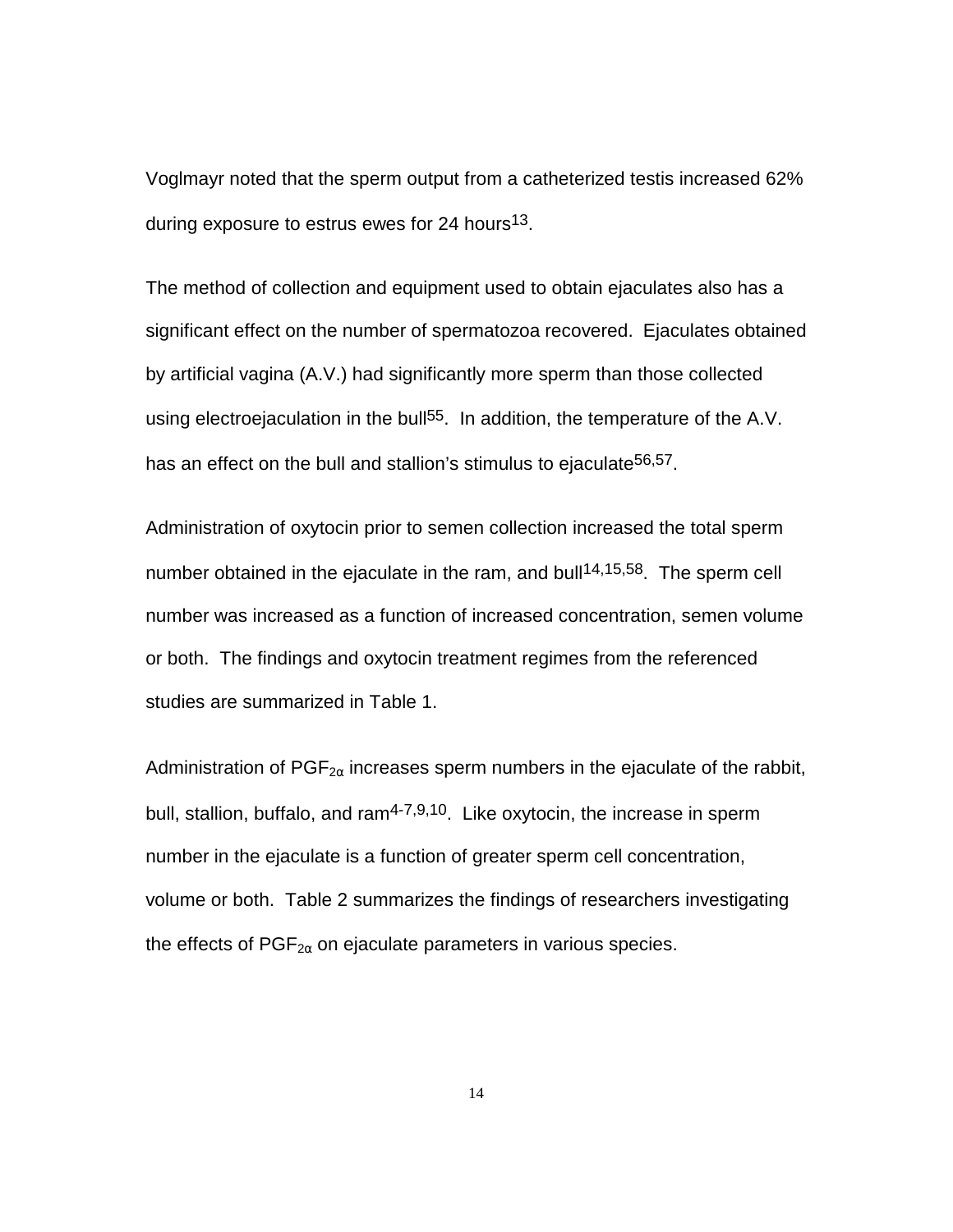<span id="page-21-0"></span>

| Table 1. Summary of results obtained by researchers investigating the effects of |                 |  |  |  |  |  |  |
|----------------------------------------------------------------------------------|-----------------|--|--|--|--|--|--|
| oxytocin on ejaculate characteristics in rams and bulls.                         |                 |  |  |  |  |  |  |
|                                                                                  | Trastmant Snarm |  |  |  |  |  |  |

| Author(s)                                                   | <b>Species</b> | <b>Dose</b>            | Route | Treatment-<br>Collection<br>Interval | Sperm/<br>ejaculate | <b>Sperm</b><br>concentration | <b>Semen</b><br>volume |
|-------------------------------------------------------------|----------------|------------------------|-------|--------------------------------------|---------------------|-------------------------------|------------------------|
| Knight &<br>Lindsay <sup>14</sup>                           | Ram            | $\overline{7}$<br>I.U. | I.V.  | $5 \text{ min}$                      | $\uparrow$          | unchanged                     | $\uparrow$             |
| Knight <sup>15</sup>                                        | Ram            | 10<br>I.U.             | I.V.  | 10 min                               | $\uparrow$          | $\uparrow$                    | $\uparrow$             |
| <b>Berndtson</b><br>8 <sub>o</sub><br>Igboeli <sup>58</sup> | <b>Bull</b>    | 50<br>I.U.             | I.V.  | 10 min                               | $\uparrow$          | $\uparrow$                    | unchanged              |

In the boar,  $PGF_{2\alpha}$  increased the number of sperm in the sperm rich fraction of the ejaculate as well as the duration of ejaculation of the sperm rich fraction. However, there was no effect seen on total ejaculate sperm numbers, which led the authors to postulate that  $PGF_{2\alpha}$  caused a redistribution of sperm into the sperm rich fraction of the ejaculate<sup>12</sup>.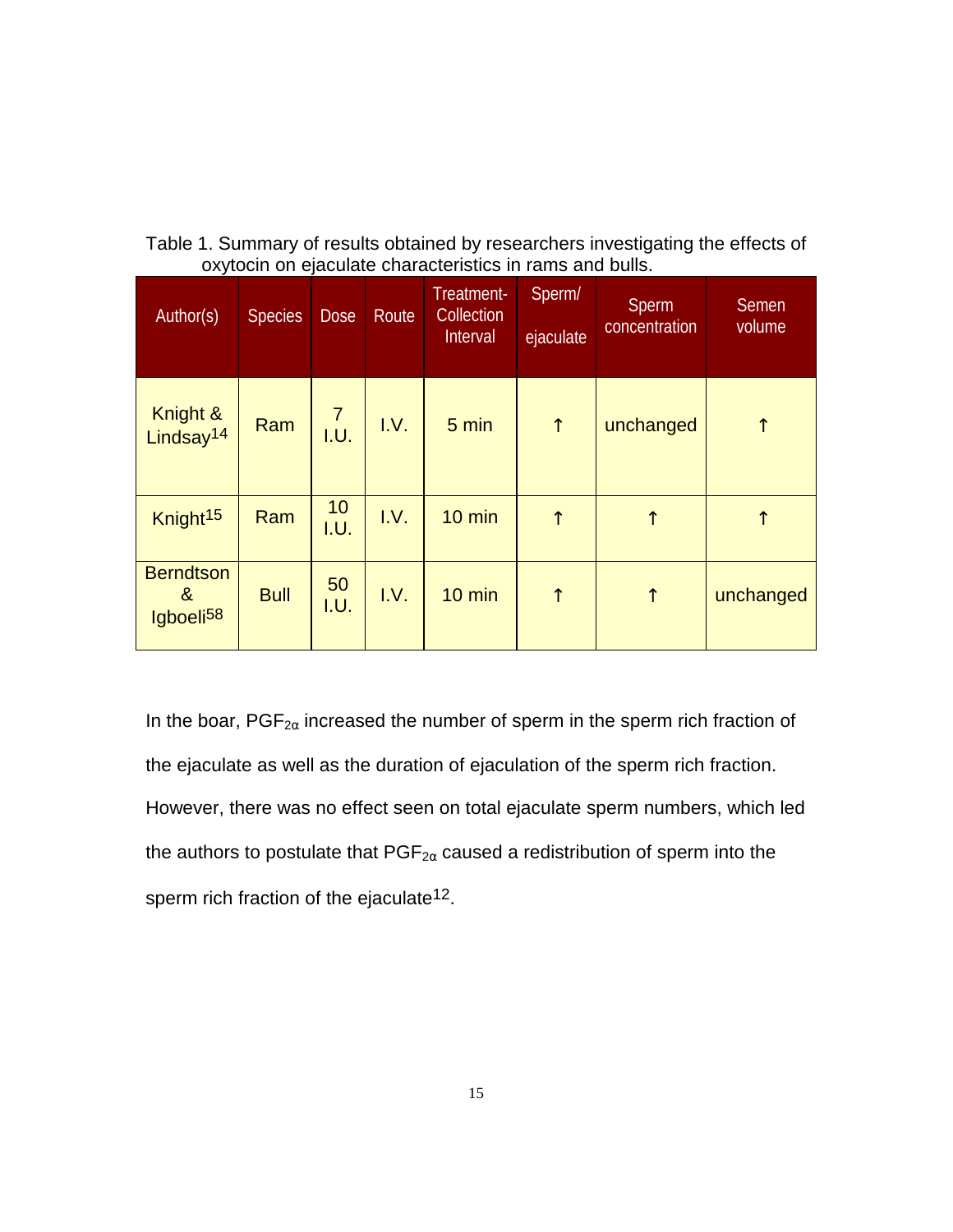| Author(s)                                | <b>Species</b>  | <b>Dose</b>                    | Route | Treatment-<br><b>Collection</b><br>Interval | Sperm/<br>ejaculate | Sperm<br>concentration          | Semen<br>volume                 |
|------------------------------------------|-----------------|--------------------------------|-------|---------------------------------------------|---------------------|---------------------------------|---------------------------------|
| lbrahim <sup>4</sup>                     | <b>Buffalo</b>  | $0.5 - 2.0$<br>mg              | I.M.  | $10 \text{ min}$                            | $\uparrow$          | Unchanged                       | $\uparrow$                      |
| <b>Marshall</b><br>and Hafs <sup>6</sup> | <b>Bull</b>     | 40 and<br>2x40<br>mg           | S.C.  | 1 hour; 1<br>and 2<br>hours                 | ↑                   | $\uparrow$                      | Unchanged                       |
| <b>Reichard</b><br>et al <sup>9</sup>    | <b>Rabbit</b>   | 5 <sub>mg</sub>                | S.C.  | $2$ and $4$<br>hours                        | $\uparrow$          | $\uparrow$                      | Unchanged                       |
| Cornwell<br>et al <sup>10</sup>          | <b>Stallion</b> | 10 <sub>mg</sub>               | I.M.  | 1 hour                                      | $\uparrow$          | $\uparrow$ (Not<br>significant) | $\uparrow$ (Not<br>significant) |
| <b>Mekonnen</b><br>et al <sup>7</sup>    | Ram             | $1.0$ and<br>2.0 <sub>mg</sub> | I.M.  | 30 min                                      | $\uparrow$          | Unchanged                       | $\uparrow$                      |
| Hafs et<br>al <sup>5</sup>               | <b>Rabbit</b>   | 2.5 <sub>mg</sub>              | S.C.  | 2 hours                                     | $\uparrow$          | $\uparrow$                      | Unchanged                       |
| Hafs et<br>al <sup>5</sup>               | <b>Bull</b>     | 40 or 80<br>mg                 | I.M.  | 30 min                                      | $\uparrow$          | $\uparrow$                      | Unchanged                       |

<span id="page-22-0"></span>Table 2. Summary of results obtained by researchers investigating the effects of  $PGF_{2\alpha}$  on ejaculate characteristics in various species.

The increase in spermatozoa and fluid flow from the rete testes, epididymis and deferent duct following oxytocin or  $PGF_{2\alpha}$  administration does not appear to be the result of an increase in spermatogenesis. Spermatogenesis is disturbed with chronic administration of high doses of  $PGF_{2\alpha}$  in the rat and mouse and with oxytocin in the ram as evidenced by alterations in the populations of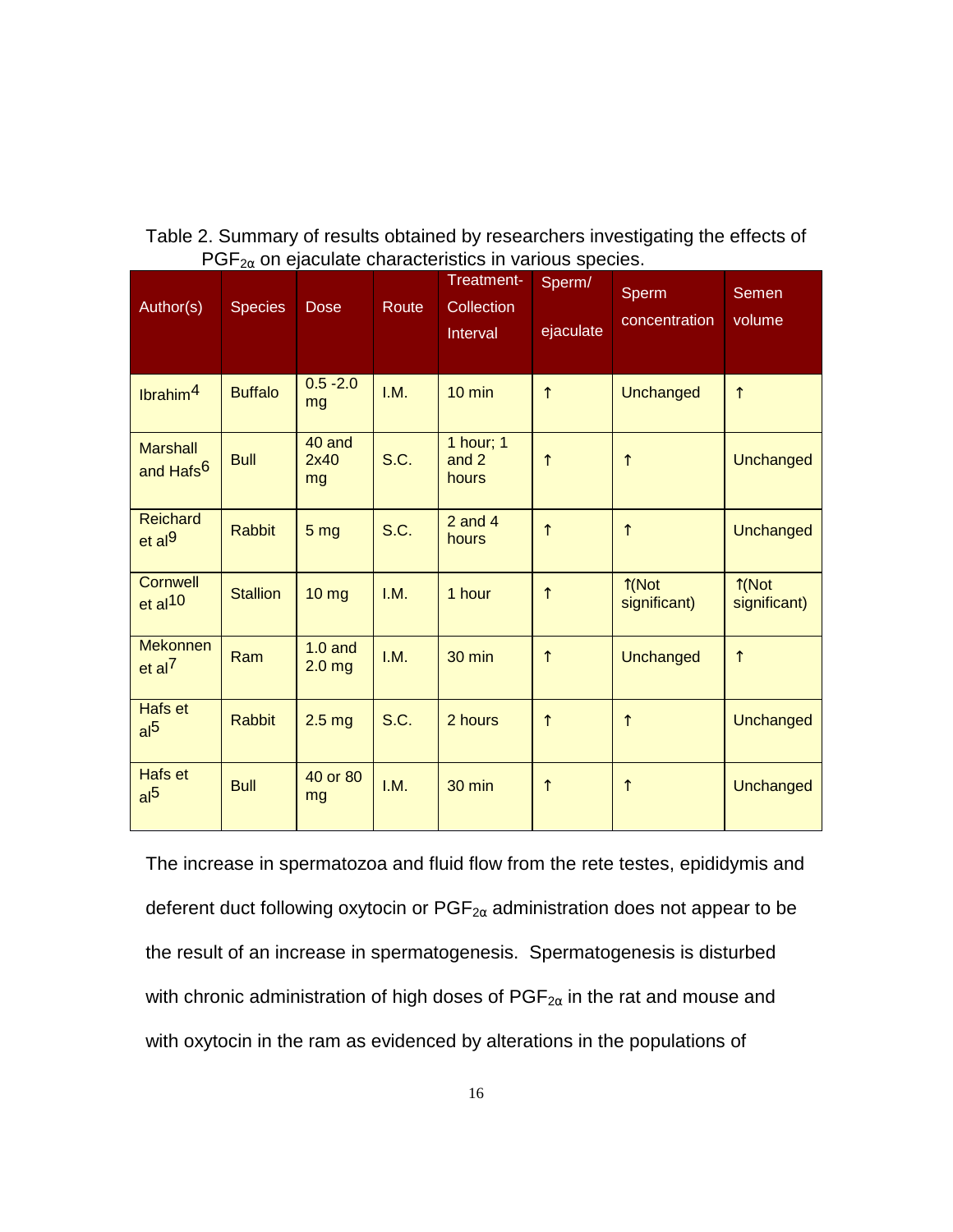<span id="page-23-0"></span>ejaculated spermatozoa and changes in the histology of the seminiferous tubules14,59,60. Other researchers have determined that long-term oxytocin administration had no effect on spermatogenesis in the bull<sup>58</sup>. In addition, those studies that have documented an increase in sperm numbers in the ejaculate following  $PGF_{2\alpha}$  or oxytocin administration have shown that the effect is limited to the first of two successive ejaculates $5,6,10,58,61$ . Knight determined that while administration of oxytocin prior to semen collection in the ram would increase sperm numbers in the ejaculate by 45%, the time interval between treatment and collection was critical<sup>15</sup>. Optimal increases in sperm number occurred between 5 and 10 minutes after intravenous oxytocin injection and the effect was absent if the rams were collected 90 minutes after treatment.

## Physiologic effects of oxytocin,  $PGF_{2\alpha}$  and GnRH

In addition to increased sperm numbers in the ejaculate following  $PGF_{2\alpha}$ administration, some researchers noted that treated animals had more libido at the time of semen collection<sup>7,8,11</sup>. Libido was assessed using quantifiable observations, such as time to initial false mount and time to ejaculation in buffalo, and time for collection in rams. Initially, the effects on reaction time and collection time were attributed to a surge in testosterone following  $PGF_{2\alpha}$ administration. In yearling beef bulls, serum testosterone increased two-fold following  $PGF_{2\alpha}$  and remained elevated for over four hours<sup>62</sup>. Prostaglandin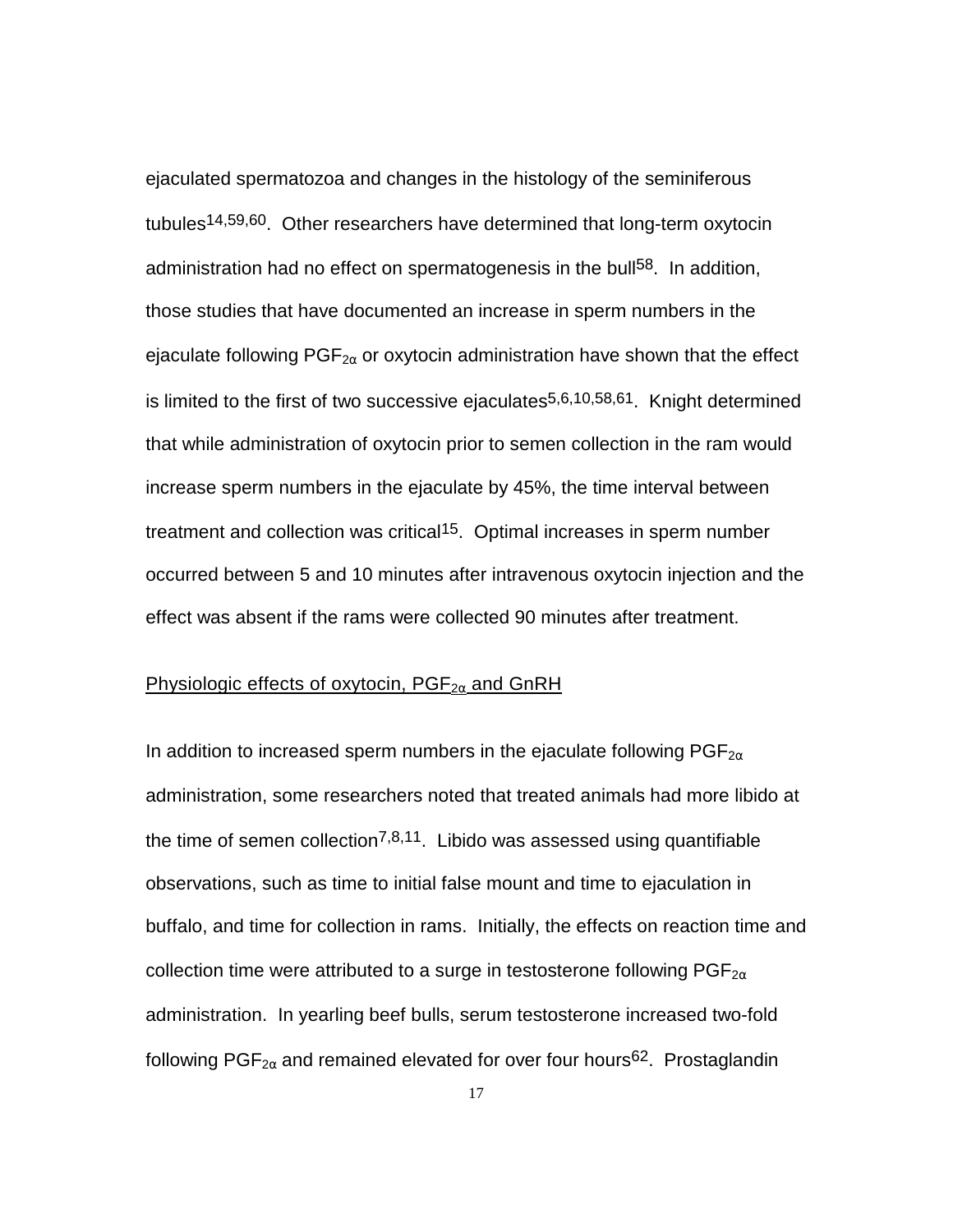$F_{2\alpha}$  treatment caused a release of testosterone in the bull that became apparent in 40-50 minutes and persisted for at least 8 hours63. Reichard *et al* reported that  $PGF_{2\alpha}$  treatment caused a testosterone surge in rabbits that peaked at two hours and was gone after four hours<sup>9</sup>. In the same study, Reichard reported that administration of  $PGE<sub>2</sub>$  prior to semen collection increased sperm numbers in the first ejaculate, but depressed serum testosterone secretion. The increase in testosterone following  $PGF_{2\alpha}$  treatment was thought to be due to direct stimulation of testicular steroidogenesis. Prostaglandin  $F_{2\alpha}$  stimulates cyclic AMP production in the testicle; cyclic AMP then stimulates testosterone synthesis<sup>9,63</sup>.

Use of  $PGF_{2\alpha}$  and oxytocin to increase sperm numbers in the ejaculate is only beneficial if the resulting sperm have normal fertilizing and cryopreservation ability. In the rabbit it has been reported that cauda epididymal sperm incubated with PGF<sub>2 $\alpha$ </sub> have normal fertilizing ability<sup>64</sup>. Treatment of intact male hamsters with 50 $\mu$ g PGF<sub>2 $\alpha$ </sub> once daily for 10 days had no effect on fertilizing ability *in vivo*<sup>65</sup>. Post-thaw motility of cryopreserved buffalo<sup>4,8</sup> and bull<sup>6</sup> semen was unaffected by administration of  $PGF_{2\alpha}$  and oxytocin prior to semen collection and freezing.

Gonadotropin releasing hormone is produced by the hypothalamus and signals the release of LH and follicle stimulation hormone (FSH) from the anterior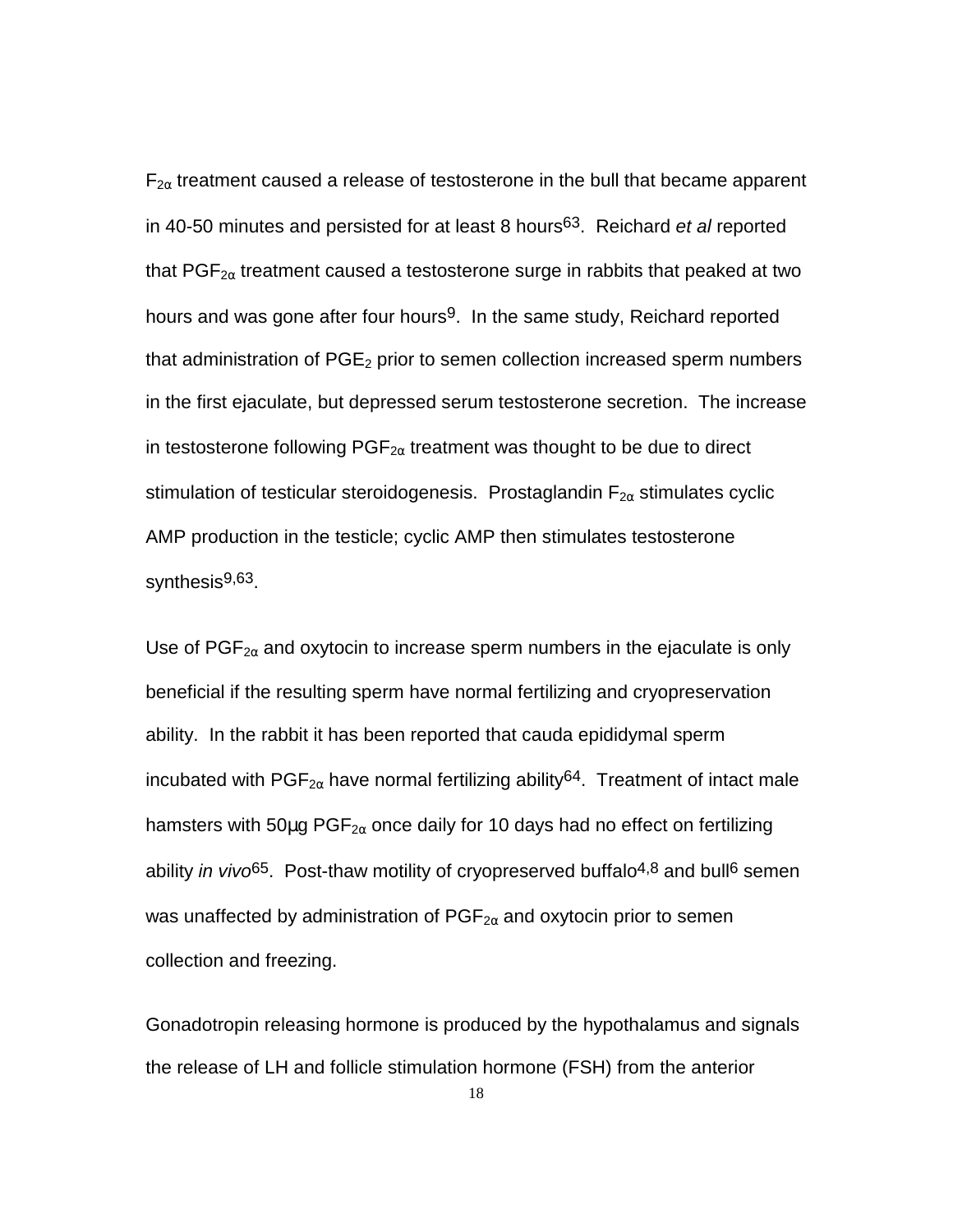pituitary. Luteinizing hormone acts as a trigger for testosterone release by the Leydig cells in the testicle. Administration of exogenous GnRH to male dogs induces a dose dependent release of LH immediately following treatment<sup>17</sup>. Increases in testosterone concentration are measurable starting 10 minutes after GnRH administration, peak in 50-60 minutes and remain elevated above control values for 4-24 hours depending on the GnRH preparation used in the study17,18.

Normal hypothalamic-pituitary-testicular axis function is critical for reproductive health; for this reason it has been studied and manipulated in the hope of finding a way to treat individuals with reproductive dysfunction. In humans, oligospermia can be associated with elevated FSH concentrations. The condition, known as idiopathic hypogonadotrophic hypogonadism (IHH) is postulated to be due to low LH pulse frequency resulting in high FSH concentrations. This hypothesis was supported by experiments in hypothalamic-lesioned female rhesus monkeys treated with subnormal GnRH pulse frequencies. The monkeys displayed normal LH concentrations but high FSH concentrations<sup>66</sup>. Furthermore, treatment of infertile men with pulsatile GnRH lowers FSH concentrations67 and Wagner *et al* recommended the use of GnRH as a treatment for oligospermia associated with elevated FSH concentrations in men68. However, that recommendation was not supported by Bals-Pratsch and colleagues who determined that pulsatile GnRH therapy had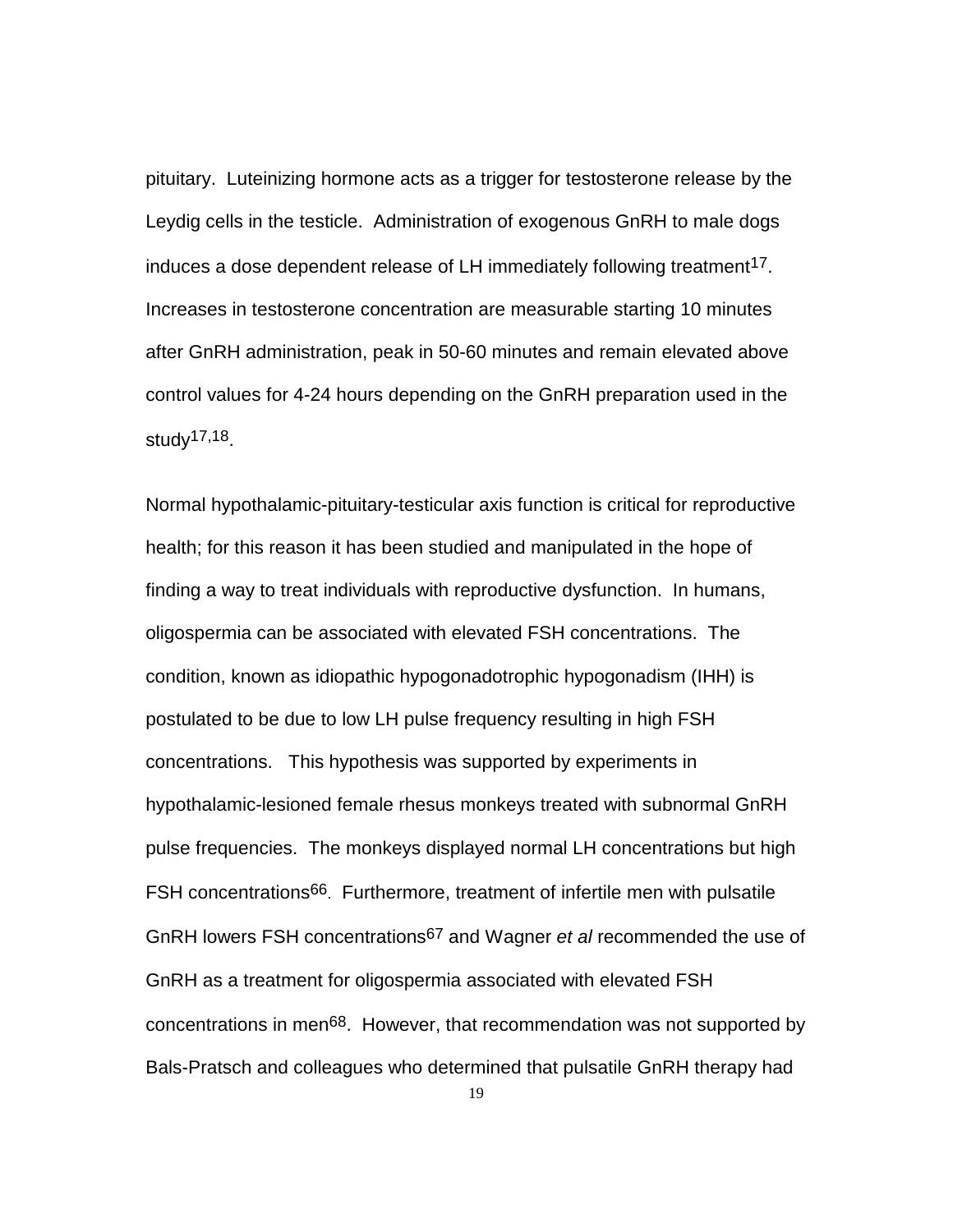no effect on the semen parameters of infertile men with elevated FSH concentrations67. Gonadotropin releasing hormone has been suggested as a treatment for reproductive dysfunction in stallions resulting from IHH69. Although Brinsko acknowledges that IHH is not well documented in stallions, he reports that GnRH therapy has improved fertility in a limited number of horses<sup>69</sup>.

In the dog, improvements in semen quality have been reported after a single injection of human chorionic gonadotropin (hCG)<sup>16,70</sup>. Human chorionic gonadotropin has LH-like activity in most mammals. In the first study, Kawakami *et al* reports that one intramuscular (IM) injection of 1,000 IU hCG temporarily improved the semen quality of an oligospermic beagle between 3 and 4 weeks post treatment<sup>16</sup>. In the second study, the semen quality of a collie with idiopathic oligospermia improved 2 weeks after treatment with 1000 IU hCG I.M.<sup>70</sup>. The use of hCG in male dogs with normal semen parameters was reported to slightly decrease semen volume and increase serum testosterone concentration without affecting other semen parameters<sup>71</sup>.

In addition to using hCG for reproductive dysfunction in the dog, Kawakami *et al* also evaluated the effects of a GnRH agonist (GnRH-A), as well as a luteinizing hormone releasing hormone analog (LHRH). Treatment of a collie with idiopathic oligospermia with one IM injection of 1 µg/kg GnRH-A was reported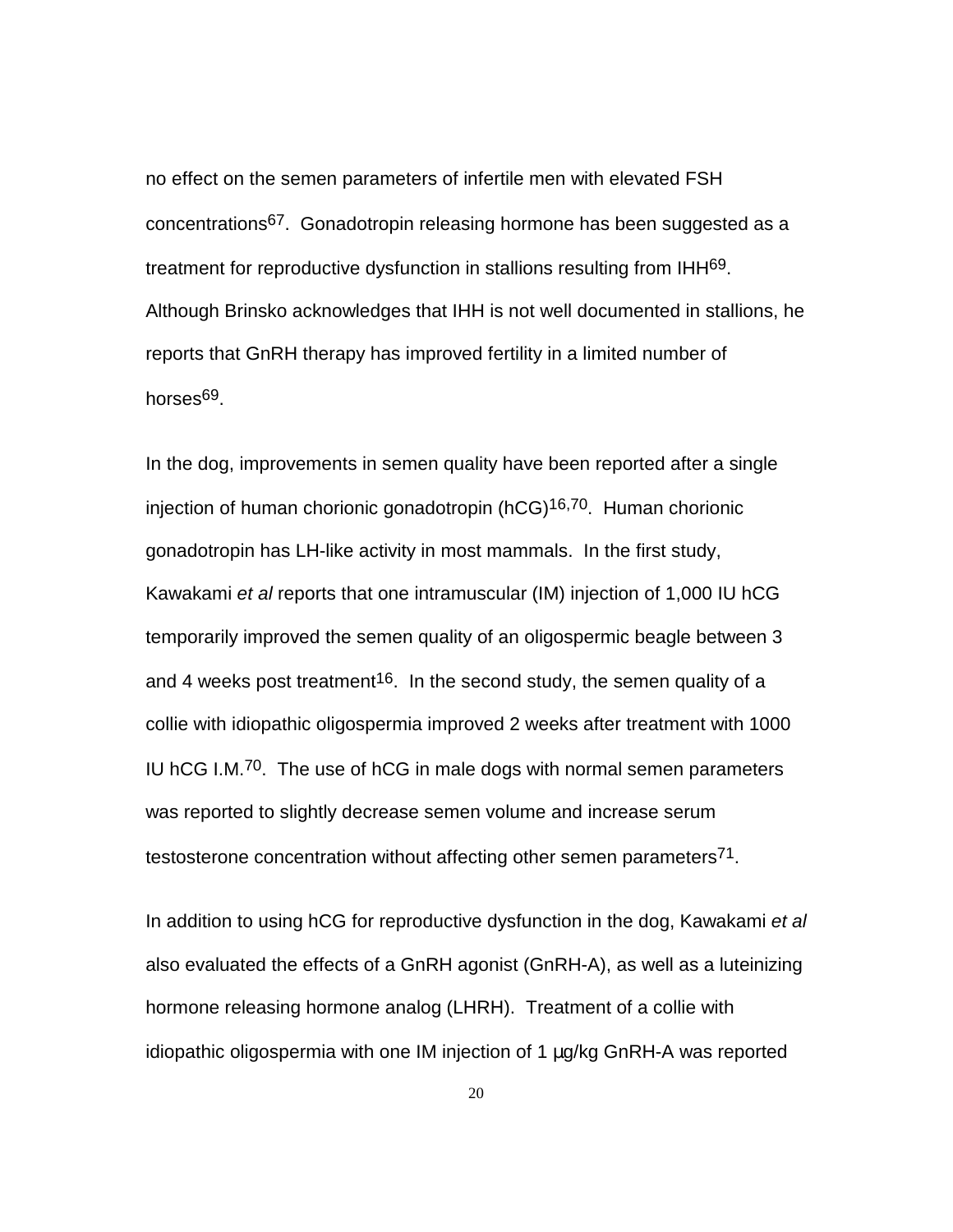to markedly increase semen volume, sperm number, sperm motility and viability as well as decreasing the percentage of morphologically abnormal sperm70. These changes were apparent 4 weeks after GnRH-A treatment. Treatment with two injections of 400 µg LHRH given 3 hours apart, improved the semen quality of 3 male dogs with idiopathic oligospermia and improved the fertility of one of the dogs72. The reported changes occurred 20-40 days after treatment and were attributed to the temporary rise in plasma LH and testosterone measured 30 and 90 minutes, respectively, after LHRH treatment. The use of hCG in male dogs with normal semen parameters was reported to slightly decrease semen volume and increase serum testosterone concentration without affecting other semen parameters<sup>71</sup>.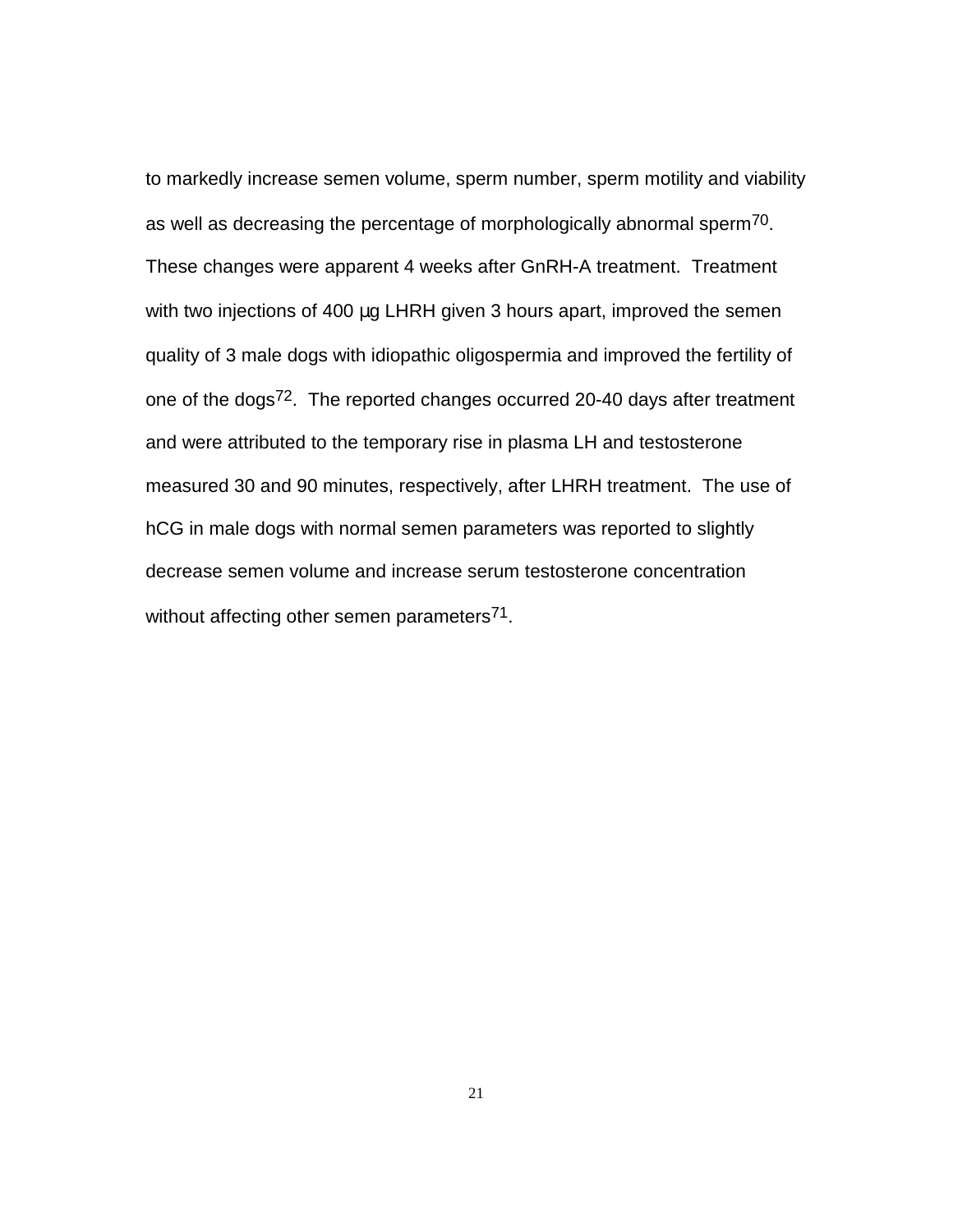## *Chapter 3*

## MATERIALS AND METHODS

<span id="page-28-0"></span>Eight adult male dogs (20-35 kg) were housed in individual runs in the animal containment facilities at the Virginia-Maryland Regional College of Veterinary Medicine and Center for Molecular Medicine and Infectious Diseases. Water was available ad libitum and dry dog food was provided twice daily. All dogs used in the project were screened to ensure palpably normal reproductive anatomy, a generally agreeable disposition and normal physical examination findings. Prior to onset of the study, the dogs were acclimated for 14 days in the animal containment facilities. During the acclimation period, semen was manually collected from the dogs twice weekly<sup>73,74</sup>. No sexual preparation was used prior to or during semen collection. Semen obtained during the acclimation period was evaluated under a light microscope to ensure viable spermatozoa were collected. No other analysis was performed on the ejaculates during the acclimation period.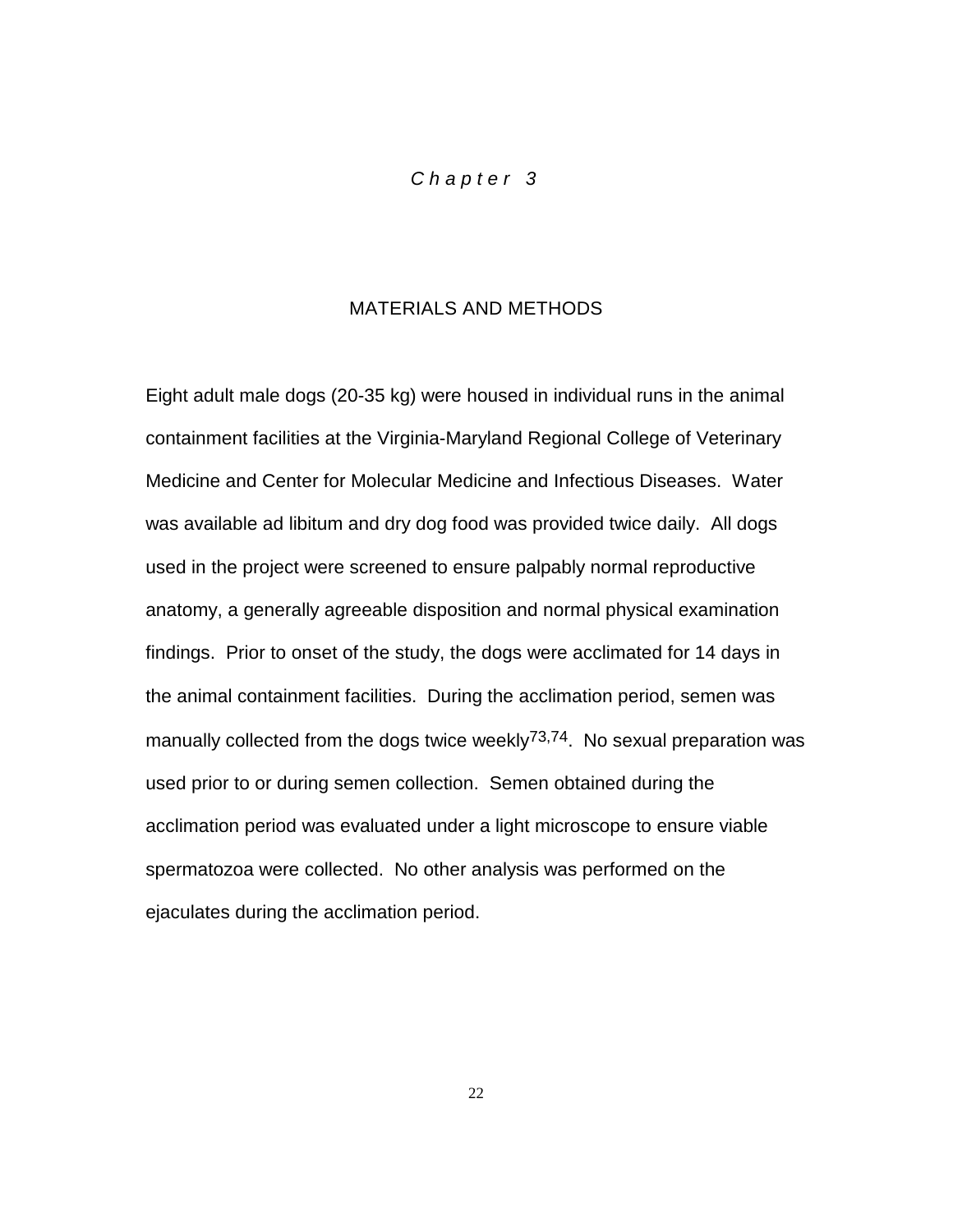#### <span id="page-29-0"></span>Experiment 1

This experiment was designed to determine the effects of PGF $^{\rm a}{}_{\rm 2\alpha}$ , oxytocin $^{\rm b}$  and GnRH<sup>c</sup> on ejaculate characteristics in the dog. The first and second ejaculate fractions were collected from all dogs twice weekly, two days apart, for four weeks. The first weekly collection was evaluated for the presence of spermatozoa and served to ensure all dogs had similar epididymal spermatozoa stores prior to the second collection each week, which occurred two days later. No treatment was given prior to the first collection each week. Prior to the second collection, dogs were treated with either  $PGF_{2\alpha}$  0.1 mg/kg SC 15 minutes prior to semen collection; oxytocin 2.5 IU/dog IM 10 minutes prior to semen collection; GnRH 50 µg/dog IM 60 minutes prior to semen collection; or saline 1.0 ml/dog SC 30 minutes prior to semen collection. Drug dosage and time interval from administration to ejaculate collection were selected based on known dosages in the dog. The dose of  $PGF_{2\alpha}$  and oxytocin was extrapolated from dosages used in the bitch to cause uterine contraction75,76. The time interval was chosen based on the amount of time required for the drug to exert a maximal response<sup>77</sup>. The dosage of GnRH and interval to collection was based on previous reports18.

Two individuals that were trained in manual semen collection were involved in collecting semen from the dogs during the project; however, the same person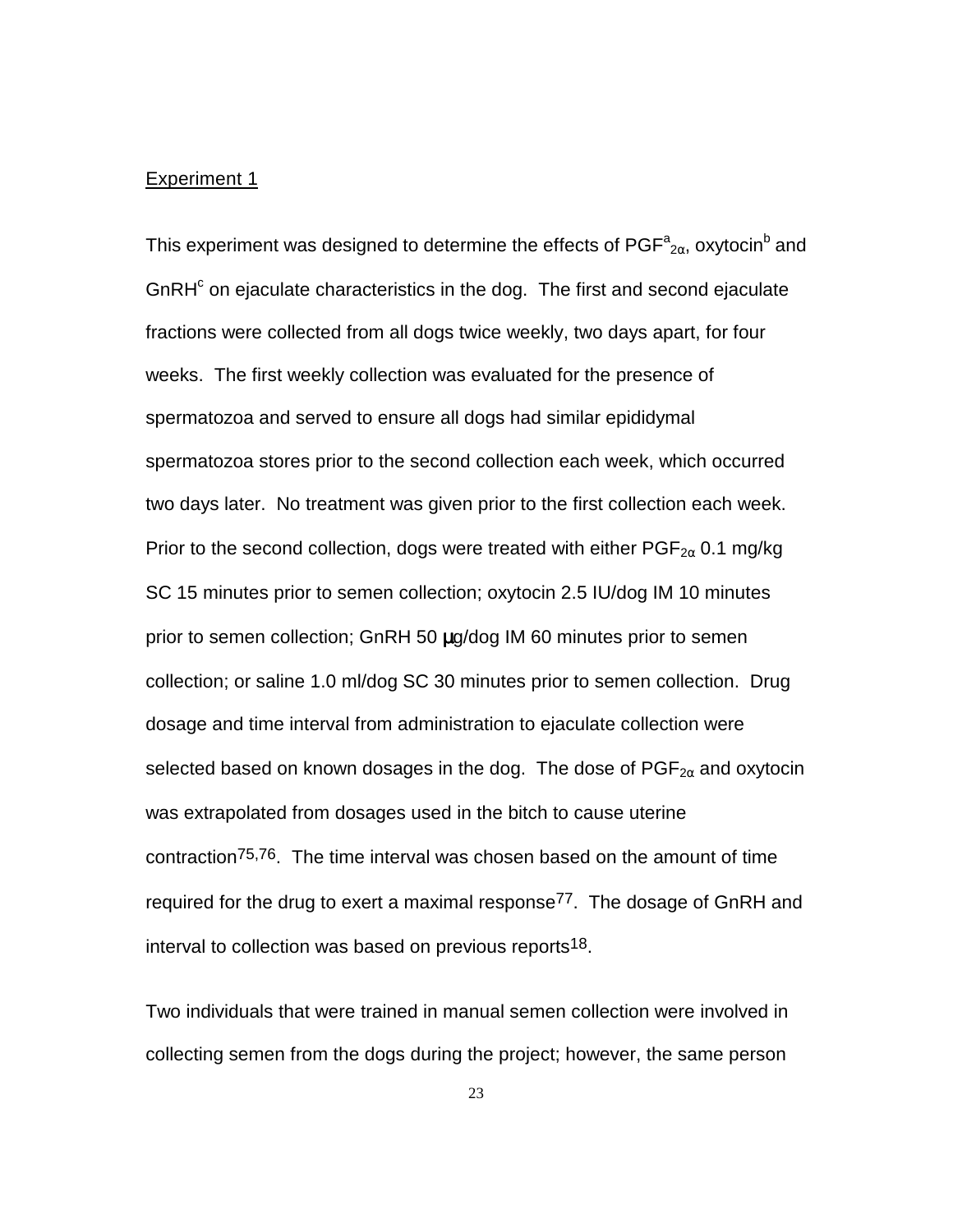<span id="page-30-0"></span>collected the same dogs each time. Collectors were aware of the treatment each dog received, however, an evaluator blinded to treatment performed the semen analyses.

The treatments were assigned based on Latin square design such that all dogs received all treatments. Four different treatment orders were designed to ensure that treatment orders were not repeated. Dogs were assigned a letter A-H for identification and were then randomly assigned to a treatment order. Table 3 summarizes the treatment schedule for the four-week experiment.

| Order<br>Dog | Week 1          | Week 2          | Week 3          | Week 4          |
|--------------|-----------------|-----------------|-----------------|-----------------|
| G, D         | $PGF_{2\alpha}$ | Oxytocin        | GnRH            | <b>Saline</b>   |
| C, H         | Oxytocin        | <b>Saline</b>   | $PGF_{2\alpha}$ | GnRH            |
| E, A         | GnRH            | $PGF_{2\alpha}$ | <b>Saline</b>   | Oxytocin        |
| B, F         | <b>Saline</b>   | GnRH            | Oxytocin        | $PGF_{2\alpha}$ |

Table 3. Treatment schedule prior to second semen collection each week.

Aliquots of ejaculates obtained from the first collection each week were evaluated under a light microscope to confirm the presence of spermatozoa. No other analysis was performed. Semen samples obtained during the second collection each week were evaluated for volume (ml), concentration (x10 $6$ /ml), motility, percent normal morphology, total sperm number (x10 $6$ /ejaculate) and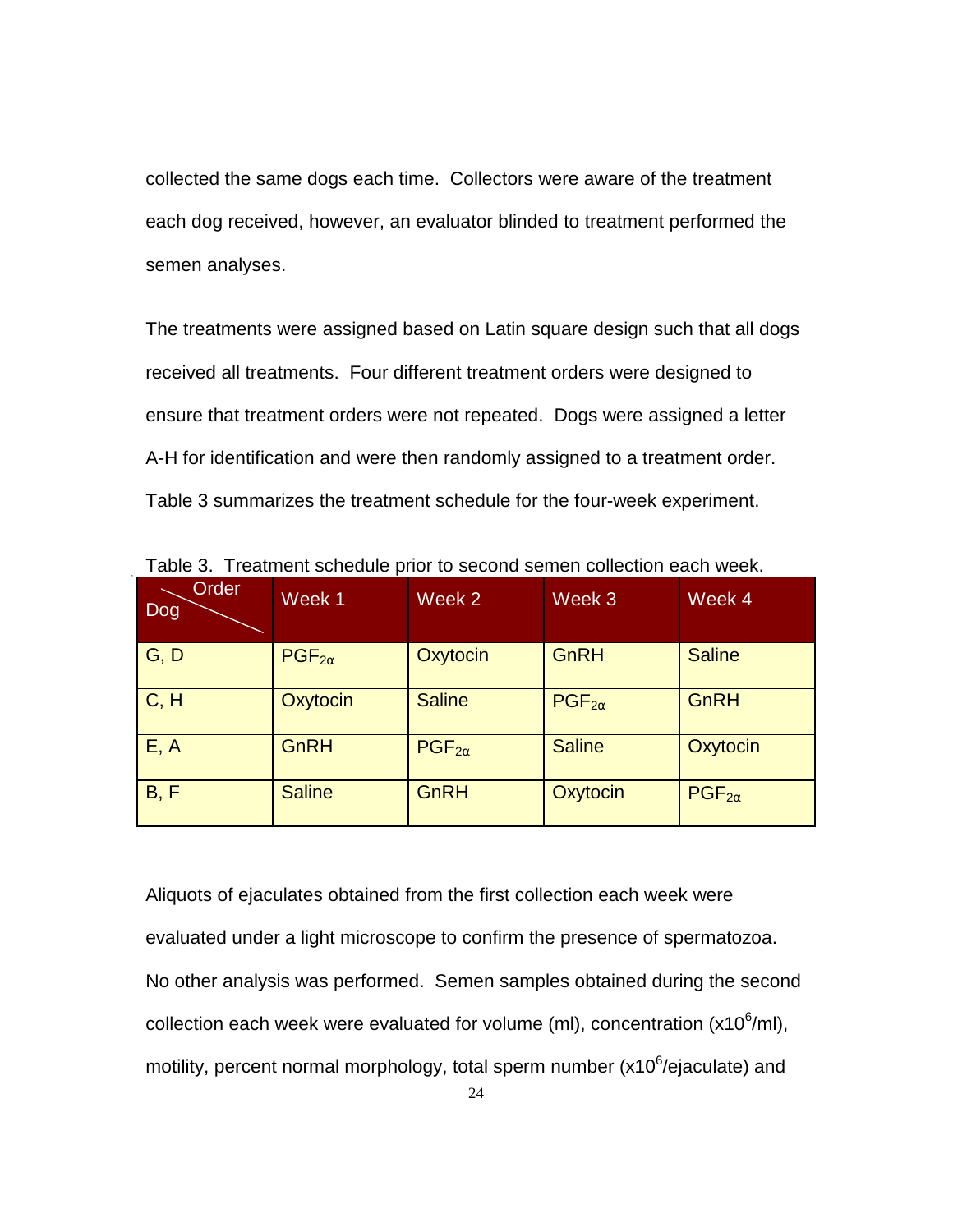total normal motile sperm number (TNMS)73,74,78. Volume was measured using a graduated conical tube. Concentration was measured by counting the number of spermatozoa present on both sides of a hemocytometer after the semen had been diluted 1:99 in formalin and then multiplying by a dilution factor. Concentration measurements were repeated if counts from the two sides of the hemocytometer varied by more than 10%. Motility was assessed using a computer-aided semen analyzer  $(CASA)^d$ . If the CASA was unable to measure motility due to high concentration, the sample was diluted with equal parts 37°C physiologic saline and semen until the motility was obtained. When an ejaculate sample required dilution for the CASA, the dilution was performed for every ejaculate from that dog. The percentage of morphologically normal spermatozoa was determined by staining an aliquot of each ejaculate with eosin-nigrosin stain<sup>e</sup> and counting 100 sperm cells under oil immersion. Total sperm number was determined as a product of sperm concentration and semen volume. Total normal motile sperm number was a product of total sperm number, percent motility and percent normal morphology.

Following each ejaculate collection, every dog was assigned an ease of collection score. The score was based on observable criteria such as length of time to obtain ejaculate, the number of attempts required to obtain ejaculate, and presence of mounting and thrusting behavior. A minimum score of 1 was assessed if the dog was extremely easy to collect, required only one collection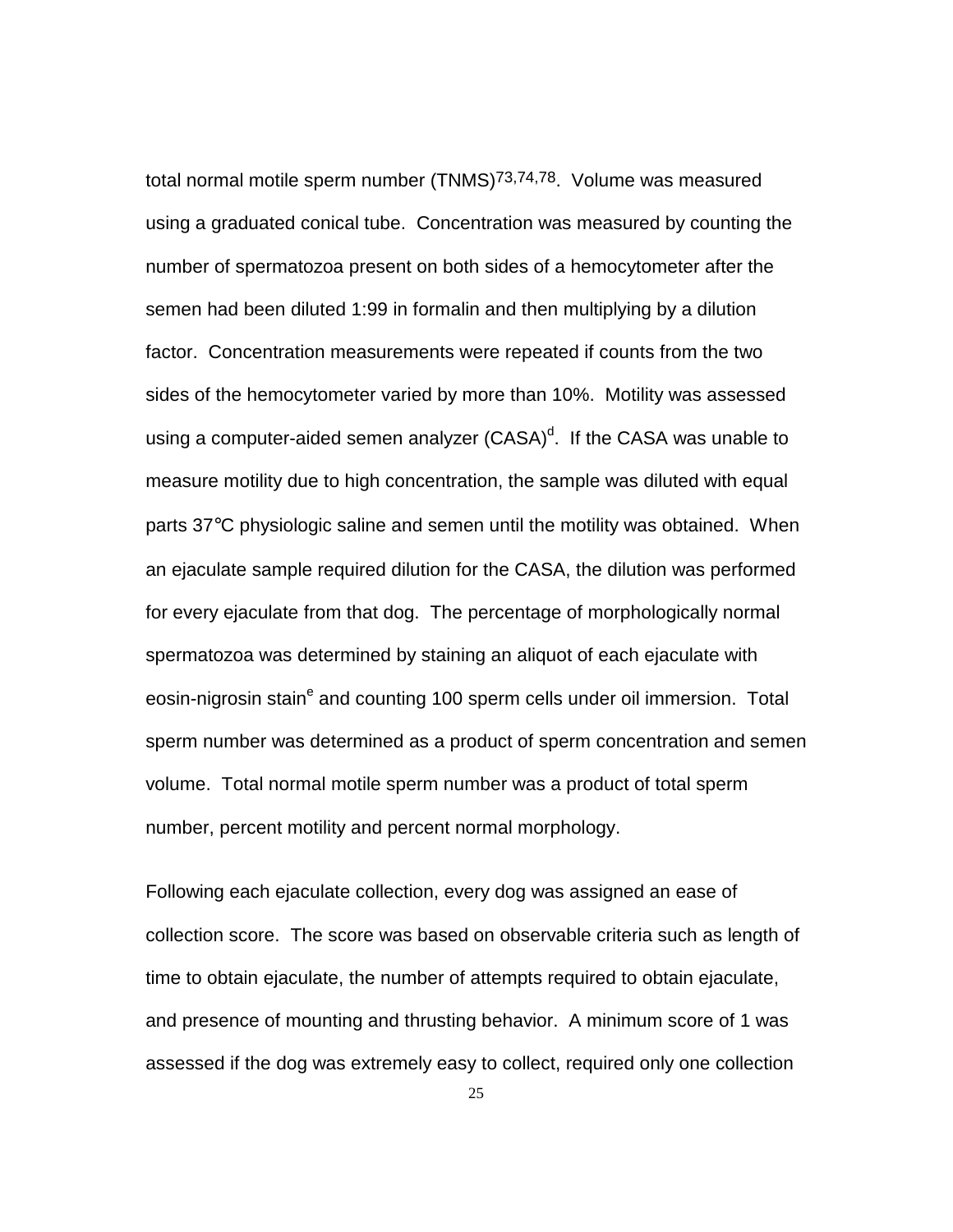<span id="page-32-0"></span>attempt, ejaculated in less than one minute and displayed mounting and thrusting behavior. A maximum score of 9 was assessed if the dog was impossible to collect, required more than 3 collection attempts, took greater than 5 minutes to collect, and displayed no mounting or thrusting behavior.

| Score          | <b>Behavior</b>                                                                                                                          |
|----------------|------------------------------------------------------------------------------------------------------------------------------------------|
| $\overline{1}$ | Ejaculate collected in 1 attempt, dog exhibiting thrusting and<br>mounting behavior. Total time for collection less than 1 minute.       |
| $\overline{2}$ | Ejaculate collected in 1 attempt, dog exhibited mounting or thrusting<br>behavior. Total time for collection less than 1 minute.         |
| 3              | Ejaculate collected in 1 attempt, dog exhibited no mounting or<br>thrusting behavior. Total time for collection less than 1 minute.      |
| $\overline{4}$ | Ejaculate collected after 2 attempts, dog exhibited mounting and<br>thrusting behavior. Total time for collection less than 2 minutes.   |
| 5              | Ejaculate collected after 2 attempts, dog exhibited mounting or<br>thrusting behavior. Total time for collection less than 2 minutes.    |
| 6              | Ejaculate collected after 2 attempts, dog exhibited no mounting or<br>thrusting behavior.                                                |
| $\overline{7}$ | Ejaculate collected after 3 attempts, dog exhibited mounting and/or<br>thrusting behavior. Total time of collection less than 5 minutes. |
| 8              | Ejaculate collected after 3 attempts, no mounting or thrusting<br>behavior. Total time of collection less than 5 minutes.                |
| 9              | Ejaculate not collected after 3 attempts, dog displayed no mounting or<br>thrusting behavior. Collection time exceeded 5 minutes.        |

Table 4. Ease of collection score criteria.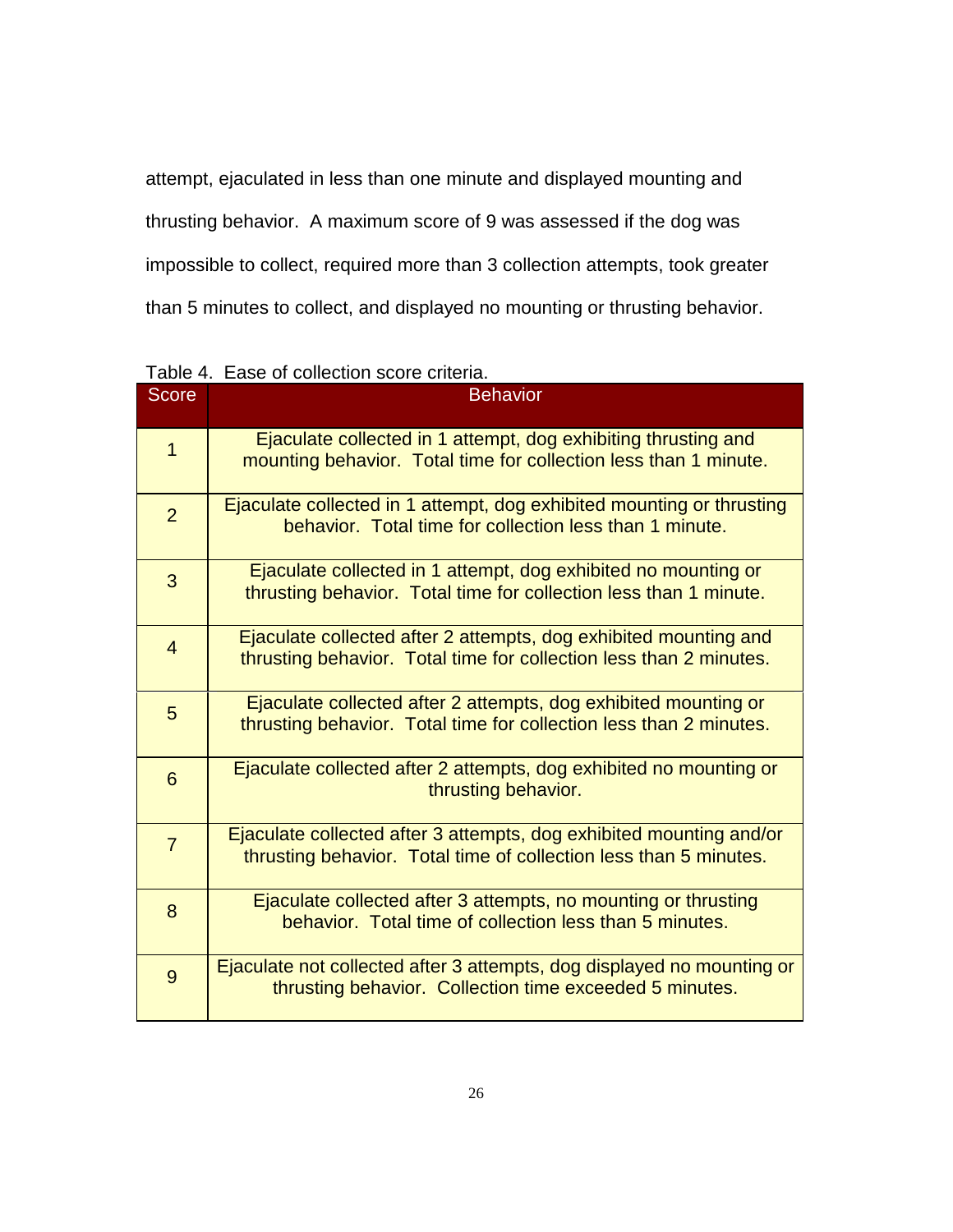#### <span id="page-33-0"></span>Experiment 2

This experiment was designed to assess whether administration of  $PGF_{2\alpha}$ , oxytocin or GnRH, prior to ejaculate collection, had an effect on the motility of semen that had been cooled and stored for 24 and 48 hours. Aliquots of each ejaculate were extended 1:3 in commercial semen cooling extender<sup>f</sup> and placed in a prefabricated semen cooling and shipping container<sup>g</sup>. The samples were then evaluated at 24 and 48 hours to determine the motility. Motility was assessed using the CASA.

#### Experiment 3

This experiment was designed to assess whether administration of  $PGF_{2\alpha}$ , oxytocin or GnRH, prior to ejaculate collection, had an effect on the motility of semen that had been frozen and thawed. Aliquots of each ejaculate were centrifuged within 10 minutes of collection at 400G for 10 minutes to separate the sperm from the seminal plasma. The seminal plasma was discarded and the sperm pellet was re-extended in canine semen freezing extender<sup>h</sup>. After a 2-hour acclimation period at  $5^{\circ}$ C, freezing extender was added again to make a final dilution of 1 part sperm pellet and 4 parts extender. Following another 1 hour acclimation at 5°C, the extended semen was dropped into shallow wells in a dry ice block and was frozen in pellets. Once the pellets were frozen, they were dropped into liquid nitrogen to complete the freezing process. Twelve to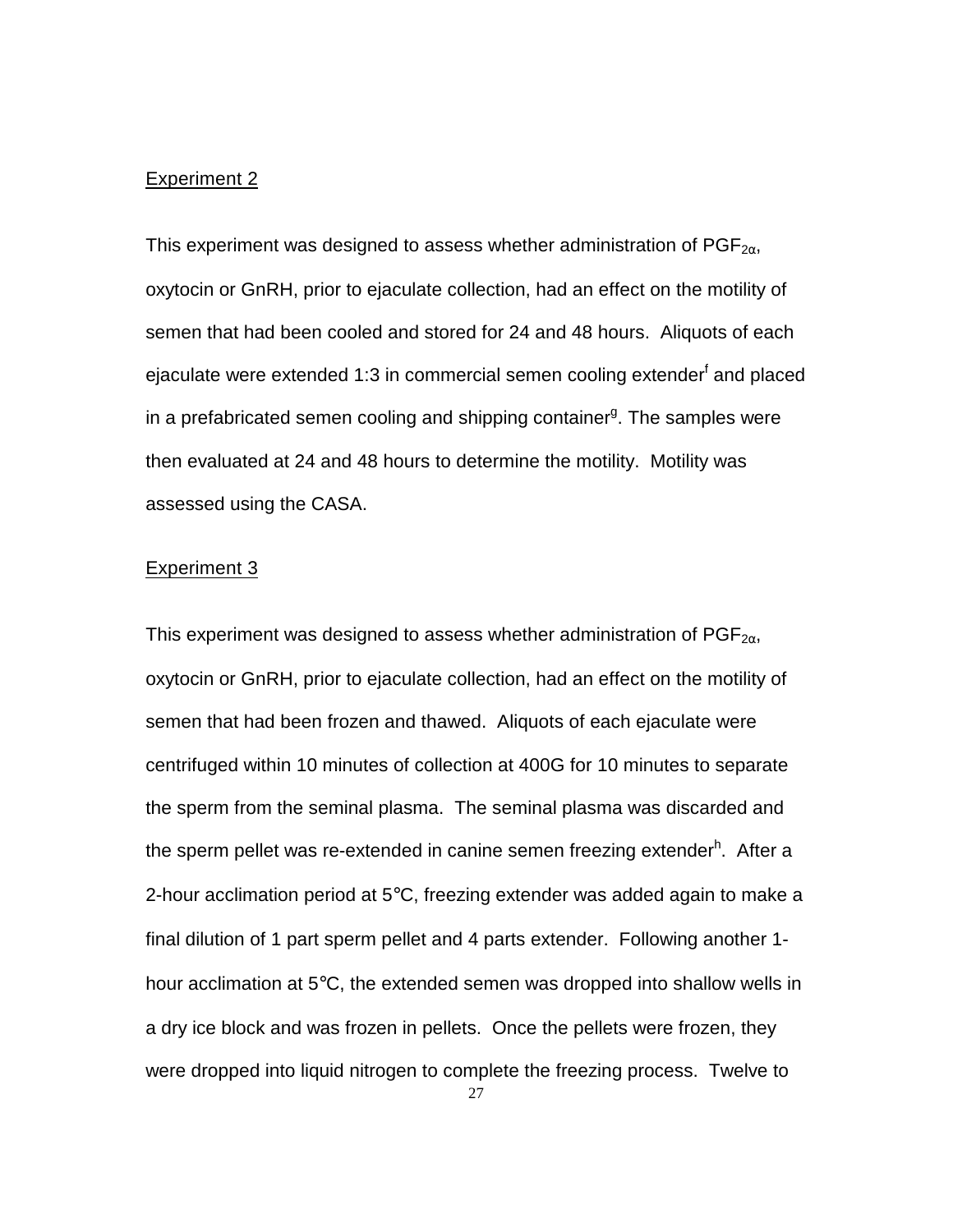<span id="page-34-0"></span>24 hours after the freezing process was complete, one pellet from each sample was thawed in 0.75 ml sterile saline at 37°C for 45 seconds. Post-thaw motility was assessed using the CASA.

## **Statistical Analysis**

The results are given in terms of mean. Comparisons were statistically evaluated using an ANOVA of Latin Square. In addition, multiple comparisons were made using Duncan's multiple range test<sup>79</sup>.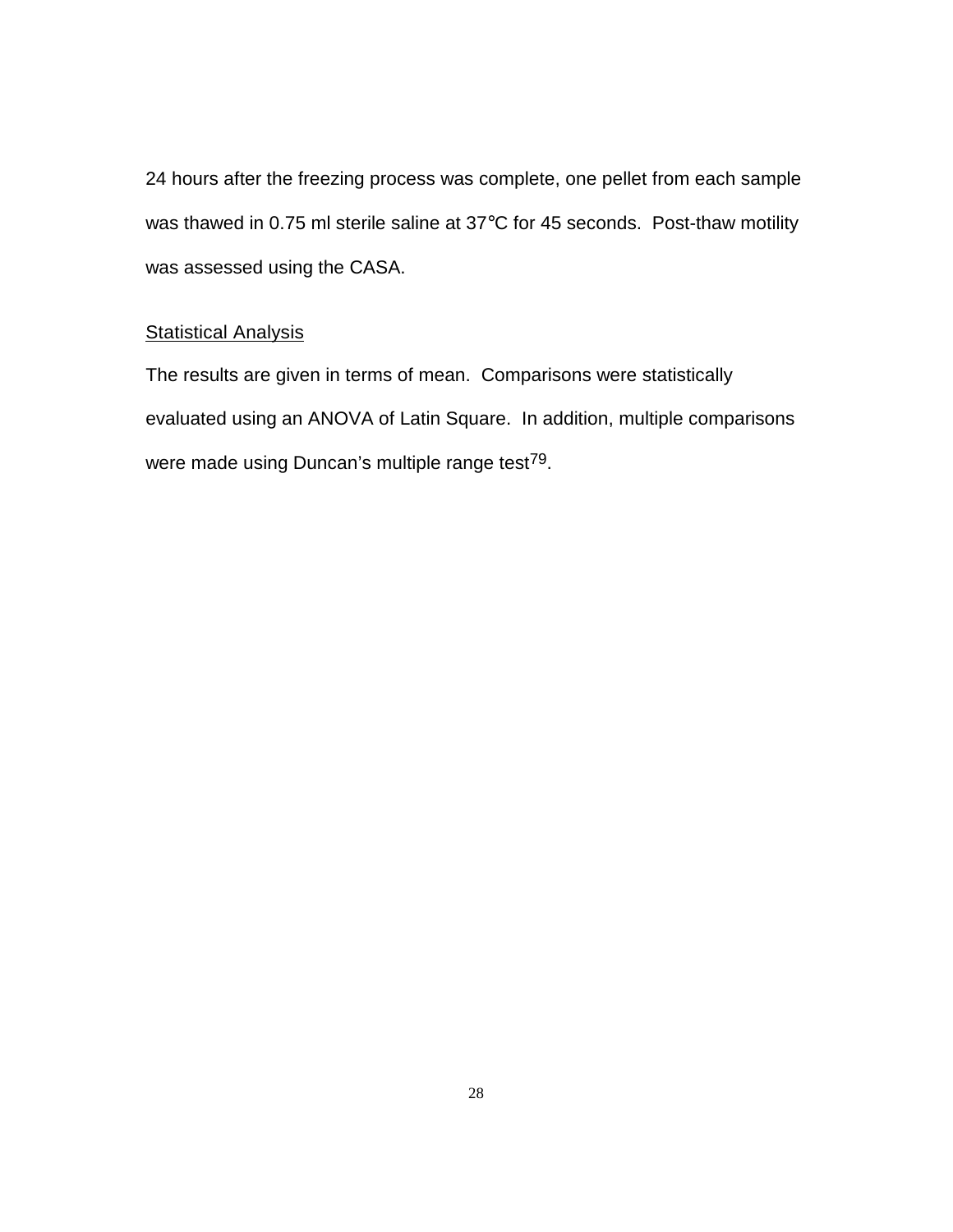## *Chapter 4*

#### RESULTS

<span id="page-35-0"></span>Side effects were noted following  $PGF_{2\alpha}$  administration in 7 of 8 dogs. Side effects were considered mild. Seven of eight dogs consistently displayed panting within 5 minutes of administration. Hypersalivation was noted to occur approximately 25% of the time. One dog regurgitated within 10 minutes of  $PGF_{2\alpha}$  treatment and one dog defecated within 10 minutes of treatment. All side effects resolved within 20 minutes of administration. No side effects were noted following oxytocin, GnRH or saline administration.

#### **Experiment 1**

Tables 5 and 6 show the results for the second ejaculate collected each week from the eight dogs. Although there were variations between dogs in the various parameters measured, definite effects of  $PGF_{2\alpha}$  and oxytocin were observed. Semen volume was greater following treatment with  $\mathsf{PGF}_{2\alpha}$  or oxytocin than saline. Total sperm number and TNMS were greater following  $PGF_{2\alpha}$  treatment than other treatments. The ease of collection score was lower for dogs treated with  $PGF_{2\alpha}$  than GnRH or saline, indicating it was easier to obtain an ejaculate from  $PGF_{2\alpha}$  treated dogs. In addition, although not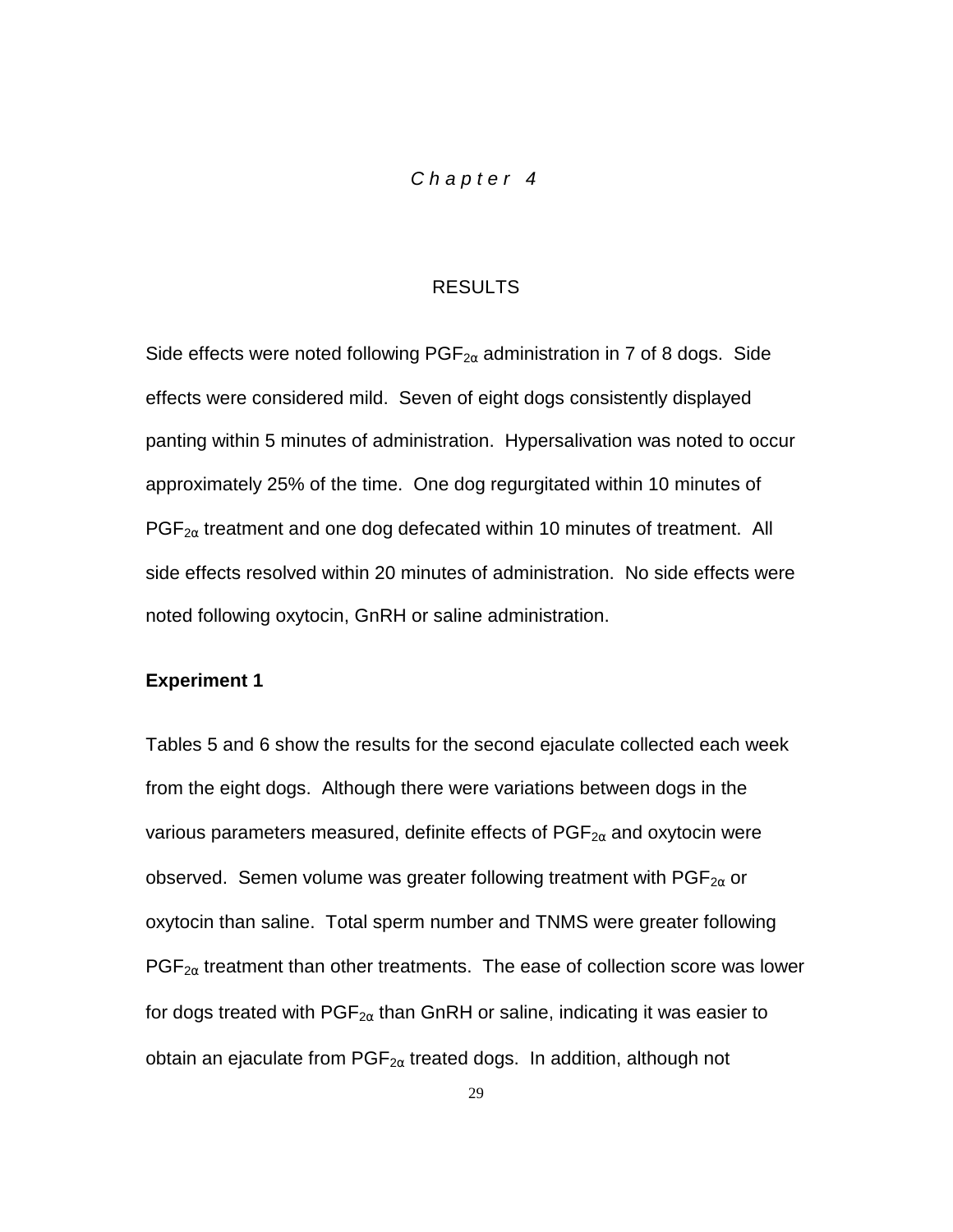<span id="page-36-0"></span>statistically significant, there was a trend towards greater concentration in samples collected following  $PGF_{2\alpha}$  administration.

|             |  | Table 5. Effects of treatment on semen volume, concentration, motility and |  |
|-------------|--|----------------------------------------------------------------------------|--|
| morphology. |  |                                                                            |  |

| <b>Treatment</b> | Volume (ml)         | Concentration<br>$(x10^6$ /ml) | % Motility              | % Normal<br>Morphology |
|------------------|---------------------|--------------------------------|-------------------------|------------------------|
| $PGF_{2\alpha}$  | $1.94^a \pm 1.19$   | $273.75^{\circ}$ ± 168.05      | $91.00^a \pm 5.29$      | $74.25^a \pm 12.38$    |
| Oxytocin         | $1.93^a \pm 1.55$   | $188.75^a \pm 178.40$          | $84.00^a \pm 12.90$     | $65.85^a \pm 18.83$    |
| GnRH             | $1.76^{a,b}$ ± 1.51 | $173.12^a \pm 155.03$          | $79.87^{\circ}$ ± 16.36 | $63.66^a \pm 26.12$    |
| <b>Saline</b>    | $1.15^b \pm 1.09$   | $185.00^a \pm 160.35$          | $80.37^a \pm 24.89$     | $66.85^a \pm 11.72$    |

a,b Means with the same letter are not significantly different

This non-significant increase in concentration combined with the significant increase in volume served to make the differences in total sperm number and TNMS following  $PGF_{2\alpha}$  administration markedly greater than any of the other compounds tested. There was a significant effect of dog on semen volume, concentration, total sperm number, and TNMS.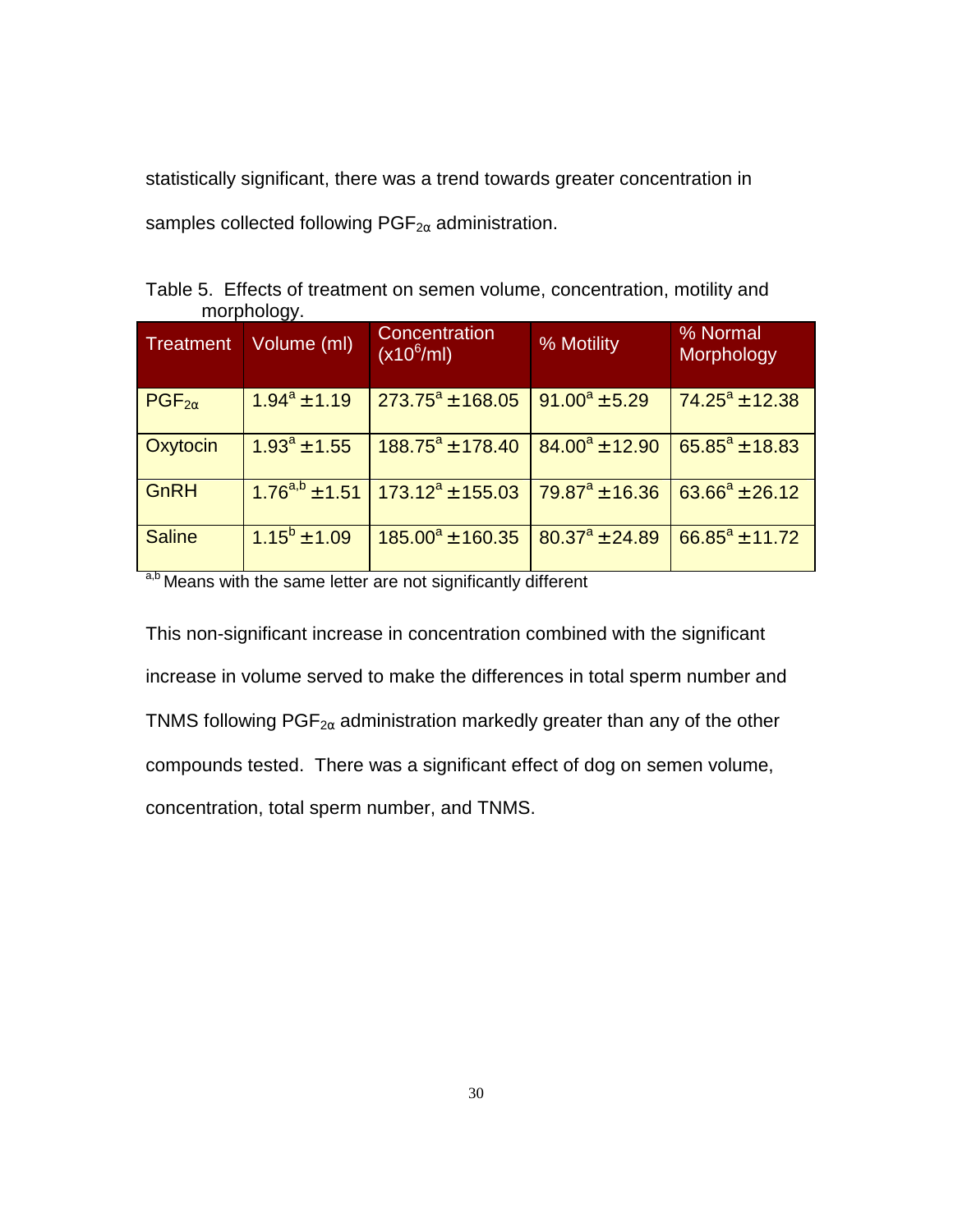<span id="page-37-0"></span>

| Table 6. Effects of treatment on total sperm number, TNMS and ease of |
|-----------------------------------------------------------------------|
| collection.                                                           |

| <b>Treatment</b> | Total sperm number<br>$(x10^6)$ | $TNMS$ (x10 $^{6}$ )  | Ease of collection    |
|------------------|---------------------------------|-----------------------|-----------------------|
| $PGF_{2\alpha}$  | $449.25^a \pm 209.46$           | $321.30^a \pm 185.15$ | $2.37^b \pm 0.91$     |
| Oxytocin         | $236.43^{b} \pm 218.19$         | $175.89^{b}$ ± 161.81 | $3.0^{b,a}$ ± 1.51    |
| GnRH             | $229.12^{b} \pm 255.83$         | $158.68^{b}$ ± 148.71 | $4.37^{\circ}$ ± 2.32 |
| <b>Saline</b>    | $165.62^b \pm 158.90$           | $117.04^b \pm 119.97$ | $4.75^{\circ}$ ± 2.60 |

a,b Means with the same letter are not significantly different

# **Experiments 2 and 3**

There was no observable effect of treatment or dog on the ability of ejaculate samples in this study to undergo cooling or cryopreservation. The motility of all samples was similar to saline treated control values during each analysis. Table 7 contains the motility data for semen that was extended and cooled for 24 and 48 hours, as well as the post-thaw motility of semen that had been frozen.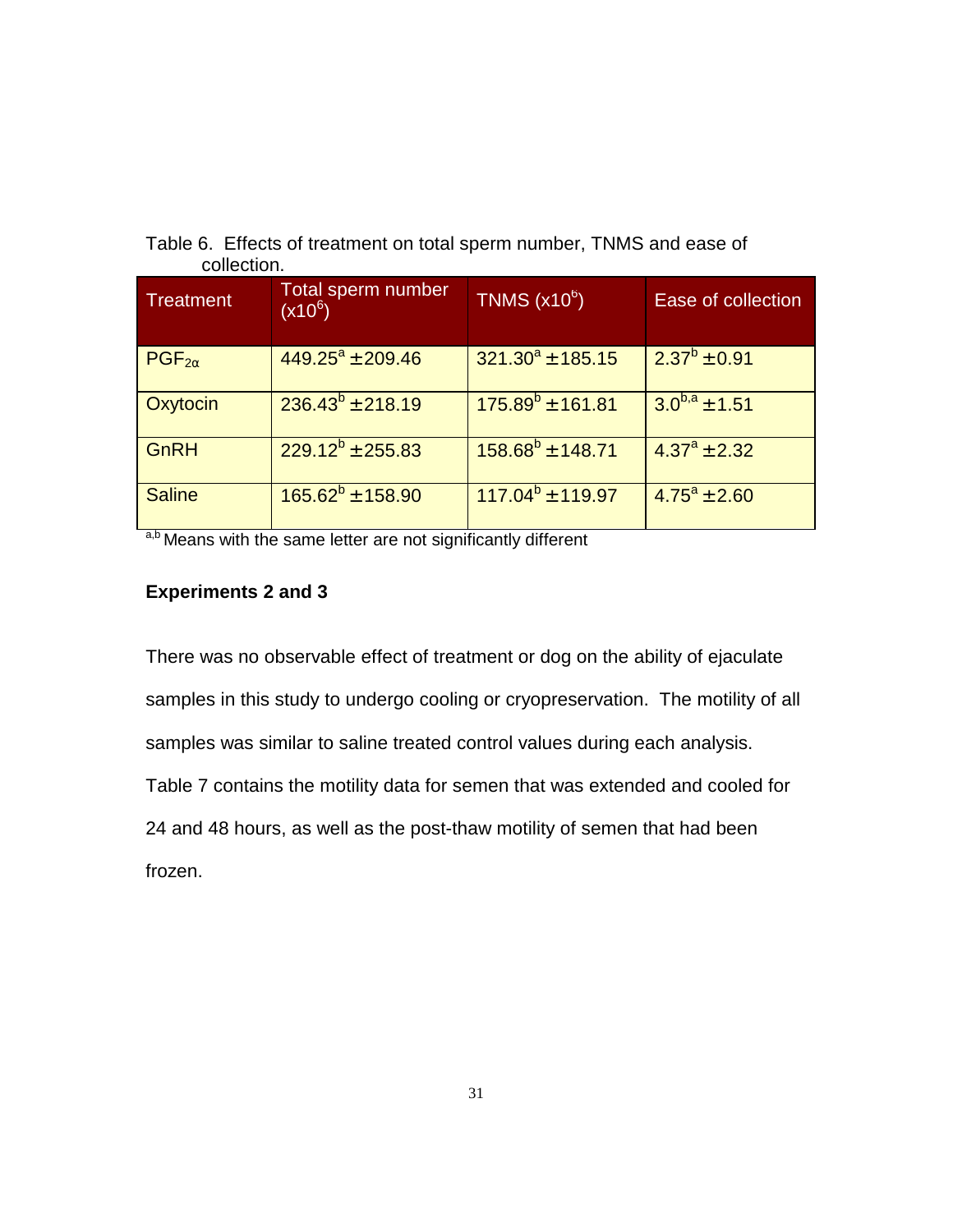| <b>Treatment</b> | 24 hour % Motility      | 48 hour % Motility            | Post-Thaw %<br><b>Motility</b> |
|------------------|-------------------------|-------------------------------|--------------------------------|
| $PGF_{2\alpha}$  | $71.87^a \pm 7.52$      | $50.62^a \pm 20.43$           | 59.37 $a_{\pm}$ 4.17           |
| Oxytocin         | $61.25^a \pm 25.46$     | $50.0^{\text{ a}}$ ± 29.03    | 64.37 $^{\circ}$ ± 13.47       |
| GnRH             | $61.87^a \pm 9.61$      | $48.12^a \pm 25.62$           | 58.75 $^{\circ}$ ± 13.82       |
| <b>Saline</b>    | $58.75^{\circ}$ ± 23.56 | $54.37^{\text{ a}} \pm 28.46$ | $56.87^{\text{ a}} \pm 21.86$  |

<span id="page-38-0"></span>Table 7. Effects of treatment on semen cooling and post-thaw motility

a, Means with the same letter are not significantly different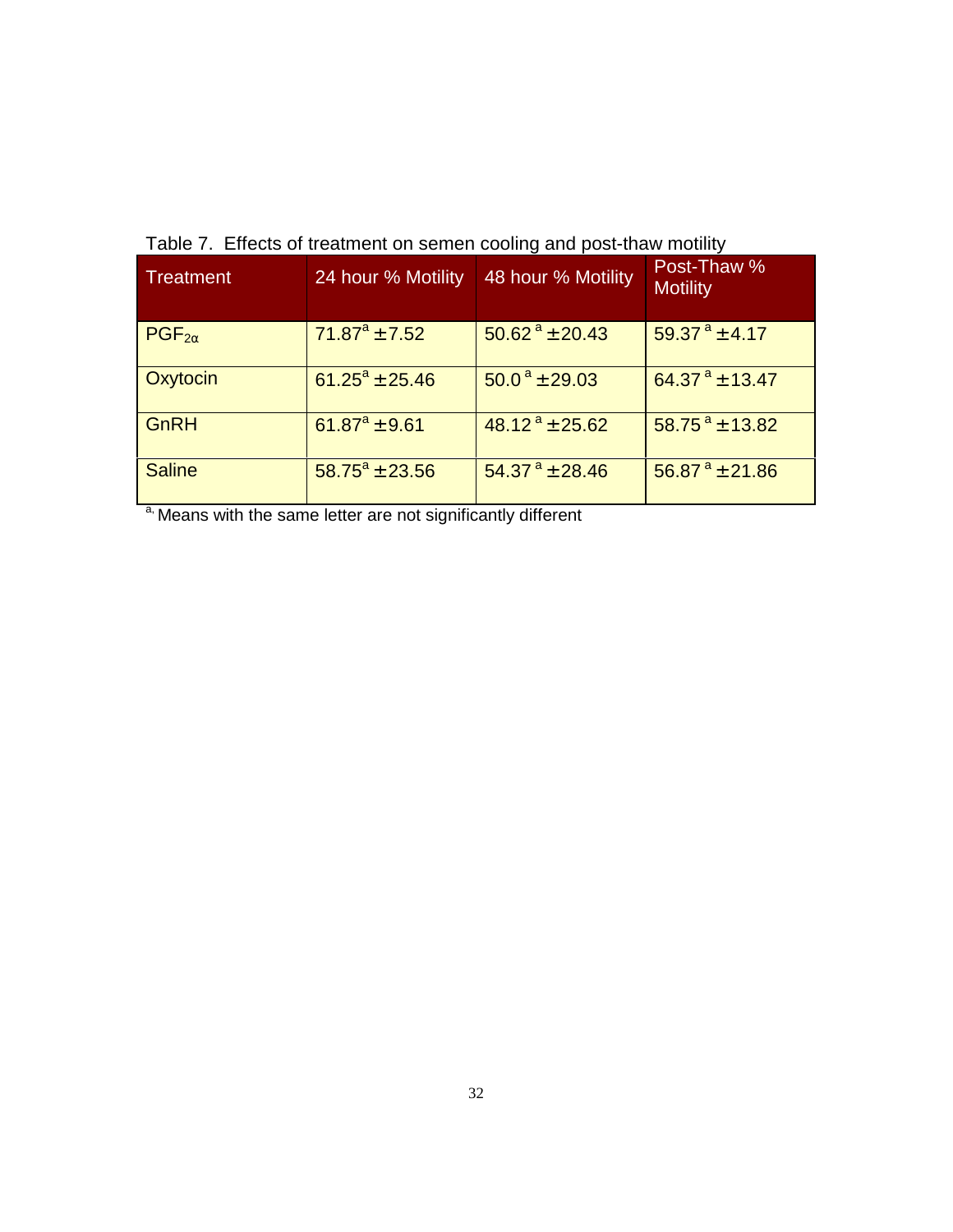## *Chapter 5*

#### **DISCUSSION**

<span id="page-39-0"></span>Results of this study indicate that administration of  $PGF_{2\alpha}$  15 minutes prior to semen collection in the dog can improve not only the ejaculate quality, but also the ease of sample collection. Improvement in ejaculate quality following  $PGF_{2\alpha}$ administration was observed most significantly as increased total sperm number, TNMS number and volume. Semen concentration was also noticeably greater in samples from  $PGF_{2\alpha}$  treated dogs, although the increase was not statistically different from other treatments. The mechanism behind these increases is almost certainly due to redistribution of sperm from the cauda epididymis to the deferent duct during smooth muscle contraction stimulated by  $PGF_{2\alpha}$ . The significant effect of dog on semen volume, concentration, total sperm number and TNMS is consistent with the observed variation seen between normal dogs<sup>73,74</sup>.

The increase in sperm number in the ejaculate following  $PGF_{2\alpha}$  administration is not due to an increased rate of spermatogenesis. Spermatogenesis is unaffected by collection frequency or short term  $PGF_{2\alpha}$  administration<sup>6,51</sup>. Rather,  $PGF_{2\alpha}$  increases the rate of passage of spermatozoa from the cauda epididymis to the deferent duct. Contraction of smooth muscle surrounding the epididymis occurs in response to  $PGF_{2\alpha}$  in other species<sup>45</sup>. Prostaglandin receptors in the epididymis are most plentiful in the distal segments<sup>39</sup> making these areas more sensitive to changes in  $PGF_{2\alpha}$  concentration. It is, therefore, reasonable to speculate that endogenous prostaglandins exert more of an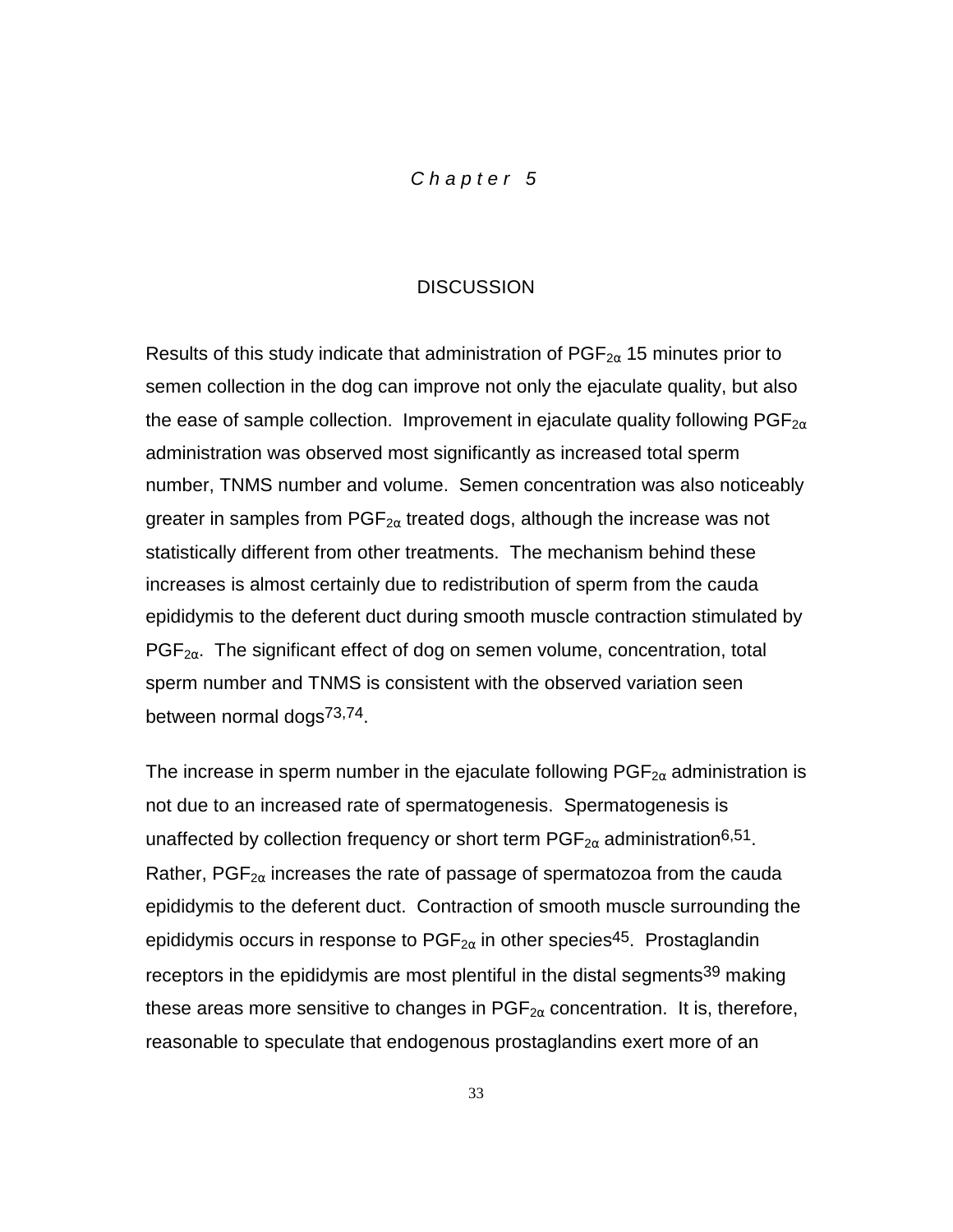effect in the cauda epididymis, the portion of the epididymis that acts as a site of storage for mature spermatozoa. When the cauda epididymis contracts in response to  $PGF_{2\alpha}$ , mature spermatozoa are moved into the deferent duct where they are available for ejaculation.

Hafs *et al* clearly showed that  $PGF_{2\alpha}$  administration to anesthetized rabbits caused a redistribution of spermatozoa from the epididymis to the deferent duct47. Hafs and colleagues then went on to demonstrate that semen collected from rabbits after  $PGF_{2\alpha}$  administration had significantly more sperm than nontreated controls<sup>5</sup>. Prostaglandin  $F_{2\alpha}$  only increases the sperm number in the first of multiple ejaculates if the ejaculates are collected within a short period<sup>5,6,8-10,61,62</sup>. This is a logical finding, as  $PGF_{2\alpha}$  causes redistribution of semen from cauda epididymis to deferent duct, not increased sperm production. This finding is also useful in practice as dogs presented for reproductive evaluation, ejaculate collection for artificial insemination or for cryopreservation are typically collected only once daily. Results of this study indicate that  $PGF_{2\alpha}$ could be used to enhance sperm numbers in the ejaculate after only a 48-hour period of sexual rest. The increases in sperm number may have been even greater if a full 4 to 5 days elapsed between collections. Four to 5 days is the length of time determined to be necessary for the dog to build up maximal epididymal reserves<sup>52</sup>.

In addition to the effects that  $PGF_{2\alpha}$  has on smooth muscle of the epididymis, the testicular capsule also contracts in response to  $PGF_{2\alpha}^{34,37,38}$ . The dog is known to have a prominent supply of contractile cells in the testicular capsule23,27. Although not specifically addressed in this study, it is likely that contraction of the testicular capsule in response to  $PGF_{2\alpha}$  plays a role in increasing the number of spermatozoa available for ejaculation.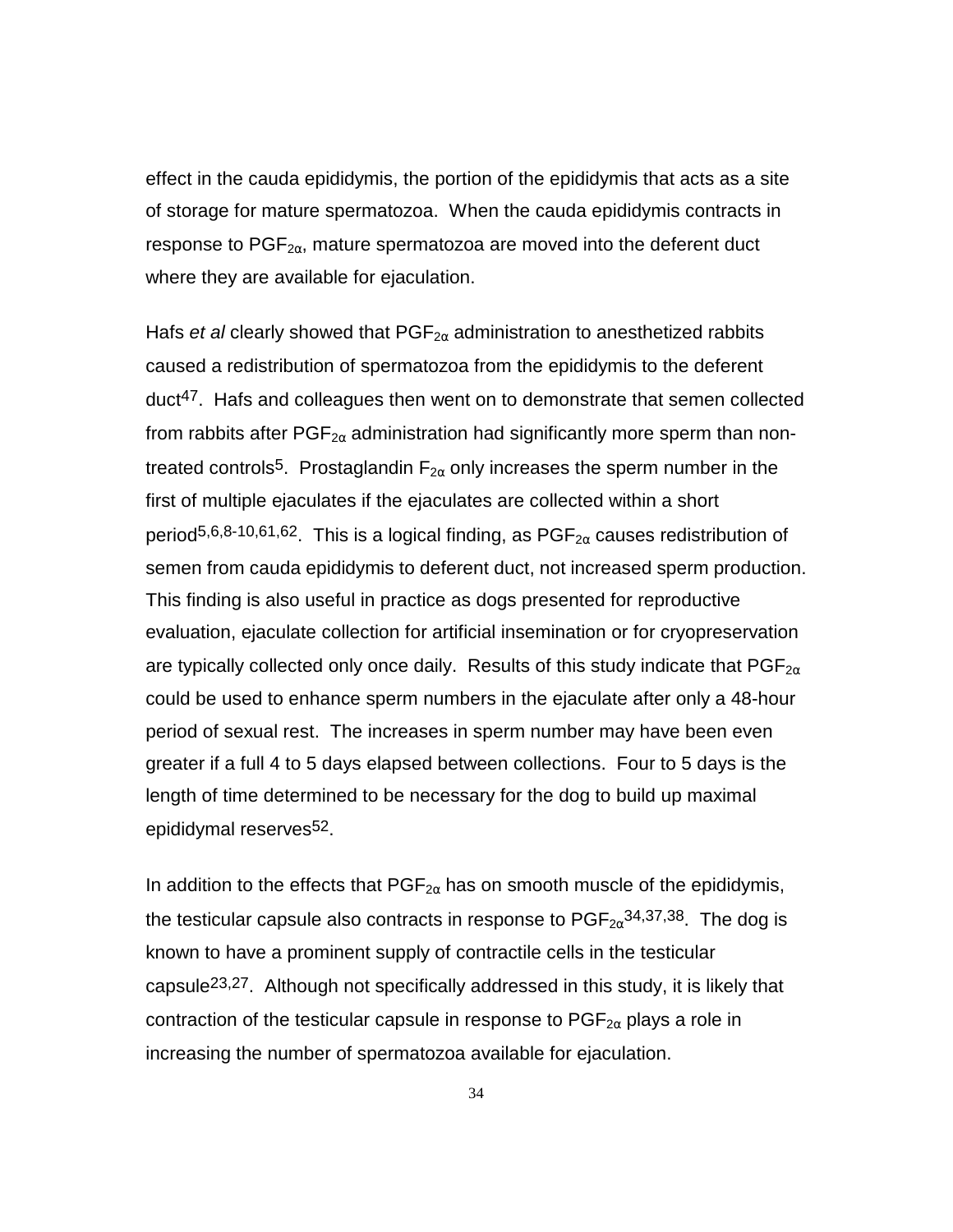Lack of serious or significant side effects following  $PGF_{2\alpha}$  administration was notable, as the purpose of the experiment was to find a drug that could be used in the clinical setting to improve the canine ejaculate. The presence of significant side effects would have limited the application of  $PGF_{2\alpha}$  use in routine assisted reproduction in the dog.

Experiment 1 also evaluated the effects of oxytocin on canine ejaculate characteristics. Oxytocin was administered 10 minutes prior to ejaculate collection, a time interval chosen based on time for maximal response to the drug. Oxytocin increased semen volume in this study without affecting other ejaculate characteristics.

Serum oxytocin concentrations increase in the male during copulation<sup>80</sup> and in some species the testicular capsule, seminiferous tubules, and epididymis contain contractile tissue sensitive to oxytocin treatment<sup>20,21</sup>. If oxytocin release is blocked at the level of the hypothalamus using methallibure, sperm numbers in the ejaculate are reduced  $81$ . The reduction can be overcome by exogenous oxytocin administration. It is evident that in some species oxytocin plays a significant role in regulating physiologic sperm transport.

The increase in semen volume following oxytocin administration in the current study is consistent with studies that reported increases in ejaculate volume in the ram and bull<sup>14,15,58</sup>. However, these reports also demonstrated an increase in sperm numbers in the ejaculate as well. The lack of significant increase in sperm number following oxytocin administration in the current study may have been due to inadequate dosage or route of administration. Other studies consistently administered relatively high doses of oxytocin intravenously, while it was administered subcutaneously in this study. Subcutaneous administration may have delayed absorption and resulted in a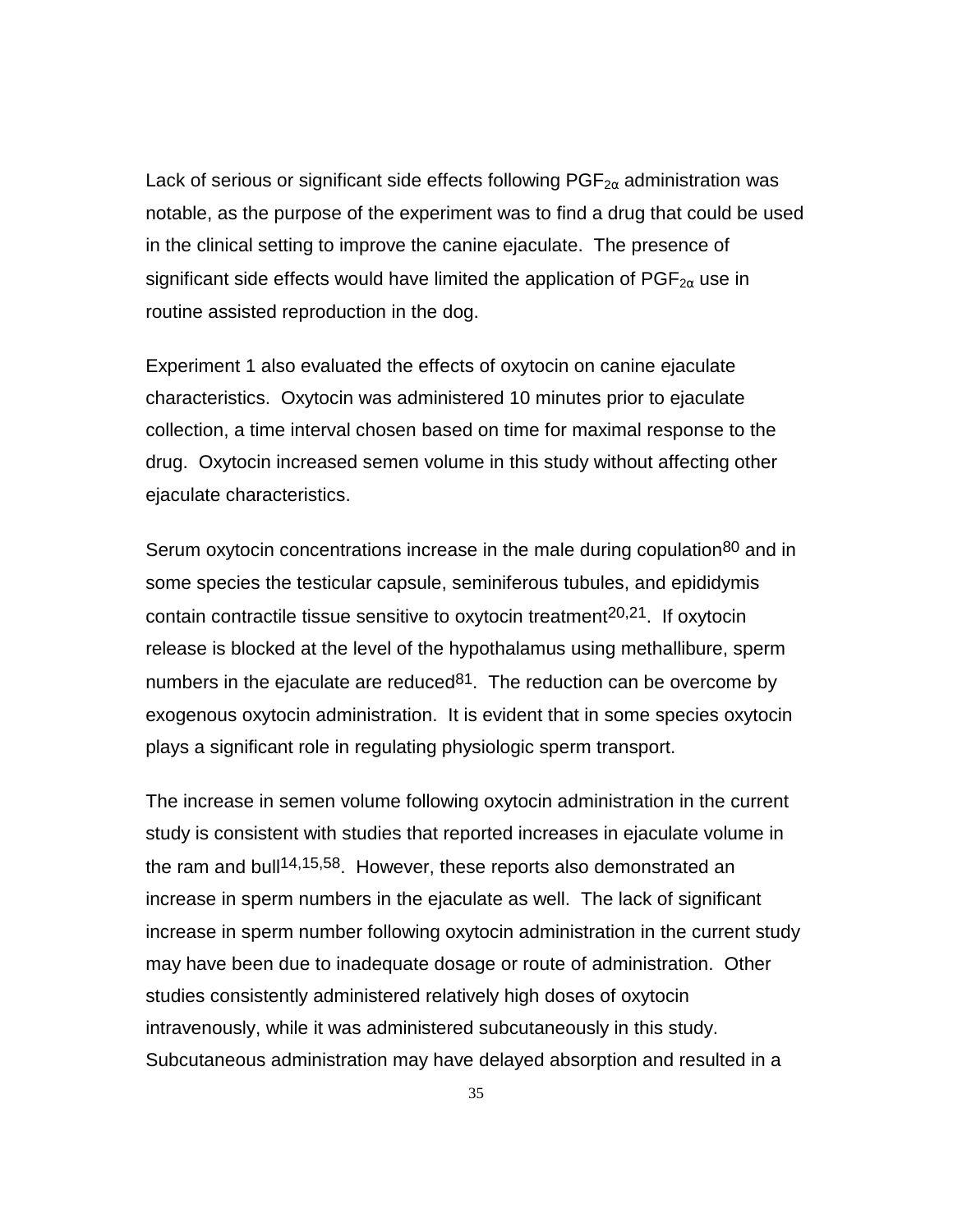longer duration of low-dose oxytocin which was inadequate to have an effect on ejaculate characteristics.

Administration of GnRH had no effect on any of the semen parameters evaluated in the current study. This is contradictory to reports from clinicians who feel that libido and semen quality are improved one hour following GnRH administration in the dog (Purswell, personal communication). The resulting surge in LH and subsequent testosterone release is thought to influence the behavioral response during semen collection, in essence by improving libido. Multiple studies have confirmed that GnRH administration does result in testosterone release one hour later<sup>17,18</sup>. Although GnRH has not been shown to improve semen quality in the immediate post-administration period, it has been shown to improve semen quality over longer periods<sup>16,70</sup>. In retrospect, the lack of response to GnRH in the current study is understandable. Reichard *et al* have shown that, in rabbits, administration of either  $PGF_{2\alpha}$  or  $PGE_2$  will increase sperm numbers in the ejaculate, but serum testosterone concentration is increased by  $\mathsf{PGF}_{2\alpha}$  and decreased after  $\mathsf{PGE}_2{}^9$ . Therefore, at least with prostaglandins, increases in sperm number are independent of serum testosterone concentrations and the same may be true with GnRH.

During Experiment 1, an ease of collection score, a 1 (easy) – 9 (difficult) grading scale, was assigned to each dog following each collection. One of the more significant findings in this report was the decrease in the ease of collection score in dogs treated with PGF<sub>2 $\alpha$ </sub> indicating PGF<sub>2 $\alpha$ </sub> treated dogs were collected more readily than dogs receiving other treatments. This finding is important, as it can be difficult to collect semen from dogs without preceding or accompanying sexual preparation. It is uncertain how sexual preparation works to increase sperm numbers in the ejaculate<sup>1,3</sup>.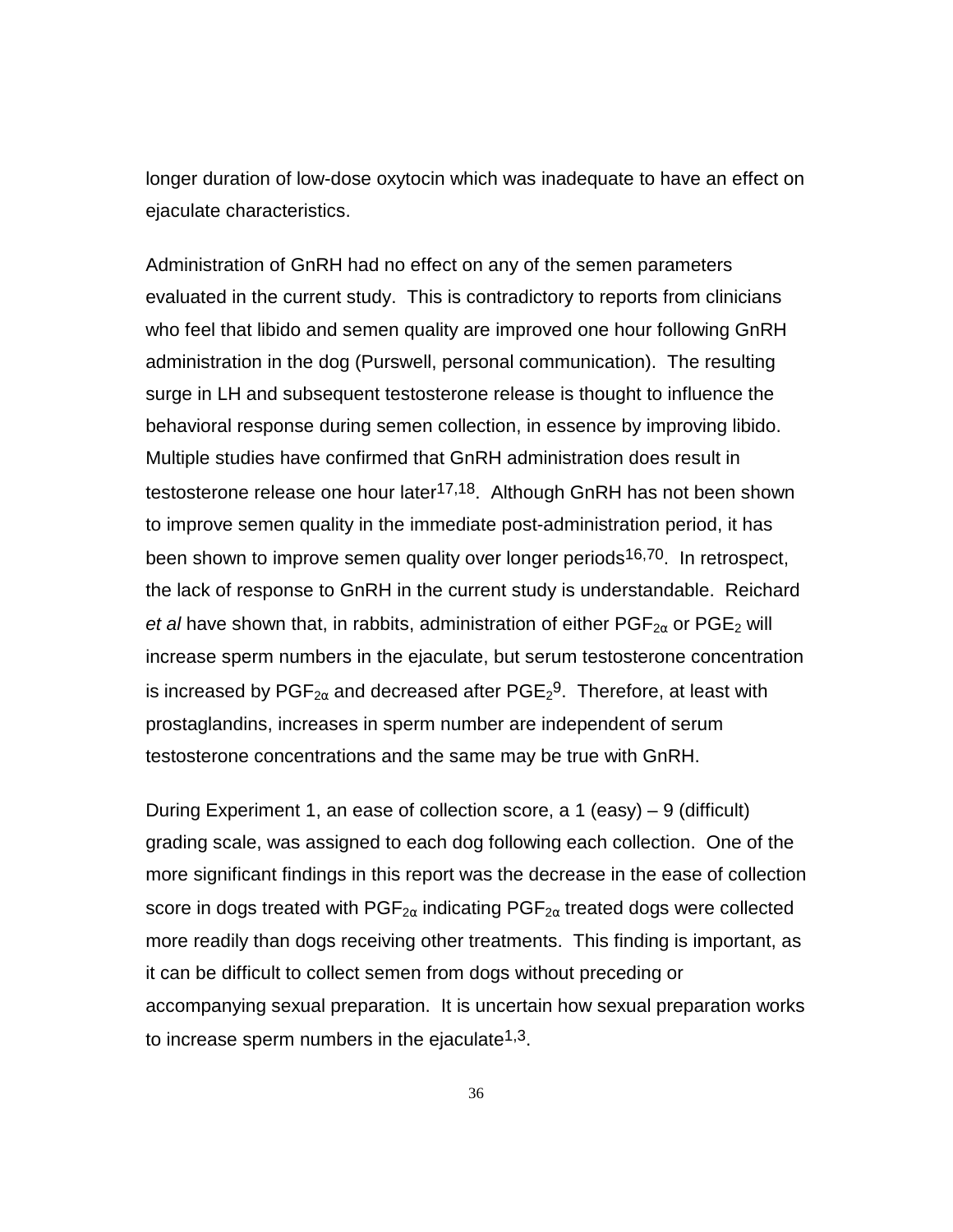One possible explanation is that sexual preparation involves release of  $PGF_{2\alpha}$ which stimulates contraction of the male excurrent duct system, increasing sperm numbers in the ejaculate. In support of this thought, Drs. Root Kustritz and Traas found that  $PGF_{2\alpha}$  administration in combination with sexual preparation in the form of an estrus teaser bitch does not result in significantly greater sperm numbers than ejaculates obtained after sexual preparation only (Personal communication, Dr. Root Kustritz, University of Minnesota). Hafs *et al* reported that although  $PGF_{2\alpha}$  administration to bulls prior to ejaculation increased sperm number in the ejaculate by 33%, this figure was 30% less than that after sexual preparation in the same bulls<sup>5</sup>. It could be that sexual preparation elicits a maximal response and additional  $PGF_{2\alpha}$  has no further effect on sperm numbers in the ejaculate.

Macmillan and Hafs reported that the intensity of sexual stimulation was related to sperm numbers and seminal volume<sup>3</sup>. Rabbits ejaculated after more intense sexual preparation had greater seminal volume than less intense sexual preparation. In addition, the average fructose concentration of the ejaculate increased with increasing sexual preparation indicating that sexual preparation affected accessory sex gland secretion as well as epididymes. The magnitude of the increase in fructose indicated that the epididymes responded more strongly than the accessory sex glands. Voglmayr reported that the concentration of  $PGF_{2\alpha}$  in the cauda epididymis plasma was 8-10 times greater than that of peripheral plasma, rete testis fluid and seminal plasma<sup>41</sup>. These studies indicate a link between sexual preparation and  $PGF_{2\alpha}$  that warrants further investigation.

Experiments 2 and 3 indicate that the administration of  $\mathsf{PGF}_{2\alpha}$  oxytocin or GnRH prior to semen collection in the dog do not affect the motility of semen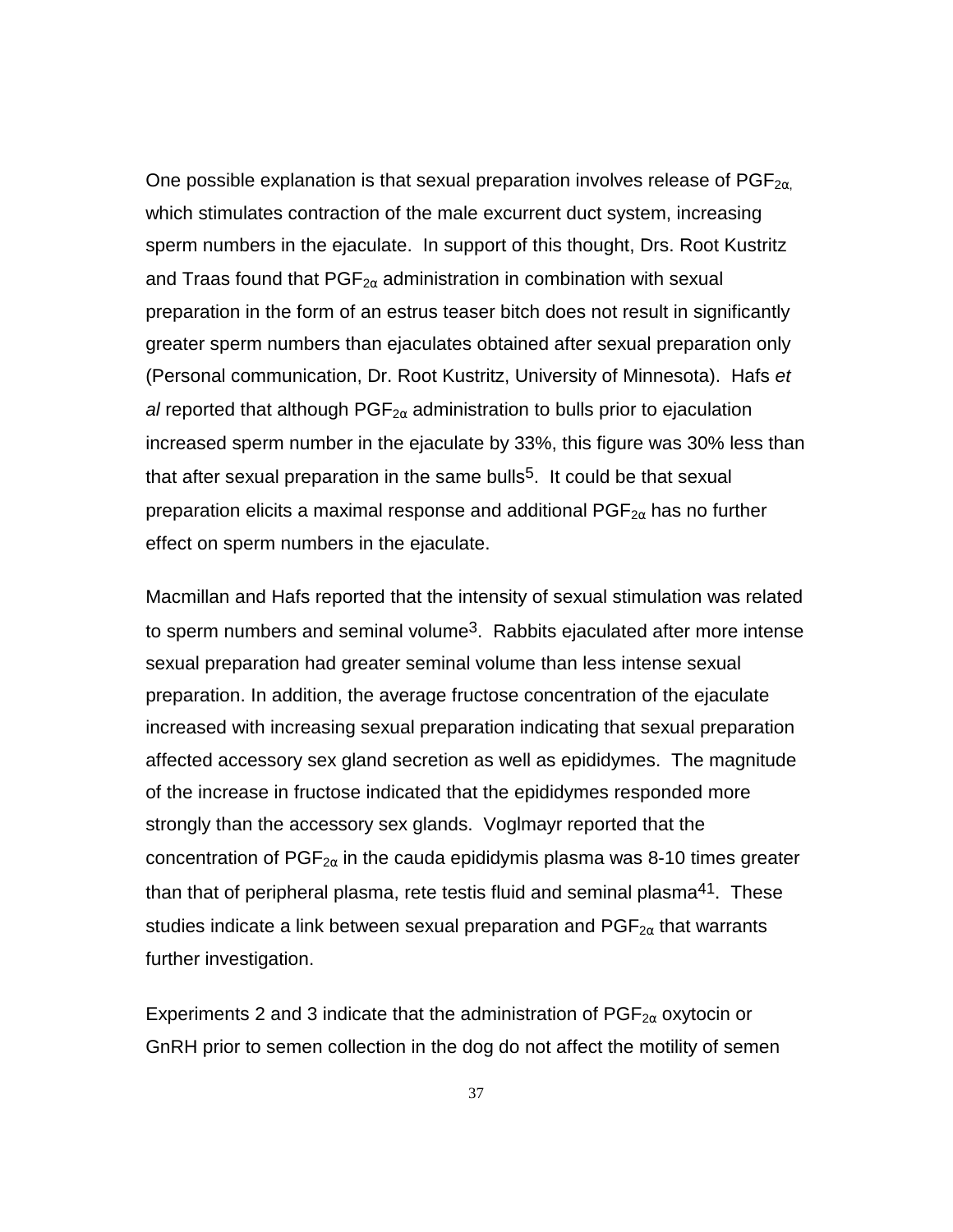that has been cooled or frozen. Others have reported that treatment with  $PGF_{2\alpha}$  has no effect on the fertilizing capability of the sperm<sup>64,65</sup>. This is important because clinical application of these findings require that the semen not be adversely affected by the treatments. The results of this study indicate that  $PGF_{2\alpha}$  can be given to a dog presented for semen collection for artificial insemination or cryopreservation when a teaser bitch is unavailable with the expectation that sperm numbers will be improved and semen cooling and freezing will be unaffected.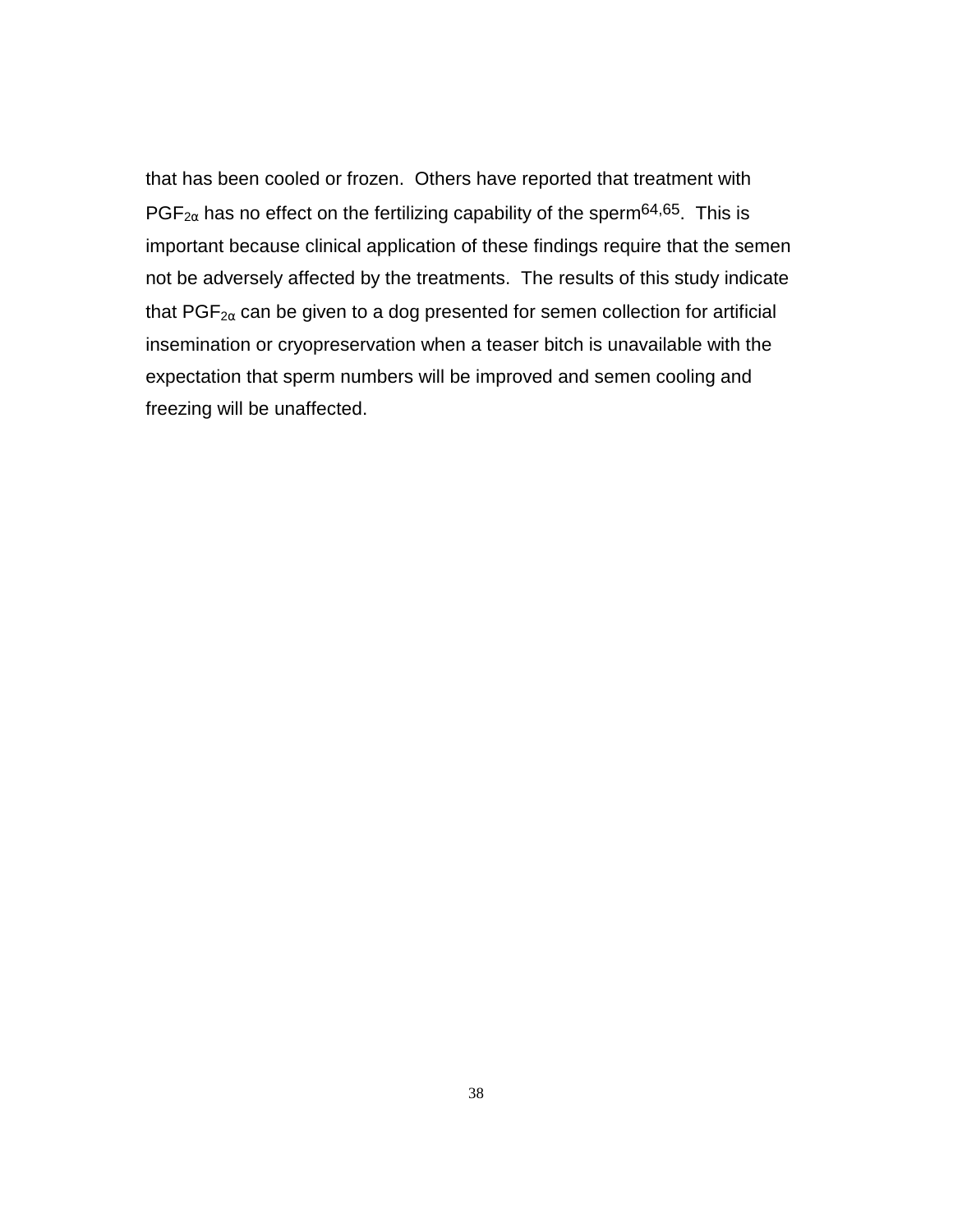## BIBLIOGRAPHY

 1. Hafs HD, Knisely RC, Desjardins C. Sperm output of dairy bulls with varying degrees of sexual preparation. *J Dairy Sci* 1962;52:788.

 2. Almquist JO. Effects of sexual preparation on sperm output, semen characteristics and sexual activity of beef bulls with a comparison to dairy bulls. *J Anim Sci* 1973;36:331.

 3. Macmillan KL, Hafs HD. Semen output of rabbits ejaculated after varying sexual preparation. *Proc Soc Exp Biol Med* 1967;125:1278.

 4. Ibrahim MA. Influence of oxytocin and prostaglandin on semen characteristics and process of ejaculation in buffalo bulls. *Acta Vet Hung* 1988;36:3.

 5. Hafs HD, Louis TM, Waters RJ, et al. Increased sperm output of rabbits and bulls treated with prostaglandin F2 alpha. *Prostaglandins* 1974;8:417.

 6. Marshall CE, Hafs HD. Sperm output and quality after PGF2a in bulls (Abstr). *J Animal Sci* 1976;43:296.

 7. Mekonnen G, Boland M, Gordon I. The effect of prostaglandin on semen production and libido in the ram. *Irish Vet J* 1989;Jan/Feb:56.

 8. Narasimha AV, Haranath GB, Visweswara C, et al. Effect of prostaglandin F2 alpha on libido, seminal quantity and quality of buffalo bulls. *Theriogenology* 1986;25:689.

 9. Reichard LA, Hafs HD, Haynes NB, et al. Sperm output and serum testosterone in rabbits given prostaglandin F2alpha or E2. *Prostaglandins* 1978;16:135.

 10. Cornwell JC, Koonce KL, Kreider JL. Effect of prostaglandin F 2 alpha on seminal characteristics of the stallion (Abstr). *J Animal Sci* 1974;38:226.

 11. Shankar U, Benjamin BR, Agarwal SK. Effect of prostaglandin F2a (PGF2a) on reaction time and semen characteristics of buffalo-bulls. *Indian J Anim Sci* 1984;54:38.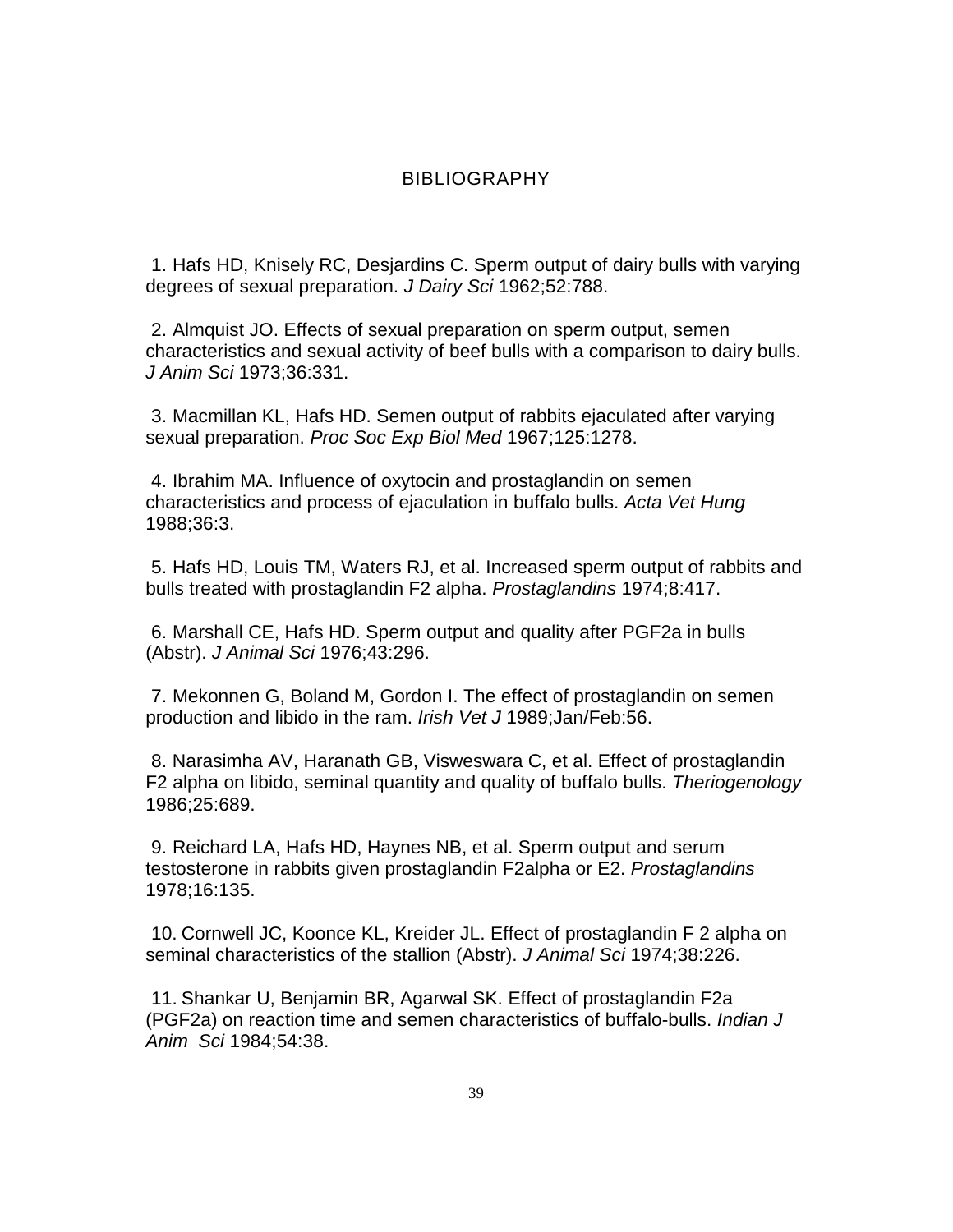12. Hemsworth PH, Donnelly J, Findlay JK, et al. The effects of prostaglandin F2alpha on sperm output in boars. *Prostaglandins* 1977;13:933.

 13. Voglmayr JK. Output of spermatozoa and fluid by the testis of the ram and its response to oxytocin. *J Reprod Fertil* 1975;43:119.

 14. Knight TW, Lindsay DR. Short- and long-term effects of oxytocin on quality and quantity of semen from rams. *J Reprod Fertil* 1970;21:523.

 15. Knight TW. The effect of oxytocin and adrenaline on the semen output of rams. *J Reprod Fertil* 1974;39:329.

 16. Kawakami E, Hori T, Tsutsui T. Changes in plasma LH and testosterone levels and semen quality after a single injection of hCG in two dogs with spermatogenic dysfunction. *J Vet Med Sci* 1998;60:765.

 17. Knol BW, Dieleman SJ, Bevers MM, et al. GnRH in the male dog: doseresponse relationships with LH and testosterone. *J Reprod Fertil* 1993;98:159.

 18. Purswell BJ, Wilcke JR. Response to gonadotrophin-releasing hormone by the intact male dog: serum testosterone, luteinizing hormone and folliclestimulating hormone. *J Reprod Fertil Suppl* 1993;47:335.

 19. Yochem DE. A study of the motility and resistance of rat spermatozoa at different levels in the reproductive tract. *Physiol Zool* 1930;3:309.

 20. Ellis LC, Buhrley LE, Jr., Hargrove JL. Species differences in contractility of seminiferous tubules and tunica albuginea as related to sperm transport through the testis. *Arch Androl* 1978;1:139.

 21. Ellis LC, Groesbeck MD, Farr CH, et al. Contractility of seminiferous tubules as related to sperm transport in the male. *Arch Androl* 1981;6:283.

 22. Davis JR, Langford GA. Response of the isolated testicular capsule of the rat to autonomic drugs. *J Reprod Fertil* 1969;19:595.

 23. Hargrove JL, MacIndoe JH, Ellis LC. Testicular contractile cells and sperm transport. *Fertil Steril* 1977;28:1146.

 24. Leeson TS, Cookson FB. The mammalian testicular capsule and its muscle elements. *J Morph* 1974;144:237.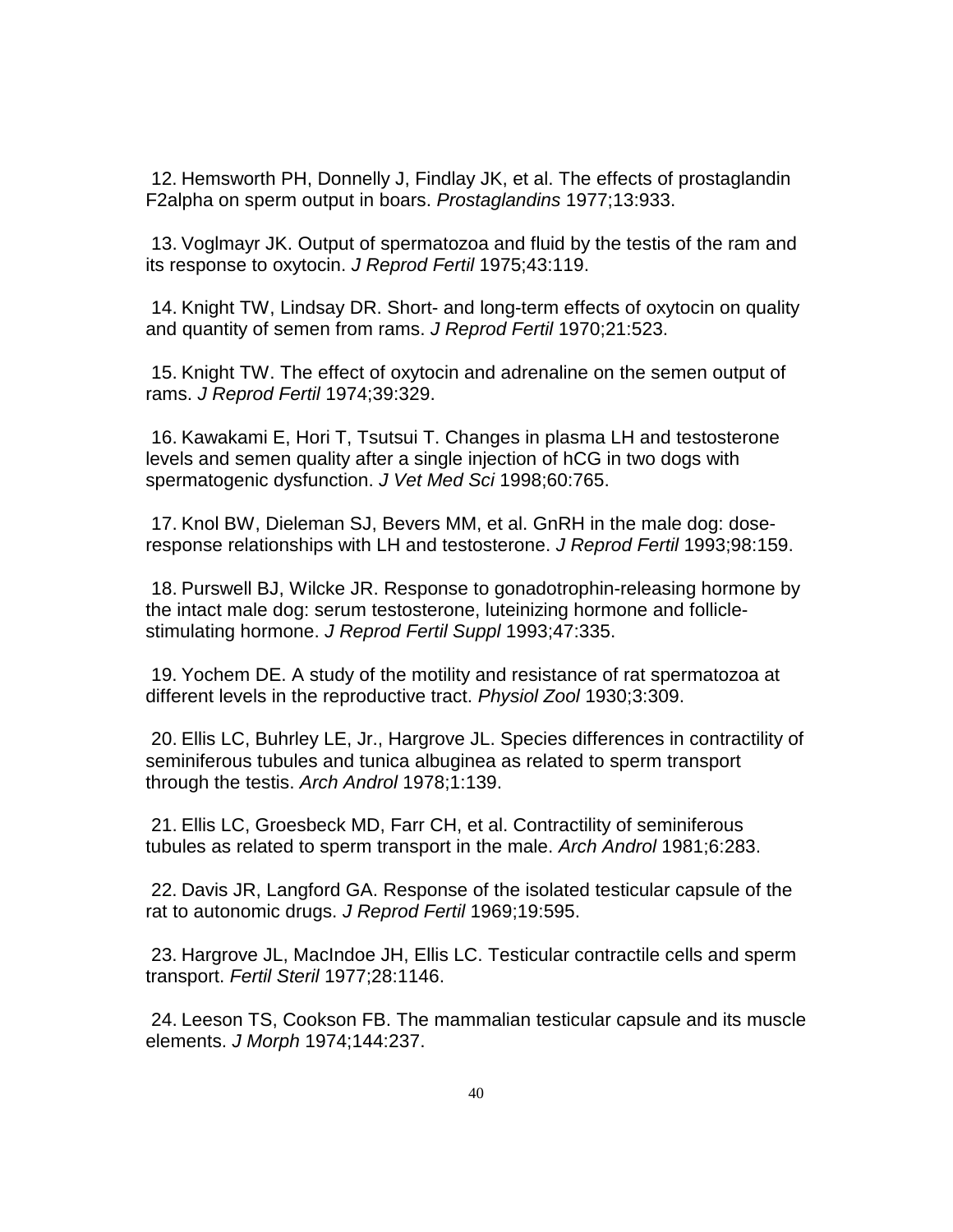25. Toothill MC, Young WC. The time consumed by spermatozoa in passing through the ductus epididymis of the guinea pig as determined by means of India ink injection. *Anat Rec* 1931;50:95.

 26. Van Wagenen G. Degeneration of the germinal epithelium in the testis of the rat as a result of efferent duct ligation. *Anat Rec* 1924;27:189.

 27. Ohanian C, Rodriguez H, Piriz H, et al. Studies on the contractile activity and ultrastructure of the boar testicular capsule. *J Reprod Fertil* 1979;57:79.

 28. Rikimaru A, Maruyama T, Shirai M, et al. Pressure recording of contraction of the dog testis. *Tohoku J Exp Med* 1972;108:305.

 29. Suvanto O, Kormano M. The relationship between in vitro contractions of the rat seminiferous tubules and the cyclic stage of the seminiferous epithelium. *J Reprod Fertil* 1970;211:227.

 30. Bressler RS, Ross MG. Differentiation of peritubular myoid cells of the testis: effects of intratesticular implantation of newborn mouse testes into normal and hypophysectomized adults. *Biol Reprod* 1972;6:148.

 31. Hovatta O. Effect of androgens and anti-androgens on the development of seminiferous tubule contractions. A hypothesis of sperm transport from the testicle. *Invest Urol* 1972;14:194.

 32. Nicholson HD, Hardy MP. Luteinizing hormone differentially regulates the secretion of testicular oxytocin and testosterone by purified adult rat Leydig cells in vitro. *J Endocrin* 1992;130:671.

 33. Nicholson HD, Worley RTS, Guldenaar SEF, et al. Ethan-1,2 dimethanesulphonate reduces rat testicular oxytocin content and seminiferous tubule movements in the rat. *J Endocrin* 1987;112:311.

 34. Free MJ, Jaffe RA, Morford DE. Sperm transport through the rete testis in anesthetized rats: role of the testicular capsule and effect of gonadotropins and prostaglandins. *Biol Reprod* 1980;22:1073.

 35. Farr CH, Ellis LC. In-vitro contractility of rat seminiferous tubules in response to prostaglandins, cyclic GMP, testosterone and 2,4' dibromoacetophenone. *J Reprod Fertil* 1980;58:37.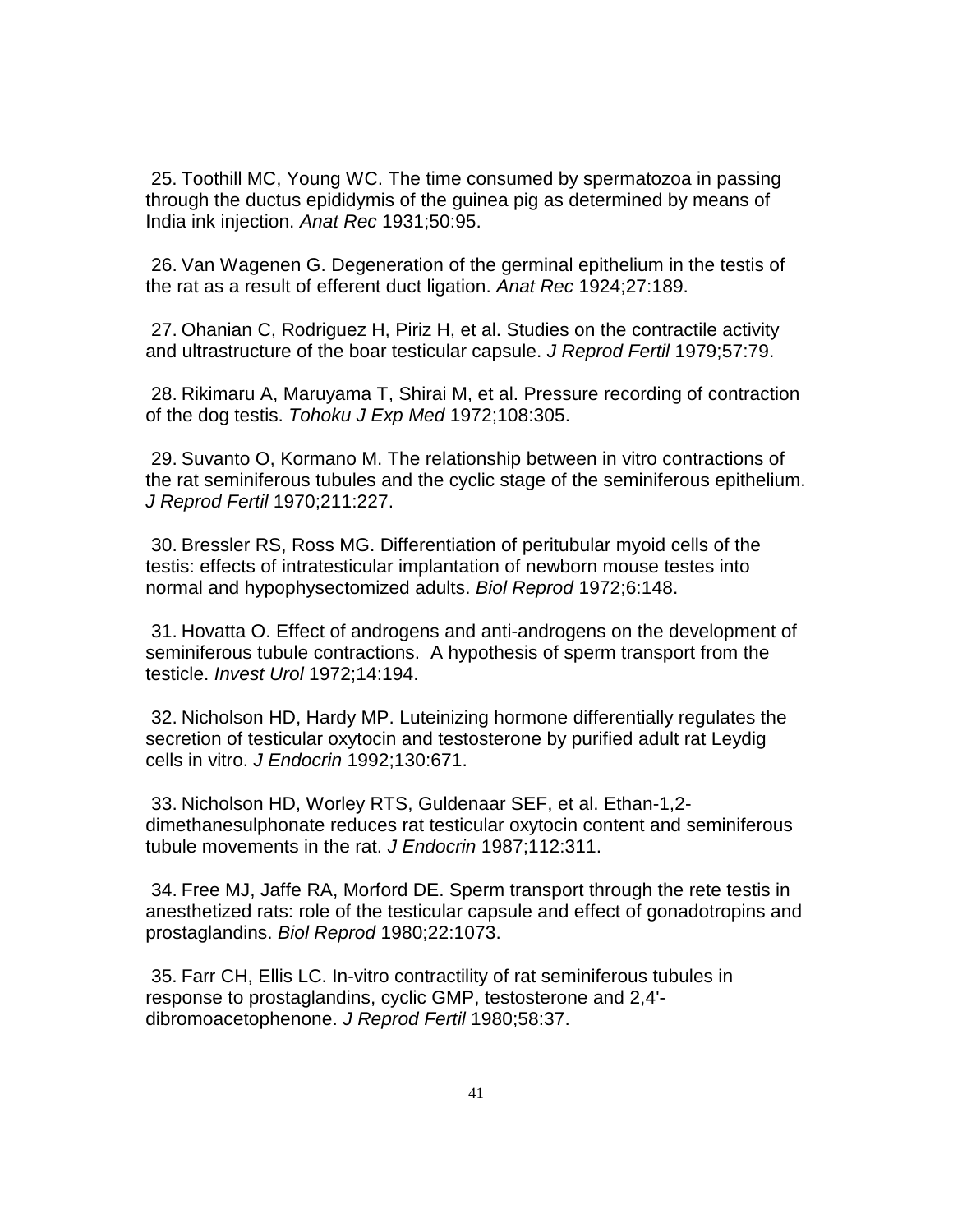36. Buhrley LE, Ellis LC. Contractility of rat testicular seminiferous tubules in vitro: prostaglandin f 1 alpha and indomethacin-1,2. *Prostaglandins* 1975;10:151.

 37. Hargrove JL. Regulation of rabbit testicular capsular motility: the interaction of prostaglandins, acetylcholine and sympathomimetic agents: Utah State University, 1975.

 38. Cosentino MJ, Cockett AT. Structure and function of the epididymis. *Urol Res* 1986;14:229.

 39. Bartke A, Koerner S. Androgenic regulation of the concentration of prostaglandin F in the male reproductive system of rats and mice. *Endocrinology* 1974;95:1739.

 40. Cosentino MJ, Hastings NE, Ellis LE. Prostaglandins and cyclic nucleotides in the ram reproductive tract (Abstr). *J Androl* 1982;3:89.

 41. Voglmayr JK. Prostaglandin F2 alpha concentration in genital tract secretions of dairy bulls. *Prostaglandins* 1973;4:673.

 42. Maggi M, Malozowski S, Kassis S, et al. Identification and characterization of two classes of receptors for oxytocin and vasopressin in the porcine tunica albuginea, epididymis and vas deferens. *Endocrinology* 1987;120:986.

 43. Knickerbocker JJ, Sawyer HR, Amann RP, et al. Evidence for the presence of oxytocin in the ovine epididymis. *Biol Reprod* 1988;39:391.

 44. Da Silva ESMC, Gimeno AL. Spontaneous and testosterone-induced motility of isolated guinea-pig cauda epididymis. *Experientia* 1974;30:1063.

 45. Hib J, Oscar P. Effects of prostaglandin and indomethacin on rat epididymal responses to norepinipherine and acetylcholine. *Arch Androl* 1978;1:43.

 46. Hib J. The in vitro effects of oxytocin and vasopressin on spontaneous contractility of the mouse cauda epididymis. *Biol Reprod* 1974;11:436.

 47. Hafs HD, Louis TM, Stellflug JN. Increased sperm numbers in the deferent duct after prostaglandin F2alpha in rabbits. *Proc Soc Exp Biol Med* 1974;145:1120.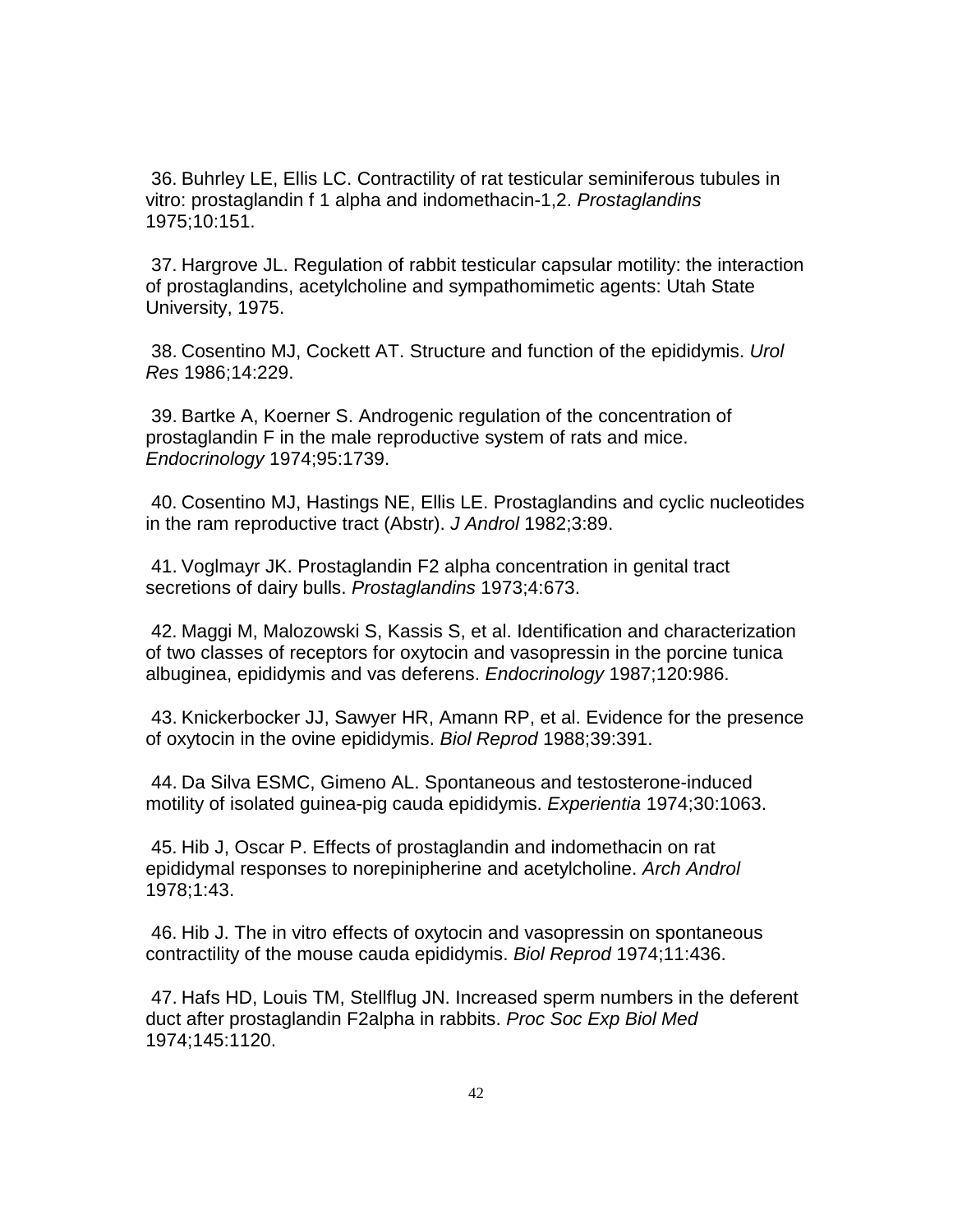48. Nicholson HD, Parkinson TJ, Lapwood KR. Effects of oxytocin and vasopressin on sperm transport from the cauda epididymis in sheep. *J Reprod Fertil* 1999;117:299.

 49. Melin P. Effects in vivo of neurohypophysial hormones on the contractile activity of accessory sex organs in male rabbits. *J Reprod Fertil* 1970;22:283.

 50. Johnson L, Wilker CE, Cerelli JS. Spermatogenesis in the bull. 15th Technical Conference on Artificial Insemination and Reproduction 1994;9.

 51. Amann RP. Sperm production rates In: A. D. Johnson, W. R. Gomes and N. L. VanDenmark, eds. *The Testis*. New York: Academic Press, 1970.

 52. Olar TT, Amann RP, Pickett BW. Relationships among testicular size, daily production and output of spermatozoa, and extragonadal spermatozoal reserves of the dog. *Biol Reprod* 1983;29:1114.

 53. Foote RH. Factors influencing the quantity and quality of semen harvested from bulls, rams, boars and stallions. *J Anim Sci* 1978;47:1.

 54. Almquist JO, Amann RP. Reproductive capacity of dairy bulls. II. Gonadal and extra-gonadal sperm reserves as determined by direct counts and depletion trials; dimensions and weight of genitalia. *J Dairy Sci* 1961;44:1668.

 55. Foster J, Almquist JO, Martig RC. Reproductive capacity of beef bulls. IV. Changes in sexual behavior and semen characteristics among successive ejaculations. *J Anim Sci* 1970;30:245.

 56. Hillman RB, Olar TT, Squires EL, et al. Temperature of the artificial vaginal and its effects on seminal quality and behavioral characteristics in the stallion. *J Am Vet Med Assoc* 1980;177:720.

 57. Seidel GE, Foote RH. Influence of semen collection interval and tactile stimuli on semen quality and sperm output in bulls. *J Dairy Sci* 1969;52:1080.

 58. Berndtson WE, Igboeli G. Spermatogenesis, sperm output and seminal quality of Holstein bulls electroejaculated after administration of oxytocin. *J Reprod Fertil* 1988;82:467.

 59. Saksena SK, Lau IF, Chang MC. Effects of prostaglandin-F2 alpha on some reproductive parameters of fertile male rats. *Prostaglandins Med* 1978;1:107.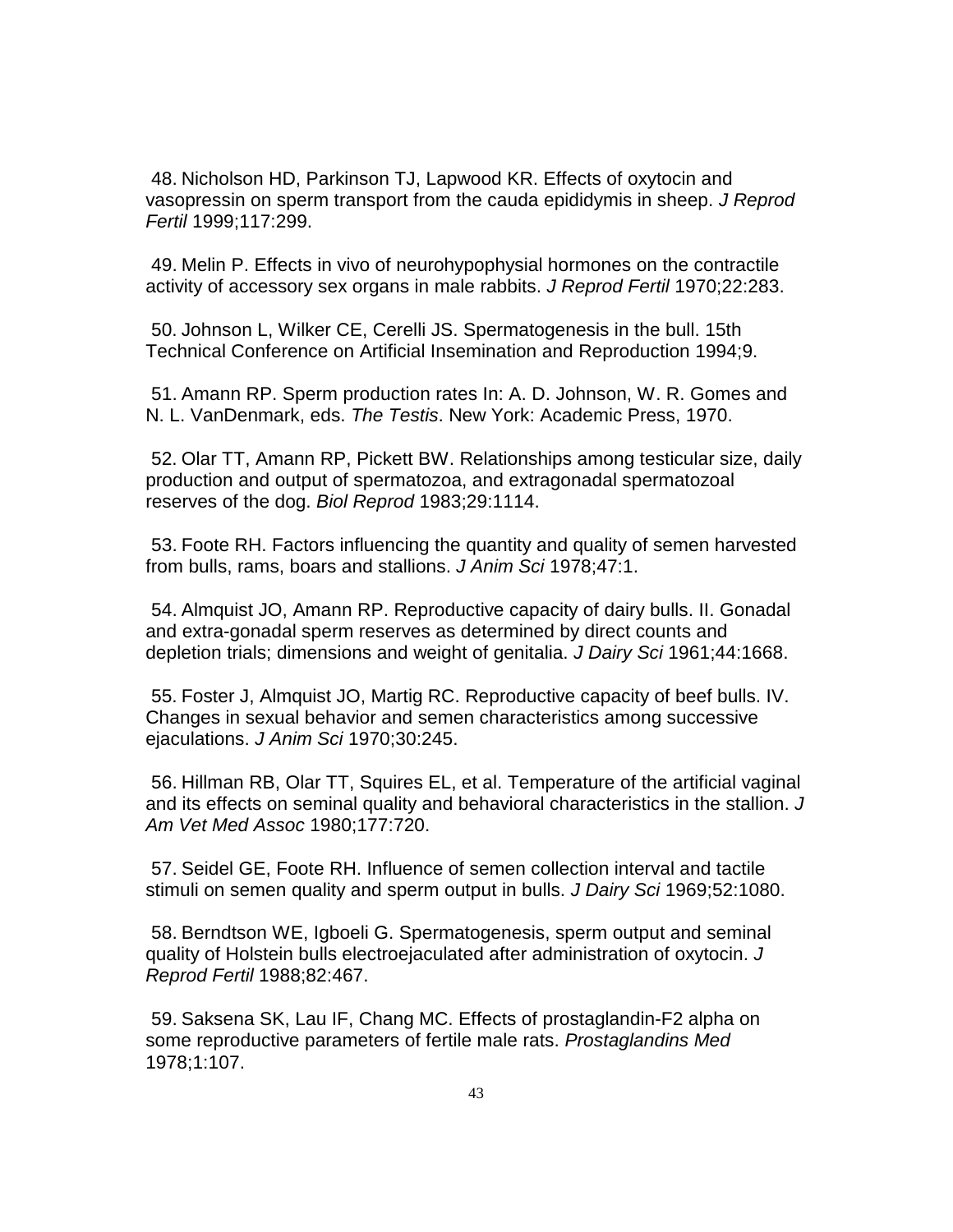60. Abbatiello ER, Kaminsky M, Weisbroth S. The effect of prostaglandins F1 alpha and F2 alpha on spermatogenesis. *Int J Fertil* 1976;2:82.

 61. Kreider JL, Ogg WL, Turner JW. Influence of prostaglandin F2 alpha on sperm production and seminal characteristics of the stallion. *Prostaglandins* 1981;22:903.

 62. Berndtson WE, Chenoweth PJ, Seidel GE, Jr., et al. Influence of prostaglandin F2 alpha on spermatogenesis, spermatozoal output, seminal quality, testosterone levels and libido of yearling beef bulls. *J Anim Sci* 1979;49:736.

 63. Haynes NB, Hafs HD, Waters RJ, et al. Stimulatory effect of prostaglandin F2alpha on the plasma concentration of testosterone in bulls. *J Endocrinol* 1975;66:329.

 64. Sorgen CD, Glass RH. Lack of effect of prostaglandin F2alpha on the fertilizing ability of rabbit sperm. *Prostaglandins* 1972;1:229.

 65. Lubicz-Nawrocki CM, Saksena SK, Chang MC. The effect of prostaglandins E1 and F2alpha on the fertilizing ability of hamster spermatozoa. *J Reprod Fertil* 1973;35:557.

 66. Wildt L, Häusler A, Marshall G, et al. Frequency and amplitude of gonadotropin-releasing hormone stimulation and gonadotropin secretion in the rhesus monkey. *Endocrinology* 1981;109:376.

 67. Bals-Pratsch M, Knuth UA, Honigl W, et al. Pulsatile GnRH-therapy in oligozoospermic men does not improve seminal parameters despite decreased FSH levels. *Clin Endocrinol (Oxf)* 1989;30:549.

 68. Wagner TOF, Brabant G, Warsch F, et al. Slow pulsing oligospermia (Abstract). *Acta Endocrinologica (Copenhagen)* 1984;105 (Suppl. 264):152.

 69. Brinsko SP. GnRH therapy for subfertile stallions. *Vet Clin North Am Equine Pract* 1996;12:149.

 70. Kawakami E, Hori T, Tsutsui T. Changes in plasma luteinizing hormone, testosterone and estradiol-17 beta levels and semen quality after injections of gonadotropin releasing hormone agonist and human chorionic gonadotropin in three dogs with oligozoospermia and two dogs with azoospermia. *Anim Reprod Sci* 1997;47:157.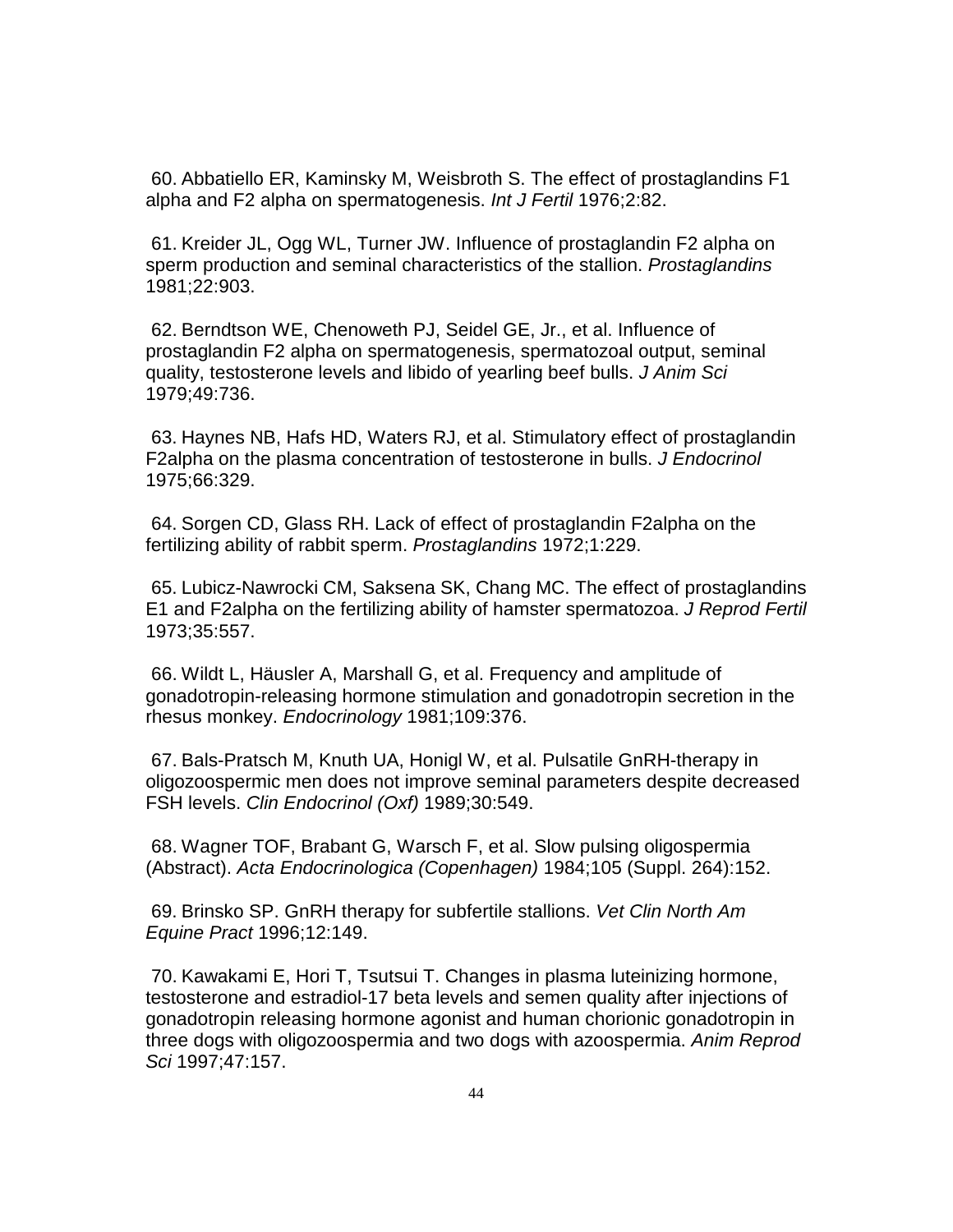71. Taha MB, Noakes DE, Allen WE. The effect of some exogenous hormones on seminal characteristics, libido and peripheral plasma testosterone concentrations in the male beagle. *J Small Anim Pract* 1981;22:587.

 72. Kawakami E, Tonsho H, Tsutsui T, et al. Effects of LHRH-analogue treatment of spermatogenic dysfunction in the dog. *Int J Androl* 1991;14:441.

 73. Johnston SD. Performing a complete canine semen evaluation in a small animal hospital. *Vet Clin N Amer: Sm Anim Prac* 1991;21:545.

 74. Root MV, Johnston SD. Basics for a complete reproductive examination of the male dog. *Sem Vet Med Surg (Sm Anim)* 1994;9:41.

 75. Feldman EC, Nelson RW. Diagnosis and treatment alternatives for pyometra in dogs and cats In: R. W. Kirk, ed. *Current Veterinary Therapy X: Small Animal Practice*. Philadelphia: W.B. Saunders, 1989;1305.

 76. Wheaton LG. Drugs that affect uterine motility In: R. W. Kirk, ed. *Current Veterinary Therapy X: Small Animal Practice*. Philadelphia: W.B. Saunders, 1989;1299.

 77. Plumb DC. *Veterinary Drug Handbook*. 3rd ed. Ames: Iowa State University Press, 1999.

 78. Smith FO. Examining male dogs and cats for breeding soundness. *Vet Med* 1989;June:594.

 79. Steele RGD, Torrie JH. *Principles and Procedures of Statistics*. 2nd ed. New York: McGraw-Hill Book Co., 1980.

 80. Sharma OP, Hays RL. Release of oxytocic substance following genital stimulation in bulls. *J Reprod Fertil* 1973;35:359.

 81. Sharma OP, Hays RL. A possible role for oxytocin in sperm transport in the male rabbit. *J Endocrinol* 1976;68:43.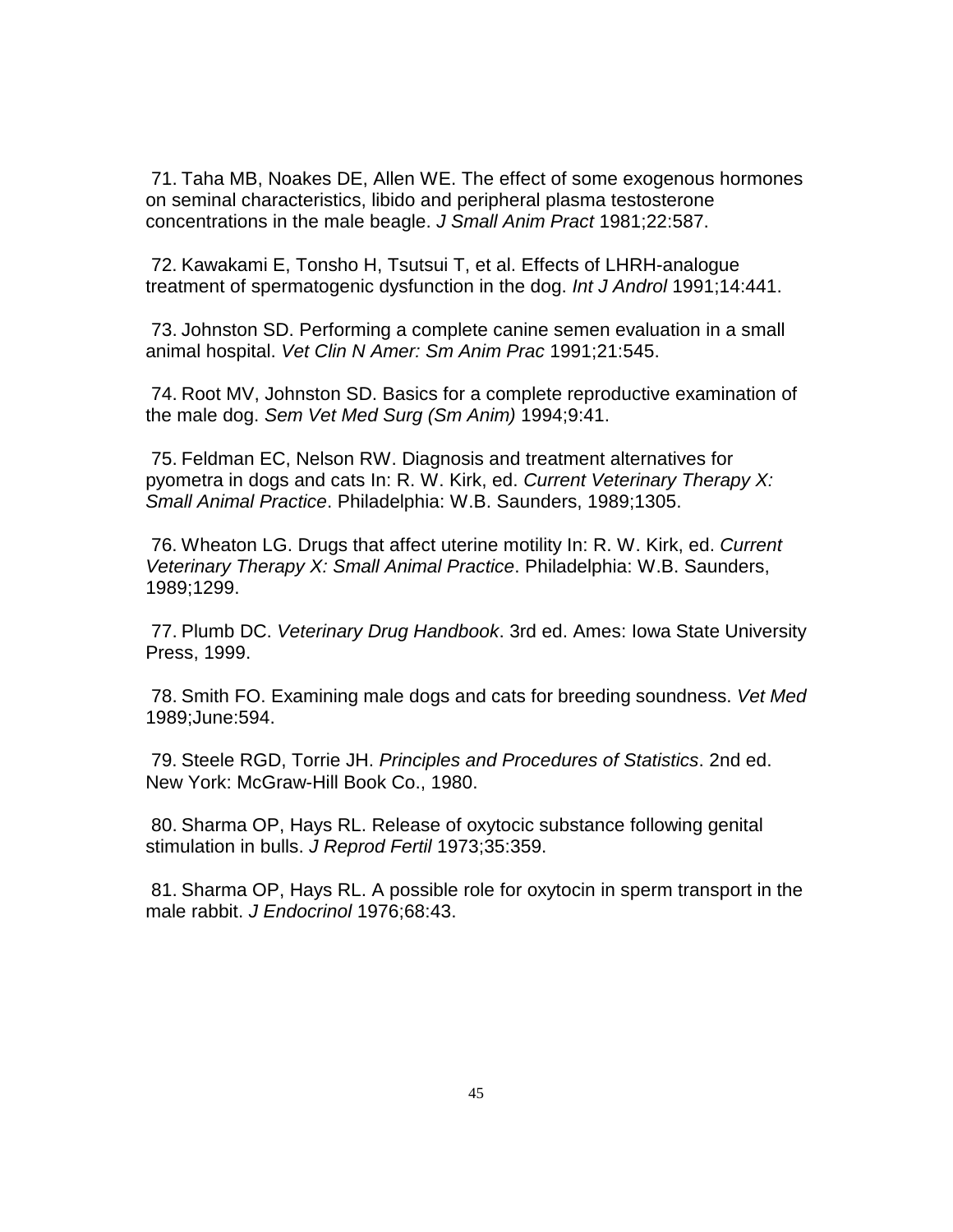## TABLE OF TABLES

<span id="page-52-0"></span>

| Table 1. Summary of results obtained by researchers investigating the effects of |  |
|----------------------------------------------------------------------------------|--|
|                                                                                  |  |
| Table 2. Summary of results obtained by researchers investigating the effects of |  |
|                                                                                  |  |
| Table 3. Treatment schedule prior to second semen collection each week24         |  |
|                                                                                  |  |
| Table 5. Effects of treatment on semen volume, concentration, motility and       |  |
|                                                                                  |  |
| Table 6. Effects of treatment on total sperm number, TNMS and ease of            |  |
|                                                                                  |  |
| Table 7. Effects of treatment on semen cooling and post-thaw motility 32         |  |

#### **Endnotes**

<sup>a</sup> Lutalyse<sup>®</sup> (5 mg/ml dinoprost tromethamine; Upjohn, Kalamazoo, MI)

- <sup>b</sup> Oxytocin (20 IU/ml Phoenix Pharmaceutical, Inc. St Joseph, MO)
- <sup>c</sup> Cystorelin<sup>®</sup> (50 µg/ml gonadorelin diacetate tetrahydrate; Abbott Laboratories,<br>North Chicago, IL)
- <sup>d</sup> Hamilton Thorne Version 10 IVOS semen analyzer (Hamilton Thorne Research, Beverly, MA)
- <sup>e</sup> Morphology stain (Lane Manufacturing, Inc, Denver, CO)
- <sup>f</sup> E-Z Mixin<sup>®</sup> "CST" (Glucose, non-fat dry milk solids, amikacin sulfate. Animal<br>Reproduction Systems, Chino, CA)
- <sup>g</sup> Equitainer<sup>™</sup> I (Hamilton Thorne Research, Inc., South Hamilton, MA)
- <sup>h</sup> Center for Reproductive Excellence Using Advanced Technology and Endocrinology frozen semen extender (1.21 Gm tris, 0.63 Gm citric acid monohydrate, 0.45 Gm glucose, 10 ml egg yolk, 0.05 ml of 500 IU/ml penicillin K+, 0.05 Gm of 1000µg/ml streptomycin sulfate, 2 ml glycerol, 38 ml deionized<br>water. Virginia-Maryland Regional College of Veterinary Medicine, CREATE Laboratory, Blacksburg, VA)